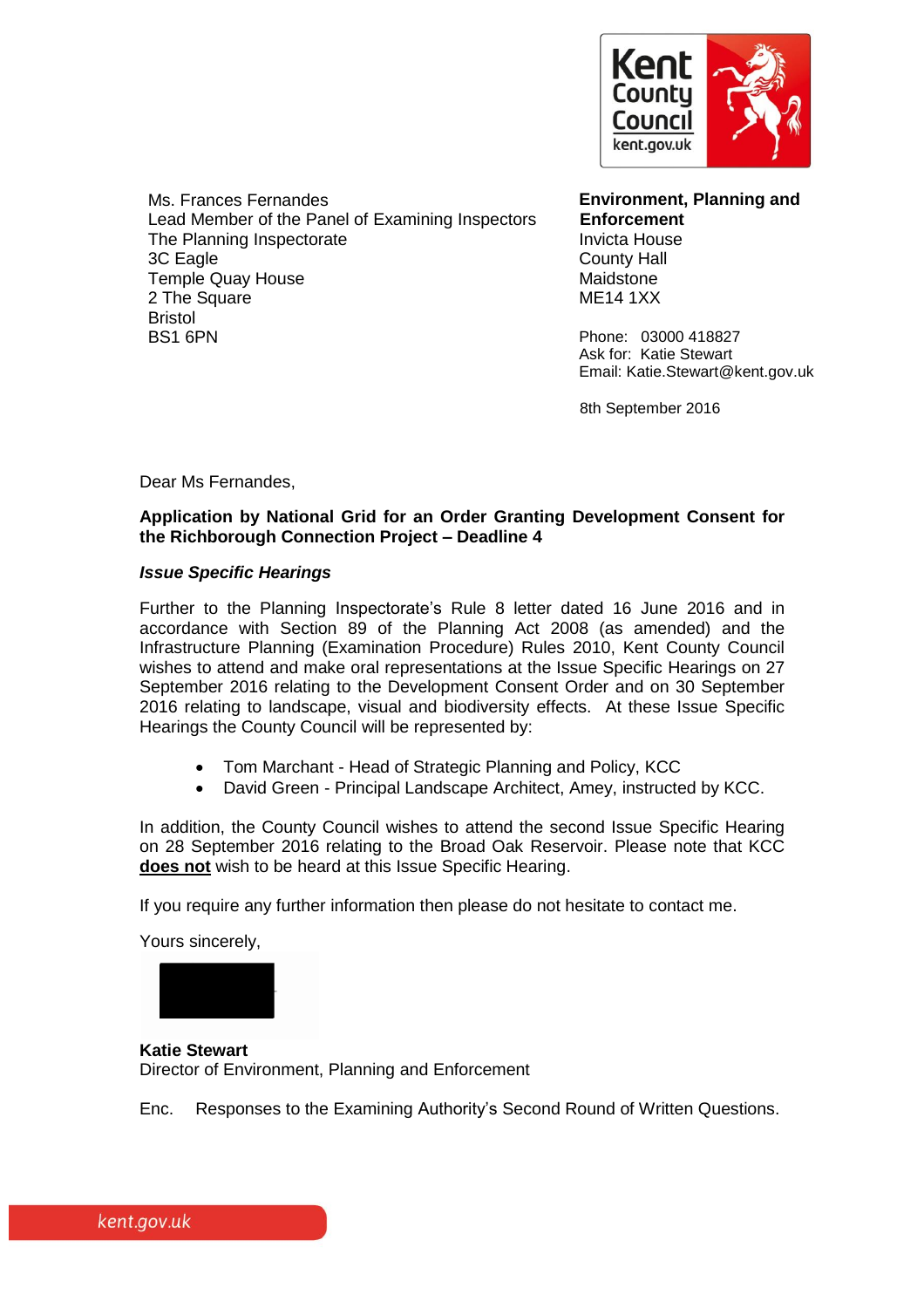

# **Application by National Grid for the Richborough Connection Project The Examining Authority's second written questions and requests for information**

The following table sets out the Examining Authority's (ExA's) written questions and requests for information; responses to which are due on **Thursday, 8 September 2016 at 11.59pm– Deadline 4**.

Questions are set out using an issue-based framework derived from the initial assessment of principal issues provided as Annex B to the ExA's Rule 6 letter of 11 May 2016. There are additional topic headings which follow on sequentially.

Column 1 of the table below provides a **unique reference number** which starts with a 1, then combines a section number and a question number. **When you are answering a question, please start your answer by quoting the unique reference number.** If you are answering a limited number of questions, responses in a letter format will suffice. If you are answering several questions, it will assist the ExA if you use a table based on that used below. An editable version of this table in Microsoft Word is available from the Planning Inspectorate. Please email your request to: [Richborough@pins.gsi.gov.uk](mailto:Richborough@pins.gsi.gov.uk) and include 'Editable ExAQ2 Table' in the subject line of your email.

Column 2 indicates **the party (or parties)** that is (are) required to answer each question. The ExA requests that all parties named answer all questions directed at them, providing either a clear and substantive response, or providing reasons as to why the question is not relevant to them.

The direction of questions in this way does not preclude an answer being provided by a party to whom it is not directed. Where questions can be fully addressed and answered within a Statement of Common Ground (SoCG) or other submission, then a reference to the relevant section of a SoCG or submission, will be sufficient.

When referring to documents already submitted at previous deadlines, please use the document referencing system in the Examination Library, which can be accessed at the following link:

[https://infrastructure.planninginspectorate.gov.uk/wp-content/ipc/uploads/projects/EN020017/EN020017-000009-](https://infrastructure.planninginspectorate.gov.uk/wp-content/ipc/uploads/projects/EN020017/EN020017-000009-Examination%20Library.pdf) [Examination%20Library.pdf](https://infrastructure.planninginspectorate.gov.uk/wp-content/ipc/uploads/projects/EN020017/EN020017-000009-Examination%20Library.pdf)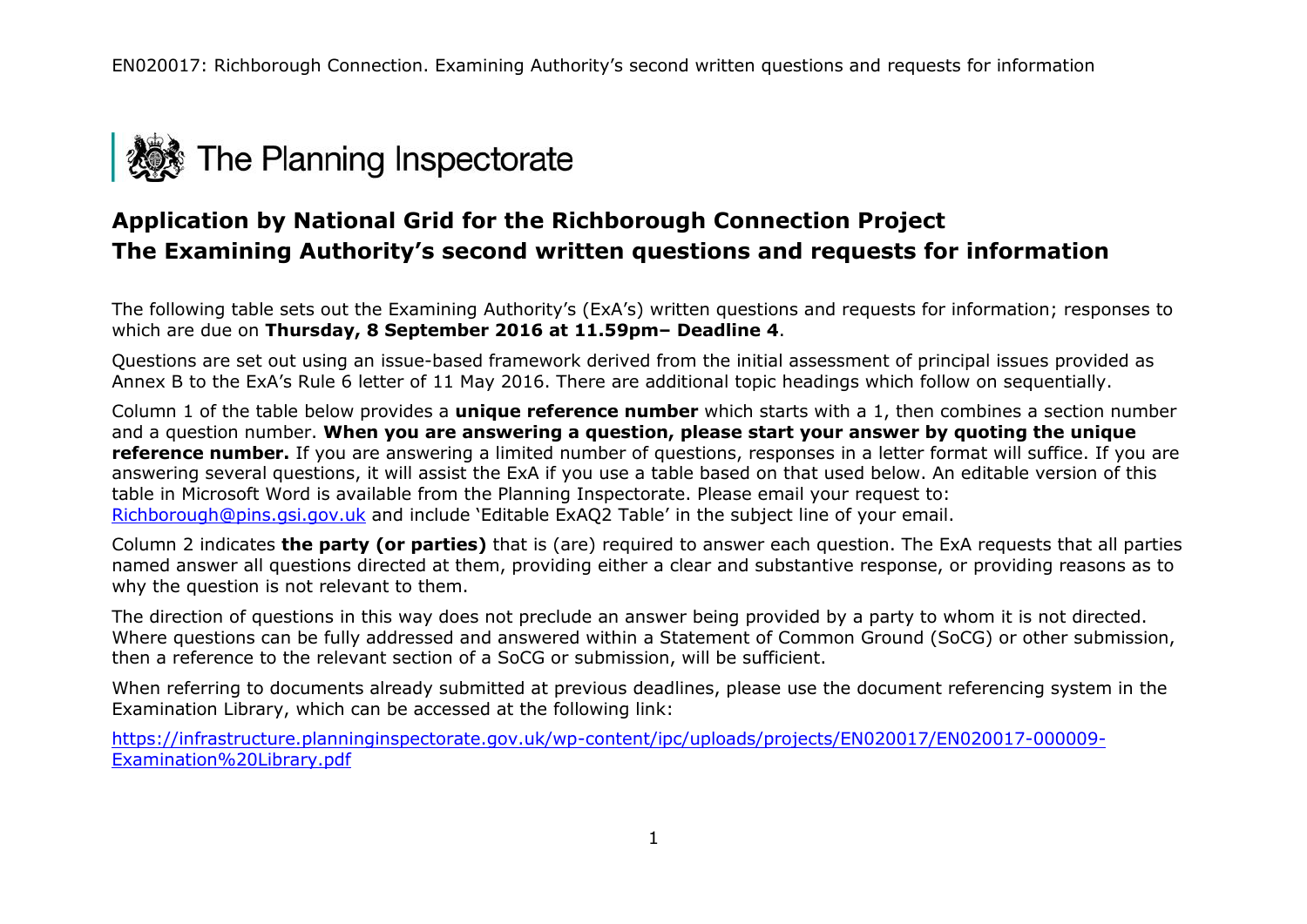| <b>Ref No.</b> | <b>Respondent:</b>         | <b>Question:</b>                                                                                                                                                                                                                                                                                                                                                                                                                                                                                                                                                                                                                                                                                      |
|----------------|----------------------------|-------------------------------------------------------------------------------------------------------------------------------------------------------------------------------------------------------------------------------------------------------------------------------------------------------------------------------------------------------------------------------------------------------------------------------------------------------------------------------------------------------------------------------------------------------------------------------------------------------------------------------------------------------------------------------------------------------|
|                |                            |                                                                                                                                                                                                                                                                                                                                                                                                                                                                                                                                                                                                                                                                                                       |
| 1              | Air quality including dust |                                                                                                                                                                                                                                                                                                                                                                                                                                                                                                                                                                                                                                                                                                       |
|                |                            |                                                                                                                                                                                                                                                                                                                                                                                                                                                                                                                                                                                                                                                                                                       |
|                |                            | No second round questions                                                                                                                                                                                                                                                                                                                                                                                                                                                                                                                                                                                                                                                                             |
| $\overline{2}$ |                            | <b>Biodiversity and geological conservation</b>                                                                                                                                                                                                                                                                                                                                                                                                                                                                                                                                                                                                                                                       |
|                |                            | <b>Habitat Regulations Assessment</b>                                                                                                                                                                                                                                                                                                                                                                                                                                                                                                                                                                                                                                                                 |
| Q2.2.1         | Natural England            | Confirm agreement (or otherwise) in relation to whether the Applicant has identified all of the correct<br>qualifying features/ interests for each of the eleven European sites screened into the assessment in the<br>updated versions of Tables 3.1 and 3.2 [REP2-017, Appendix C].                                                                                                                                                                                                                                                                                                                                                                                                                 |
|                |                            | If not, please identify which European sites and qualifying features/ interests are not accurately reflected<br>in Tables 3.1 and 3.2 and confirm the correct qualifying features/ interests for these European sites.                                                                                                                                                                                                                                                                                                                                                                                                                                                                                |
| Q2.2.2         | Applicant                  | If Natural England (NE) does identify discrepancies with the qualifying features/ interests reflected in the<br>updated versions of Tables 3.1 and 3.2 [REP2-017, Appendix C], the Applicant is to provide updated<br>versions of Tables 3.1 and 3.2 at Deadline 5 which align with the information provided by NE.<br>The Applicant should update the No Significant Effects Report (NSER) elsewhere to demonstrate how all<br>of the correct qualifying features/ interests have been considered within the assessment.<br>The Applicant should update the screening matrices to ensure they are consistent with the qualifying<br>features/ interests reflected in Tables 3.1 and 3.2 of the NSER. |
|                |                            | It is noted that the qualifying features of The Swale SPA are recorded differently in Tables 3.1 and 3.2<br>when compared with Screening Matrix 10 and in relation to Stodmarsh SPA; should Table 3.1 include<br>"breeding bird assemblage"?. These discrepancies will also need to be corrected by the Applicant.                                                                                                                                                                                                                                                                                                                                                                                    |
| Q2.2.3         | Natural England            | Please confirm in a Deadline 5 response that the Applicant has submitted the correct versions of the<br>conservation objectives in [REP2-017] and in response to Q2.2.3; and if not provide the correct versions.                                                                                                                                                                                                                                                                                                                                                                                                                                                                                     |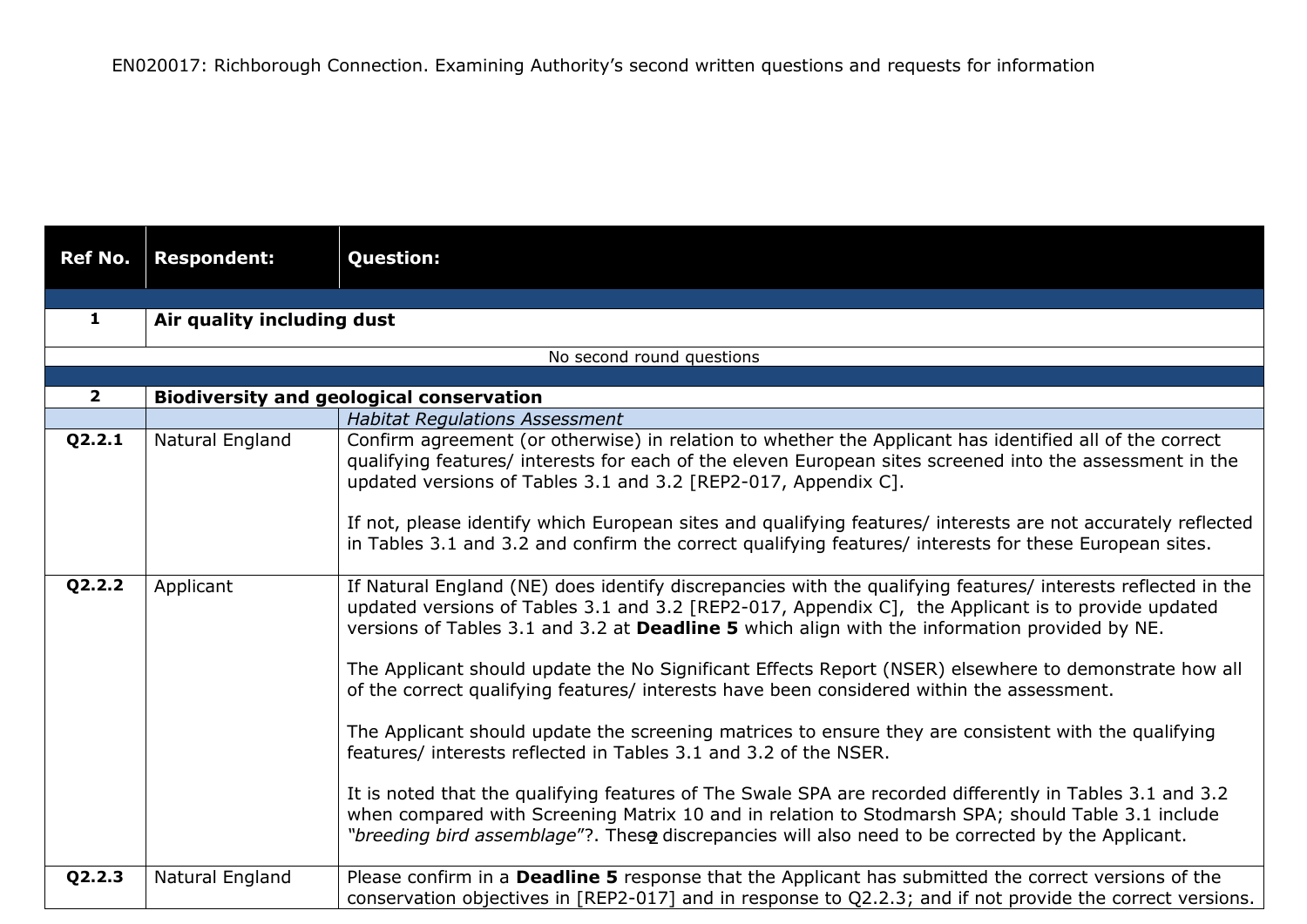<u> 1989 - Johann Stoff, deutscher Stoffen und der Stoffen und der Stoffen und der Stoffen und der Stoffen und der</u>

| Q2.2.4 | Natural England                        | Do you agree with the Applicant's response to Q1.2.10 [REP2-016], that the placement of the pylons<br>anywhere within the limits of deviation (LoD) would not affect the conclusions of the NSER?                                                                                                                                                                                                                                                                                                                                                                                       |
|--------|----------------------------------------|-----------------------------------------------------------------------------------------------------------------------------------------------------------------------------------------------------------------------------------------------------------------------------------------------------------------------------------------------------------------------------------------------------------------------------------------------------------------------------------------------------------------------------------------------------------------------------------------|
| Q2.2.5 | Natural England                        | Is there any change to NE's agreed position on there being no plans/ projects where in-combination<br>effects may arise (response to Q1.2.6 [REP2-073]) in light of the following documents:<br>• South East Water's Written Representation [REP2-099];<br>Jacobs Alternatives Report (Appendix 11 [REP2-183]);<br>Broad Oak Reservoir Bird Study (Appendix 11, Appendix G [REP2-201], which is duplicated as<br>Appendix 12, Appendix G [REP2-208];<br>Jacobs Impact Report (Appendix 12 [REP2-205]); and<br>$\bullet$<br>South East Water Document on Bird Collision Risk [REP3-031]? |
| Q2.2.6 | Natural England                        | Is there any change to NE's agreed position that the proposed development will not result in a likely<br>significant effect on any European sites and that an appropriate assessment is not needed (response to<br>Q1.2.13 [REP2-073] and SoCG [REP2-022]), in light of documents referred to in Q2.2.4?                                                                                                                                                                                                                                                                                |
|        |                                        | Assessment methods used in the Environmental Statement                                                                                                                                                                                                                                                                                                                                                                                                                                                                                                                                  |
| Q2.2.7 | Joint Councils                         | Does the Applicant's response to Q1.2.25 (REP2-016) provide the assurance that the Councils were<br>looking for in terms of the review of the method and outcomes of the assessment with reference to the<br>Guidelines for Ecological Impact Assessment, 2nd edition (2016), as set out in the Joint Councils' Local<br>Impact Report (LIR) [REP2-061, para 7.4.1 and REP3-014, Table 4, ref 7.4.1, bullet 1]?                                                                                                                                                                         |
|        |                                        | KCC is satisfied that the technical assessments related to GEcIA2006 remain satisfactory within the context of GEcIA 2016.                                                                                                                                                                                                                                                                                                                                                                                                                                                              |
|        |                                        | <b>Planning Statement</b>                                                                                                                                                                                                                                                                                                                                                                                                                                                                                                                                                               |
| Q2.2.8 | Applicant                              | Do you agree with Dover District Council's suggested amendment to the Planning Statement with regard<br>to planning policy relating to Local Wildlife Sites (LWSs) and hedgerows in response to Q1.2.43 [REP2-<br>065]?                                                                                                                                                                                                                                                                                                                                                                 |
|        |                                        | <b>Consideration of Alternatives</b>                                                                                                                                                                                                                                                                                                                                                                                                                                                                                                                                                    |
| Q2.2.9 | Mr Bullen<br><b>Interested Parties</b> | Further to the Applicant's response to Q1.7.30 [REP2-016] on alternatives, do you have any further<br>comments on alternatives relating to biodiversity, by reference to EN-1, section 4.4 and EN-5, section                                                                                                                                                                                                                                                                                                                                                                            |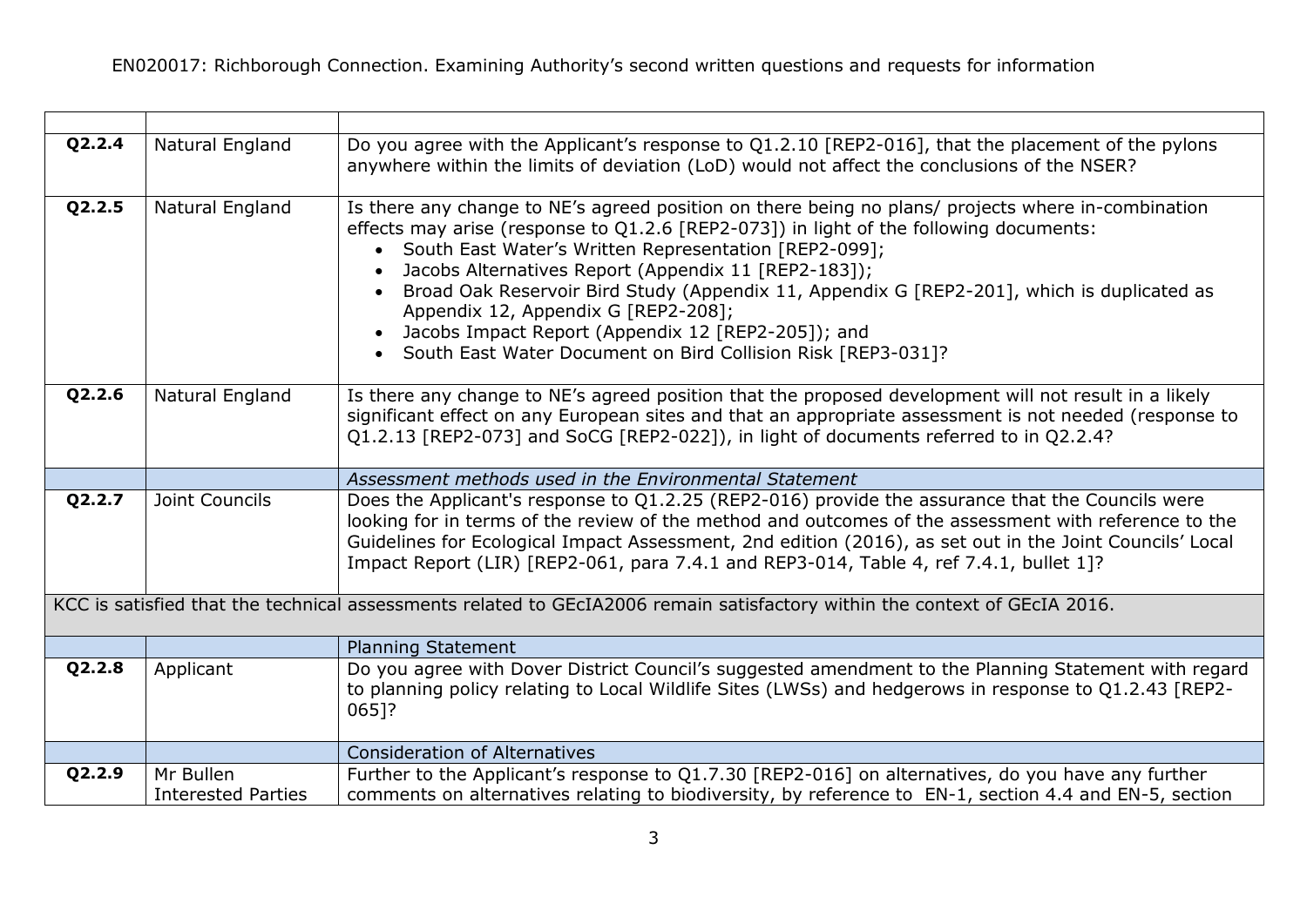|                                                                                                                                                                                                                                                                                                                                                                     |                                         | 2.7.                                                                                                                                                                                                                                                                                                                                                                                                                                                                                                                                                                                   |
|---------------------------------------------------------------------------------------------------------------------------------------------------------------------------------------------------------------------------------------------------------------------------------------------------------------------------------------------------------------------|-----------------------------------------|----------------------------------------------------------------------------------------------------------------------------------------------------------------------------------------------------------------------------------------------------------------------------------------------------------------------------------------------------------------------------------------------------------------------------------------------------------------------------------------------------------------------------------------------------------------------------------------|
|                                                                                                                                                                                                                                                                                                                                                                     |                                         | Nationally designated sites: Sites of Special Scientific Interest                                                                                                                                                                                                                                                                                                                                                                                                                                                                                                                      |
| Q2.2.10                                                                                                                                                                                                                                                                                                                                                             | Joint Councils                          | Do the Councils agree with the Applicant's response regarding the West Blean and Thornden Woods Site<br>of Special Scientific Interest (SSSI) in connection with whether the works associated with the proposed<br>development could provide greater (or lesser) opportunities for public access (official or unofficial),<br>which cumulatively, with the residential development planned for the Sturry Broad Oak area, could be<br>detrimental to the SSSI [REP3 -014, Table 4, ref 7.4.1, bullet 2]? If not, is there mitigation that the<br>Councils consider should be included? |
|                                                                                                                                                                                                                                                                                                                                                                     |                                         | KCC considers that when the woodland is first coppiced this could result in additional public access before a dense understorey develops. It<br>is requested that the applicant considers fencing off the area to deter public access as a result of the initial woodland clearance.                                                                                                                                                                                                                                                                                                   |
|                                                                                                                                                                                                                                                                                                                                                                     |                                         | Regionally and locally designated sites                                                                                                                                                                                                                                                                                                                                                                                                                                                                                                                                                |
| Q2.2.11                                                                                                                                                                                                                                                                                                                                                             | Kent Wildlife Trust                     | Kent Wildlife Trust (KWT) to provide comments on points made by Kent County Council (KCC) [REP3-<br>040, Appendix 1] regarding grassland reseeding mixes proposed for Local Wildlife Sites in its comments<br>on the Concept Mitigation Planting Plans [REP2-014]?                                                                                                                                                                                                                                                                                                                     |
|                                                                                                                                                                                                                                                                                                                                                                     |                                         | Ancient woodland and veteran trees                                                                                                                                                                                                                                                                                                                                                                                                                                                                                                                                                     |
| Q2.2.12                                                                                                                                                                                                                                                                                                                                                             | Applicant                               | Please provide an update on meeting(s) with the Woodland Trust. If no meeting has been arranged,<br>why not? [REP2-016, response to Q1.2.35].                                                                                                                                                                                                                                                                                                                                                                                                                                          |
| Q2.2.13                                                                                                                                                                                                                                                                                                                                                             | Applicant<br>Joint Councils             | What progress has been made on reaching an agreement on the need for and scope of enhancements or<br>mitigation for ancient woodland (as referred to in response to Q1.2.31 [REP2-016])?                                                                                                                                                                                                                                                                                                                                                                                               |
| This matter was discussed at a meeting between National Grid and the Joint Councils dated 15 August 2016. KCC is content with a the<br>generality of the enhancement and mitigation included within the current Concept Mitigation Planting Plan and the Landscape and Habitat<br>Enhancement Scheme (subject to the concerns raised in KCC's response to Q2.2.36). |                                         |                                                                                                                                                                                                                                                                                                                                                                                                                                                                                                                                                                                        |
| Q2.2.14                                                                                                                                                                                                                                                                                                                                                             | Applicant<br>Canterbury City<br>Council | Further to the Applicant/ Joint Councils' SoCG ID 5.4.1 [REP2-024], report on the progress on<br>agreement over a further contribution by the Applicant to "the enhancement of the ancient woodland<br>harmed by the route by contributing financially to support its future management and projects that seek<br>to enhance its interpretation".                                                                                                                                                                                                                                      |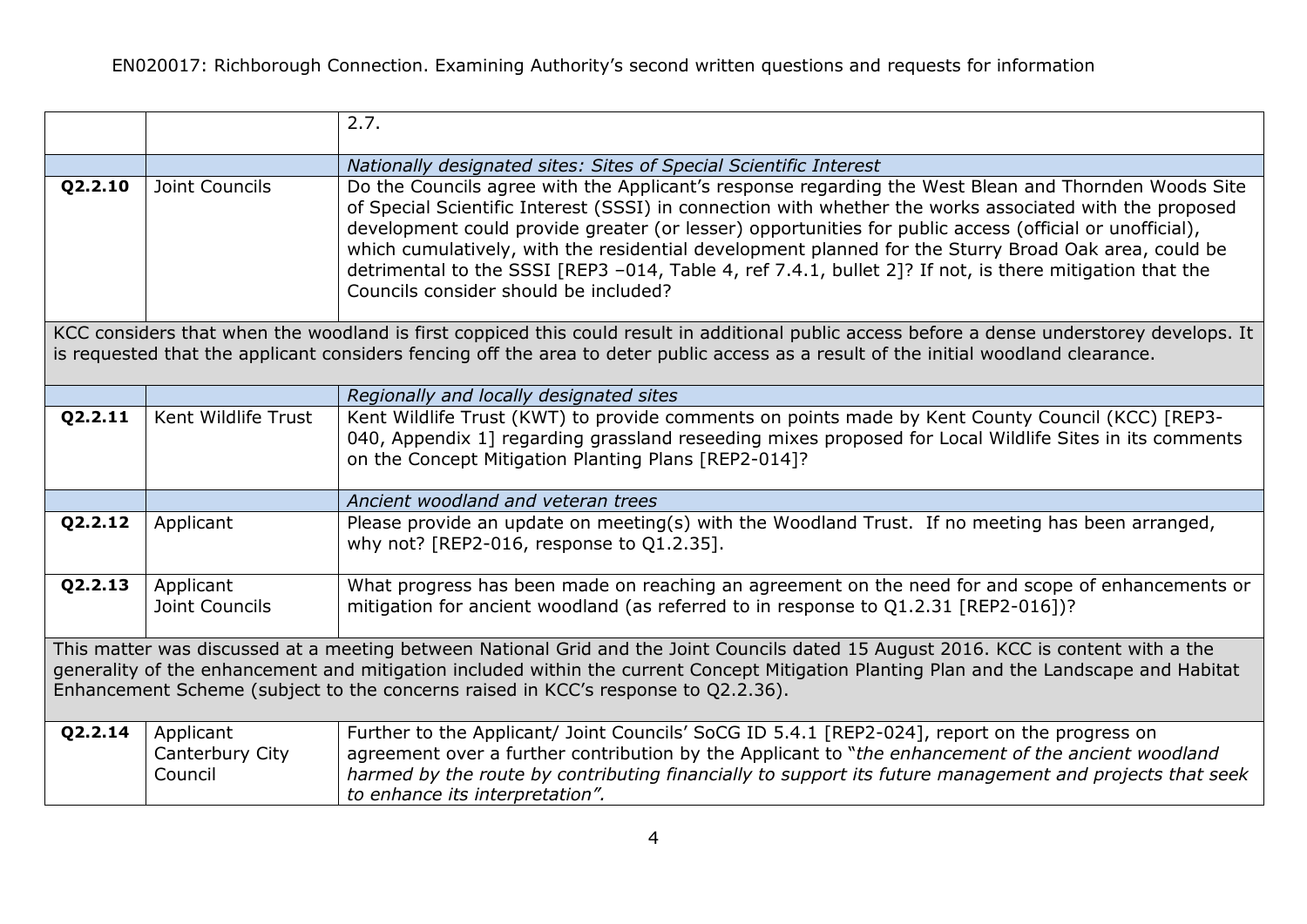$\blacksquare$ 

|         |                                         | The Applicant is also requested to discuss with and report views of the Woodland Trust on this matter.                                                                                                                                                                                                                                                                                                                                                                                                                                                                                                                                                                                                                                                                                                                                                                                                                                                                                                                                                                                                                                                                                                                                                                                                                                                                                                                                                                                                                                                                                                                                                                                                                                                                                                                                                                                                                                                                                                                                                               |
|---------|-----------------------------------------|----------------------------------------------------------------------------------------------------------------------------------------------------------------------------------------------------------------------------------------------------------------------------------------------------------------------------------------------------------------------------------------------------------------------------------------------------------------------------------------------------------------------------------------------------------------------------------------------------------------------------------------------------------------------------------------------------------------------------------------------------------------------------------------------------------------------------------------------------------------------------------------------------------------------------------------------------------------------------------------------------------------------------------------------------------------------------------------------------------------------------------------------------------------------------------------------------------------------------------------------------------------------------------------------------------------------------------------------------------------------------------------------------------------------------------------------------------------------------------------------------------------------------------------------------------------------------------------------------------------------------------------------------------------------------------------------------------------------------------------------------------------------------------------------------------------------------------------------------------------------------------------------------------------------------------------------------------------------------------------------------------------------------------------------------------------------|
| Q2.2.15 | The Woodland Trust                      | Comments are sought on the following matters:<br>the Applicant's assessment of the effects on West Blean and Thornden Woods SSSI including<br>$\bullet$<br>areas of ancient woodland (refer Q1.2.27 [PD-006]);<br>the Applicant's response to Q1.2.31 [REP2-016] regarding the Woodland Trust's concerns over<br>removal of ancient woodland;<br>any issues of which the Woodland Trust is aware of in relation to the management of the existing<br>$\bullet$<br>132kV line where it passes through areas of ancient woodland (Q1.2.32 [PD-006]);<br>Wayleaves as set out in the Applicant's response to Q1.2.33 [REP2-016];<br>the Applicant's assessment that the trees that would be removed from Little Hall and<br>$\bullet$<br>Kemberland Woods Pastures LWS are not ancient or veteran (Q1.2.34 [PD-006]);<br>Agreement or otherwise (with reasons) of the Applicant's response to Q1.2.35 [REP2-016]<br>$\bullet$<br>regarding areas of ancient woodland to be removed, affected and managed;<br>Q1.2.36 [PD-006]), which includes reference to the Applicant's updated Embedded Environmental<br>$\bullet$<br>Measures Schedule submitted at Deadline 2 [REP2-006] and the updated<br>Biodiversity<br>Mitigation Strategy (BMS) [REP3-004] submitted at Deadline 3, noting the Kent<br>Wildlife<br>Trust's response [REP2-083];<br>the Applicant's and Councils' responses to Q1.2.37 [REP2-016] regarding natural regeneration<br>$\bullet$<br>adjacent to ancient woodland and the ExA's further question in this regard;<br>management and maintenance periods of five years for mitigation planting as proposed by the<br>$\bullet$<br>Applicant (Q1.2.38 [PD-006]);<br>management operations within ancient woodland (Q1.2.39 [PD-006]);<br>the updated CEMP, submitted at Deadline 2 [REP2-007] and updated BMS submitted at<br>Deadline 3 [REP3-004];<br>the Concept Mitigation Planting Plans submitted at Deadline 2 [REP2-014]; and<br>the Applicant's Response to issues raised at the Open Floor Hearings [REP3-022, Appendix 1].<br>$\bullet$ |
| Q2.2.16 | Applicant<br>Canterbury City<br>Council | Further to responses to Q1.2.37 [REP2-063 and REP2-069] regarding natural regeneration adjacent to<br>ancient woodland, consider further whether areas for natural regeneration should be itemised on the<br>concept mitigation plans. For example, should some or all of the proposed 3,927m <sup>2</sup> of Species Mix A on                                                                                                                                                                                                                                                                                                                                                                                                                                                                                                                                                                                                                                                                                                                                                                                                                                                                                                                                                                                                                                                                                                                                                                                                                                                                                                                                                                                                                                                                                                                                                                                                                                                                                                                                       |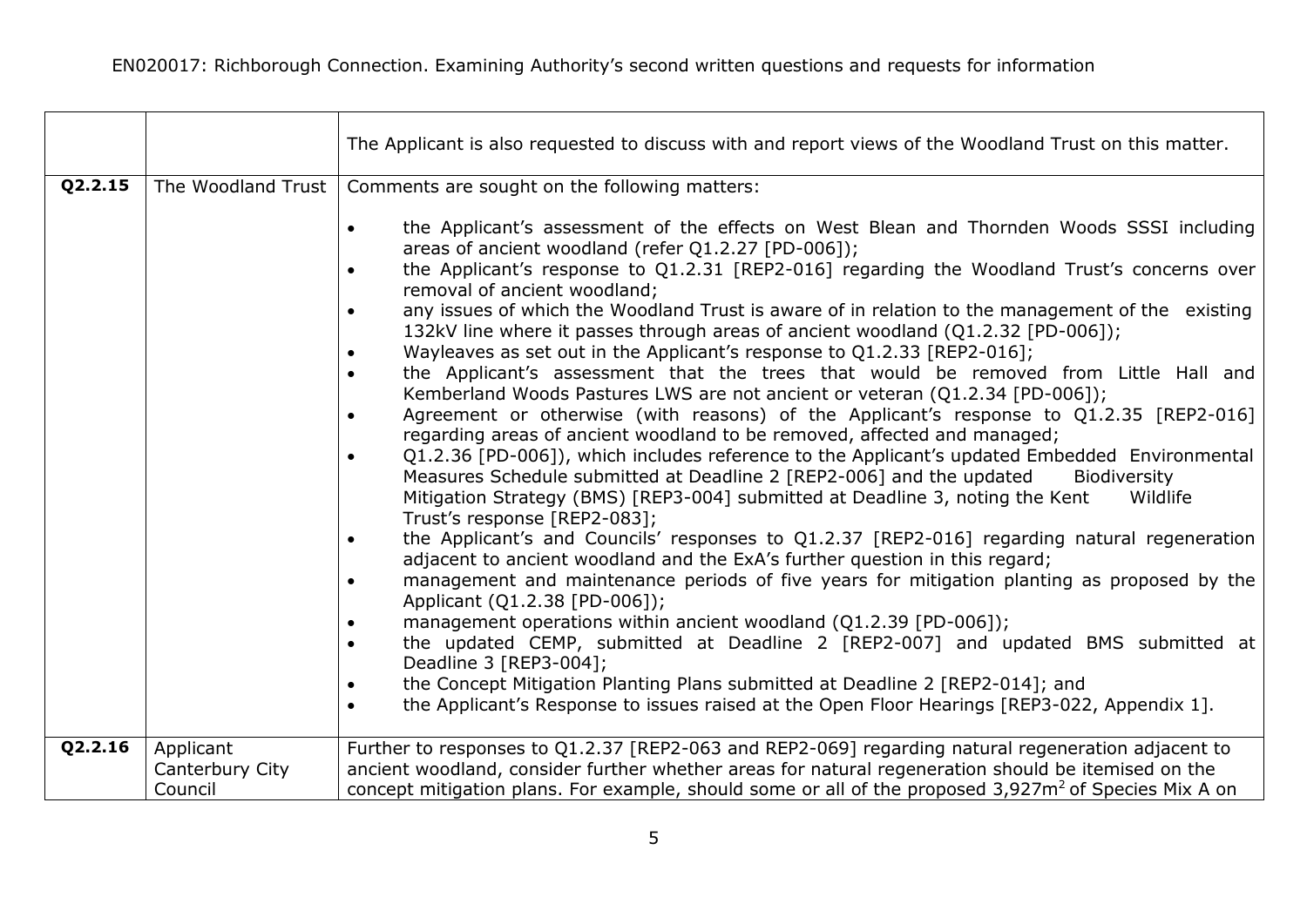|         | Kent County Council<br><b>Woodland Trust</b> | the Concept Mitigation Planting Plan [REP2-014, figure 11.1zd], which would plant an area adjacent to<br>ancient woodland, previously a wayleave for the 132kV PX line, be left for natural regeneration? Likewise<br>the proposed area of $2.818m^2$ of Species Mix C on the Concept Mitigation Planting Plan [REP2-014, figure<br>$11.1zf$ ].<br>Also see question under Requirement 8 of the DCO.                                                                                                                                                                                                  |
|---------|----------------------------------------------|-------------------------------------------------------------------------------------------------------------------------------------------------------------------------------------------------------------------------------------------------------------------------------------------------------------------------------------------------------------------------------------------------------------------------------------------------------------------------------------------------------------------------------------------------------------------------------------------------------|
|         |                                              | KCC supports the suggestion that natural regeneration would be appropriate in all of the areas indicated. See also response to Q2.5.10.                                                                                                                                                                                                                                                                                                                                                                                                                                                               |
| Q2.2.17 | Mr Boylan                                    | Further to points made in your Deadline 3 submission [REP3-045], the Applicant's Response to Q1.2.31<br>[REP2-016] and to issues raised at the Open Floor Hearings [REP3-022, Appendix 1, section 2.2], do you<br>have any further concerns regarding the effect the proposed development would have on Kemberland<br>Woods?                                                                                                                                                                                                                                                                          |
| Q2.2.18 | Canterbury City<br>Council                   | Do you agree with the Applicant's position that there would be no direct loss of ancient woodland, in<br>response to the LIR ID7.1.1 [REP3-014, Table 1, ID 7.1.1]?                                                                                                                                                                                                                                                                                                                                                                                                                                   |
|         |                                              | Protection of habitats                                                                                                                                                                                                                                                                                                                                                                                                                                                                                                                                                                                |
| Q2.2.19 | Applicant                                    | As noted, the updated Figures [REP2- 009] requested in Q1.2.39 are the same as ES Figures 3.13 [APP-<br>034]. The Applicant should ensure clarity is provided on status of these Environmental Statement (ES)<br>figures in the ES erratum document and/ or the ES definition in the DCO.<br>The Applicant should confirm whether the updated Arboricultural Impact Assessment (AIA) Limits of<br>Deviation Potential, Figures 31.3a to 31.3v as requested in Q1.2.39 were submitted and if so where. If<br>not, why not?                                                                             |
| Q2.2.20 | Applicant                                    | Responses to Q1.2.50 and Q1.7.11 [REP2-016] make reference to trees which may be removed. Where<br>are the trees which may be removed identified within the application documents, other than the AIA<br>Limits of Deviation Potential, Figures 31.3a to 31.3v [APP-070].<br>Notwithstanding explanations in the AIA regarding the proposed development not being able to "fill" the<br>Limits of Deviation (LoD) [APP-070, section 7.13], explain how the ExA can be satisfied that the full<br>potential extent of the tree and hedgerow removal has been factored into the assessment presented in |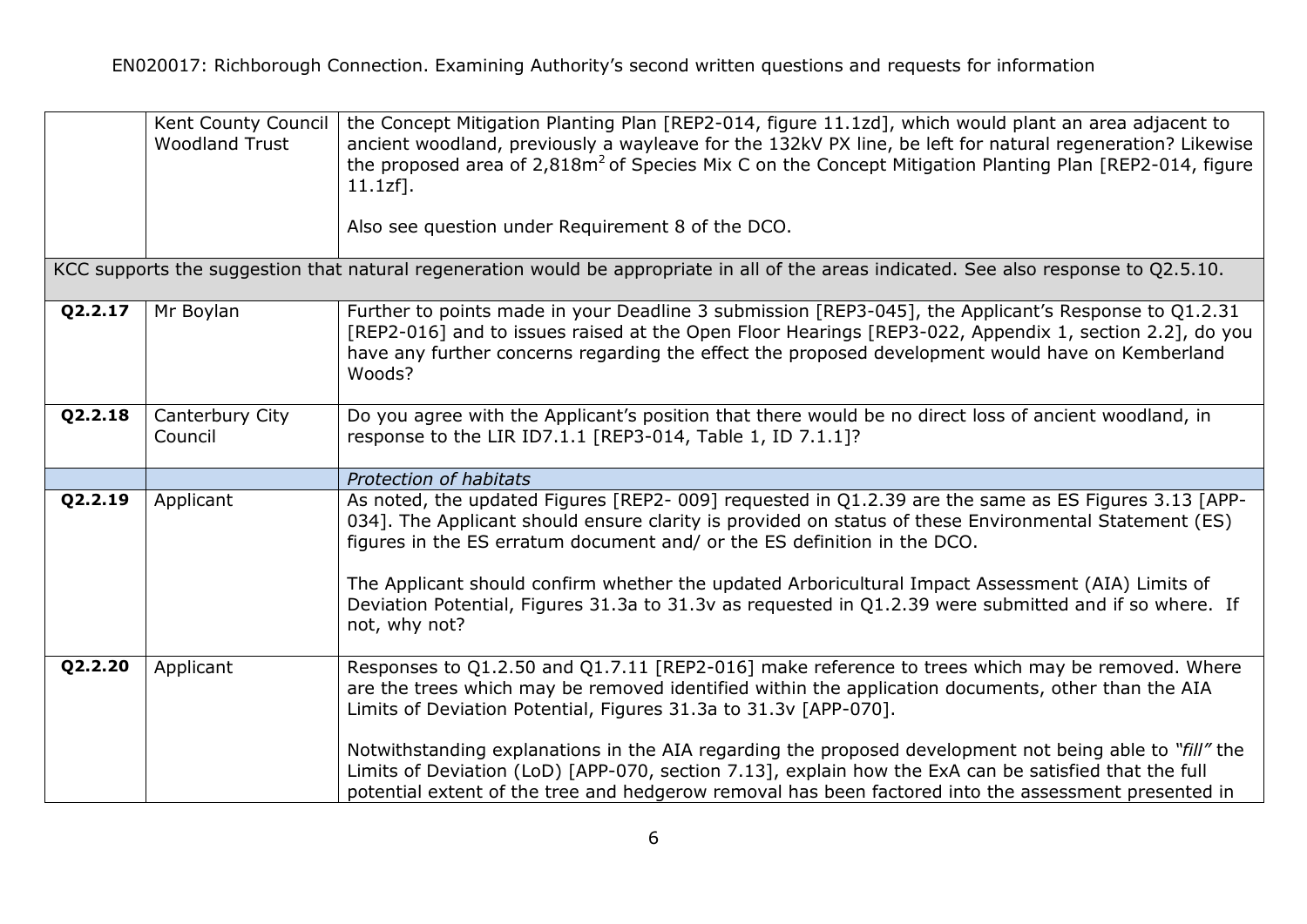|         |                                        | the ES.                                                                                                                                                                                                                                                                                                                                                                                                                                                                                                                                                                                                                                                                                                              |
|---------|----------------------------------------|----------------------------------------------------------------------------------------------------------------------------------------------------------------------------------------------------------------------------------------------------------------------------------------------------------------------------------------------------------------------------------------------------------------------------------------------------------------------------------------------------------------------------------------------------------------------------------------------------------------------------------------------------------------------------------------------------------------------|
| Q2.2.21 | Applicant                              | Can you explain the statement "The total variability of effects on hedges is therefore similar to that of<br>trees or groups."? This is stated in the context of Table 32.0, which shows the total number of trees<br>affected could increase by ten, total area of tree groups affected could increase by 0.01 hectare and the<br>length of hedges affected could increase by 4,747 m, compared with the total affected hedge length<br>$(2,482m)$ in the preferred alignment [APP-070, para 7.13.13].                                                                                                                                                                                                              |
| Q2.2.22 | Applicant                              | Are the trees and hedges shown on the AIA Limits of Deviation Potential, [APP-070, Figures 31.3a to<br>31.3v] as "potentially affected by limits of deviation" trees and hedges which might move from 'removal'<br>or 'managed' to being 'unaffected' as well as ones which might move from 'unaffected' to 'managed' or<br>'removed'? If so, how has this been taken into account in the assessment presented in the ES?<br>If not, explain how hedgerows such as H168 [App-070, Figure 31.3o and REP2-009, Figure 31.2o] can<br>be shown for 'removal' and also as 'potentially affected by limits of deviation'.<br>(Note there is a related question under Traffic and Transport relating to visibility splays). |
| Q2.2.23 | Applicant                              | Please explain which drawings landowners should consult to establish if the proposed development would<br>result in trees and/or hedges to be removed, managed or that may be affected on their land and if<br>mitigation or enhancement is proposed.                                                                                                                                                                                                                                                                                                                                                                                                                                                                |
| Q2.2.24 | Applicant                              | The response to Q1.2.47 [REP2.016] regarding removal of Tree Preservation Order (TPO) trees explains<br>the need is based on the connected land required for reptile mitigation. However it also indicates that<br>not all trees may need to be removed - a worst case is presented.<br>The Applicant should review the trees to be removed in this location to establish if loss of TPO trees can<br>be minimised further.                                                                                                                                                                                                                                                                                          |
|         |                                        | European and other protected species                                                                                                                                                                                                                                                                                                                                                                                                                                                                                                                                                                                                                                                                                 |
| Q2.2.25 | Applicant<br>The Environment<br>Agency | The response to Q1.2.55 is noted, which confirms that where full ecological surveys have not been<br>possible to date for water vole and otter, they would be undertaken to support Flood Risk Activity<br>Permitting (FRAP) applications.                                                                                                                                                                                                                                                                                                                                                                                                                                                                           |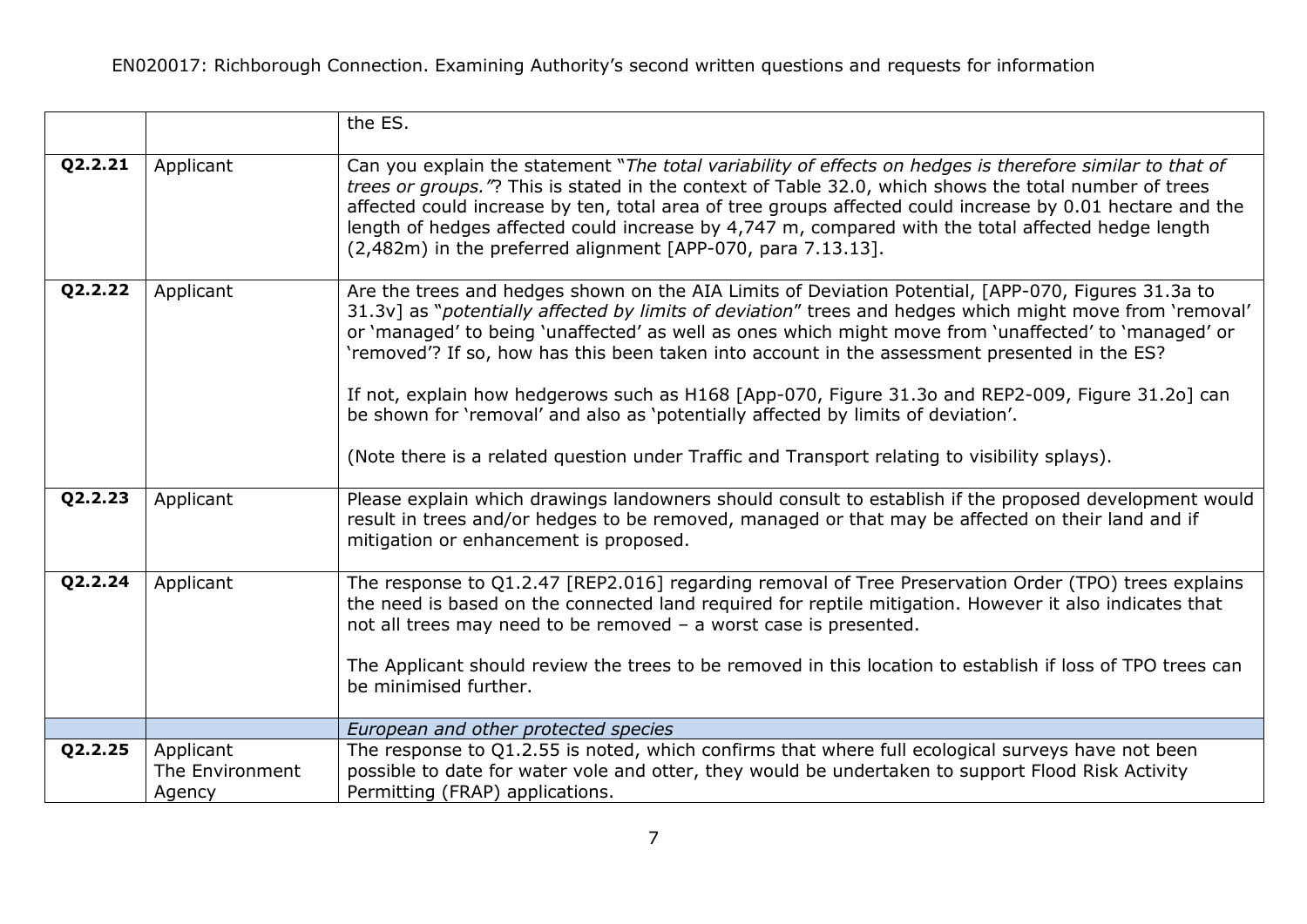|         |                              | Could the results of the verification surveys affect the conclusions of the ES assessment?                                                                                                                                                                                                                                                                                                                                                                      |
|---------|------------------------------|-----------------------------------------------------------------------------------------------------------------------------------------------------------------------------------------------------------------------------------------------------------------------------------------------------------------------------------------------------------------------------------------------------------------------------------------------------------------|
|         |                              | Is there a risk that any further mitigation measures which might be required through the FRAP process<br>may not be compatible with the mitigation strategy secured in the DCO?                                                                                                                                                                                                                                                                                 |
| Q2.2.26 | Applicant                    | Is there something missing from the end of response to Q1.2.57?                                                                                                                                                                                                                                                                                                                                                                                                 |
| Q2.2.27 | Natural England              | Please confirm that a letter of no impediment (LoNI) for water vole is not required.                                                                                                                                                                                                                                                                                                                                                                            |
| Q2.2.28 | Joint Councils               | Are the Joint Councils content with the responses given by the Applicant in its Comments on LIR and<br>Councils WRs document [REP3-022, ref 7.4.1, bullet 3 and 7.4.2] regarding justification of short-term<br>effects on water vole in the Ash Level and Richborough Pasture Local Wildlife Site and the request for<br>further details about the works in the vicinity of ditches with potential water vole habitat? If not what<br>information is required? |
|         |                              | KCC is content with the clarification by National Grid given in Document 8.14 Table 4, Reference 7.4.1 bullet 3 and the calculations in<br>response to Reference 7.4.2 in which gives a worst-case direct short-term loss of potential foraging or burrowing habitat.                                                                                                                                                                                           |
|         |                              | Ornithology                                                                                                                                                                                                                                                                                                                                                                                                                                                     |
| Q2.2.29 | Applicant                    | Comment on the difference in numbers and species of birds and the matters raised about dusk and dawn<br>flights in the response to Q1.2.16 by John Craddick and Graham Chandler [REP2-081], including the<br>reference to large numbers of cormorant. Comment also on the response of Mark Heath in the WR from<br>Nethergong Camping [REP2-089] in its response to Q1.7.53 [REP2-090].                                                                         |
| Q2.2.30 | Applicant                    | Respond to the concern raised by St John's College regarding bird mortality collision risk and the<br>positioning of the crossover "located directly under a known Swan flightline where previous mass bird-<br>strikes have occurred" [REP2-092], the approximate location of which was pointed out on the<br>Accompanied Site Inspection (ASI) on 26 July 2016, where the ExA observed bird flight diverters on the<br>132kV line.                            |
| Q2.2.31 | Applicant<br>Natural England | Respond to KWT's concerns regarding impacts on Golden plover within a site of conservation interest<br>at a County level and its suggestion that mortality thresholds, monitoring and a mechanism for                                                                                                                                                                                                                                                           |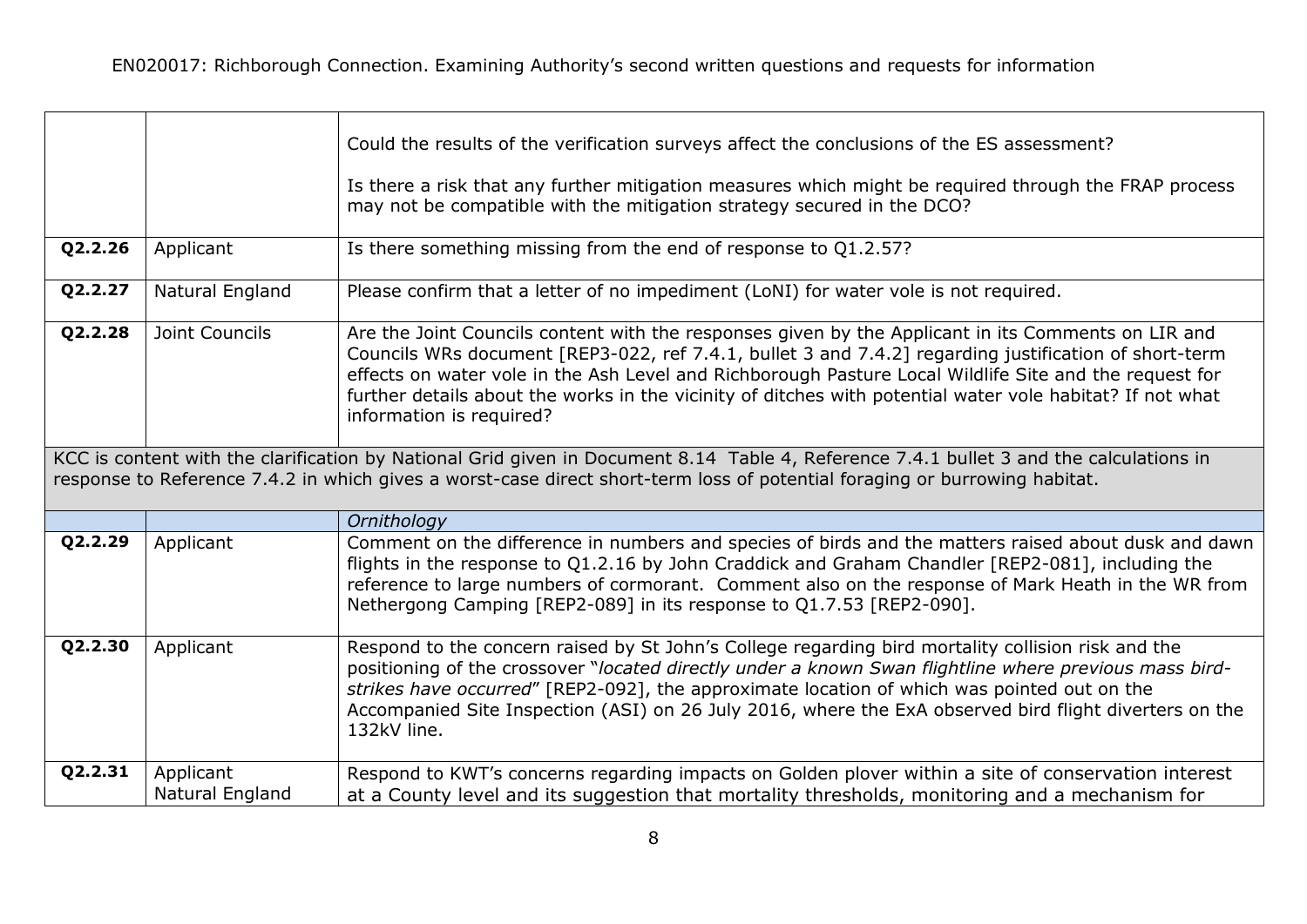|         |                     | further mitigation are required [REP2-082, point 5b].                                                                                                                                                                                                                                                                                                                                                                                                                                                                                                                                                                   |
|---------|---------------------|-------------------------------------------------------------------------------------------------------------------------------------------------------------------------------------------------------------------------------------------------------------------------------------------------------------------------------------------------------------------------------------------------------------------------------------------------------------------------------------------------------------------------------------------------------------------------------------------------------------------------|
|         |                     | Is there any change to the Applicant's or NE's stated positions on bird mortality monitoring not being<br>required; in light of:<br>• SEW's WR and Appendices [REP2-099, REP2-201 and REP3-031],<br>Dover District Council's response to Q1.12.33 [REP2-065],<br>NFU's Deadline 3 response [REP3-046] and<br>KWT's points regarding Golden plover [REP2-082, point 5b]?                                                                                                                                                                                                                                                 |
| Q2.2.32 | Applicant           | Following on from the response to Q1.7.57 [REP2-016], do the different types of bird diverters that could<br>be selected by the main contractor have different mitigating capabilities? Does this affect how the<br>success of bird diverters has been assessed in the ES?                                                                                                                                                                                                                                                                                                                                              |
| Q2.2.33 | Applicant           | Provide a response to KWT position which considers that alternatives were not considered in any greater<br>detail before route selection was made with regards to ornithology, given that it had previously<br>expressed concerns over the Northern Corridor having higher frequency of flocks of waders and small<br>groups of wildfowl than the Southern Corridor. Also respond to KWT's position over the proximity of the<br>Northern Corridor to the SPA and wetland habitats within the Local Wildlife Sites (LWSs) of the Ash<br>Levels and Chislet Marshes [REP2-082, point 5a].                                |
|         |                     | The Route Corridor Study [APP-131, para 11.25] states "The winter bird survey results have shown<br>flocks of waders and small groups of wildfowl are more frequently observed within the North Corridor<br>compared to the South. The presence of the Seaton Gravel pits on the South Corridor make parts of the<br>South Corridor potentially more important for wildfowl (SPA species) compared with the North Corridor<br>(Scenario 2) of greater interest for raptor species such as marsh harrier (non SPA species). The on-going<br>bird surveys will provide a clearer picture of bird patterns and movements." |
|         |                     | The Applicant should clarify what in fact the ongoing bird surveys did demonstrate in the response.                                                                                                                                                                                                                                                                                                                                                                                                                                                                                                                     |
| Q2.2.34 | Kent Wildlife Trust | Expand the reasoning behind KWTs in principle objection [REP2-082, point 5a] to the chosen route<br>corridor in the context of the policy position on alternatives contained in National Policy Statement (NPS)<br>EN-1, section 4.4 and EN-5, section 2.7.                                                                                                                                                                                                                                                                                                                                                             |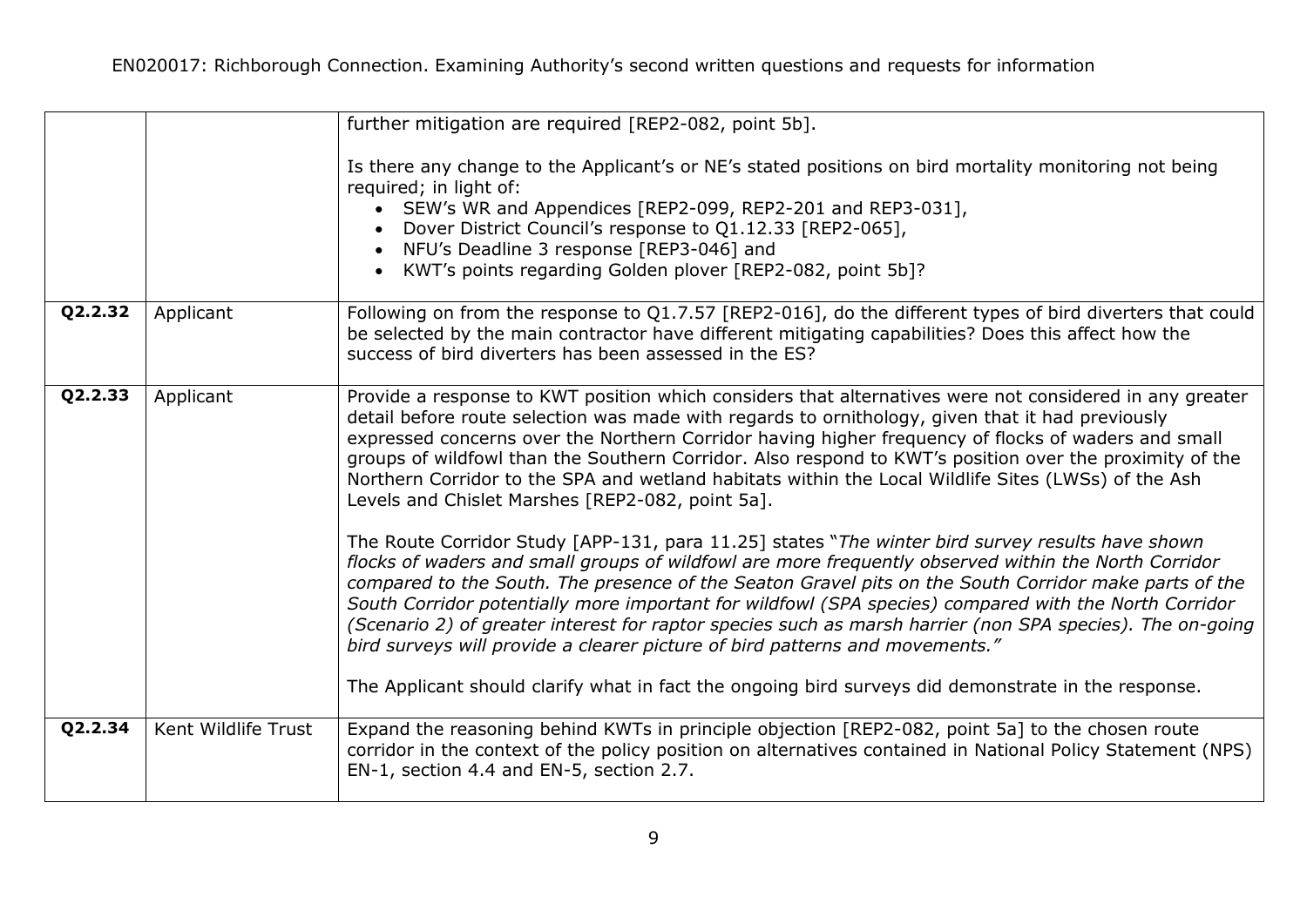|                                                                                                                                                                                                                                                            |                                                                                                                                  | Mitigation and enhancement                                                                                                                                                                                                                                                                                                                                                                                                                                                                                                                                                                                                                                                                                                                                                                                                                                                                                                                                                                                                                                                                                                                                                                                                                                                              |
|------------------------------------------------------------------------------------------------------------------------------------------------------------------------------------------------------------------------------------------------------------|----------------------------------------------------------------------------------------------------------------------------------|-----------------------------------------------------------------------------------------------------------------------------------------------------------------------------------------------------------------------------------------------------------------------------------------------------------------------------------------------------------------------------------------------------------------------------------------------------------------------------------------------------------------------------------------------------------------------------------------------------------------------------------------------------------------------------------------------------------------------------------------------------------------------------------------------------------------------------------------------------------------------------------------------------------------------------------------------------------------------------------------------------------------------------------------------------------------------------------------------------------------------------------------------------------------------------------------------------------------------------------------------------------------------------------------|
| Q2.2.35                                                                                                                                                                                                                                                    | Applicant<br>Joint Councils<br><b>KWT</b>                                                                                        | In response to Q1.2.29, Kent Wildlife Trust expressed a desire to be kept appraised of future details of<br>the Landscape and Habitat Enhancement Scheme (LHES) [REP2-083]. How should this happen?                                                                                                                                                                                                                                                                                                                                                                                                                                                                                                                                                                                                                                                                                                                                                                                                                                                                                                                                                                                                                                                                                     |
|                                                                                                                                                                                                                                                            |                                                                                                                                  | The draft s106 currently being progressed between the Joint Councils and the Applicant includes a Schedule to secure that a Landscape<br>and Habitats Enhancement Delivery Scheme (for the original Landscape and Habitats Enhancement Scheme (LHES) or any replacement<br>LHES) is submitted to and approved in writing by the relevant Councils prior to any stage of the authorised development commencing. It<br>is suggested that this could also include an additional requirement for National Grid to notify KWT of the approval of any Landscape and<br>Habitats Enhancement Delivery Schemes by the Councils, if this Schedule is considered acceptable by the Examining Authority to be<br>secured by s106, a matter which the Councils raised a question over [REP2-065 Q1.7.63].                                                                                                                                                                                                                                                                                                                                                                                                                                                                                           |
| Q2.2.36                                                                                                                                                                                                                                                    | Applicant<br>Kent County Council<br>Canterbury City<br>Council<br>Dover District<br>Council<br><b>Thanet District</b><br>Council | KCC has provided comments on the Concept Mitigation Planting Plans [REP3-040, Appendix 1]. This sets<br>out a number of technical matters to do with planting species and mixes and also suggestions for<br>improving ease of use of the drawings.<br>This raises a number of matters:<br>• Which Councils would be the post-consent discharging authorities for approvals to the mitigation<br>planting scheme for the planting of trees, groups of trees, woodlands and hedgerows to be<br>removed under Requirement 8?<br>Can agreement be reached on the species components and level of detail required in the Concept<br>$\bullet$<br>Mitigation Planting Plans between the Applicant and the Councils? Set out agreement and any<br>remaining differences.<br>Is the level of detail requested for the drawings in KCC's response necessary and proportionate,<br>bearing in mind it was agreed at the first DCO hearing on 28 July 2016 that cross-referencing<br>between mitigation and enhancement proposals would be undertaken by the Applicant? The ExA<br>would find the suggested annotation of pylon numbers and street names useful.<br>The Applicant and Councils are requested to review the KCC comments and provide a joint response on<br>the three points above. |
| KCC has constructively engaged with National Grid on this matter although a full agreement has not been reached to date. Whilst the<br>appropriate Local Planning Authority would be the Discharging Authority, KCC wishes to be consulted on this matter. |                                                                                                                                  |                                                                                                                                                                                                                                                                                                                                                                                                                                                                                                                                                                                                                                                                                                                                                                                                                                                                                                                                                                                                                                                                                                                                                                                                                                                                                         |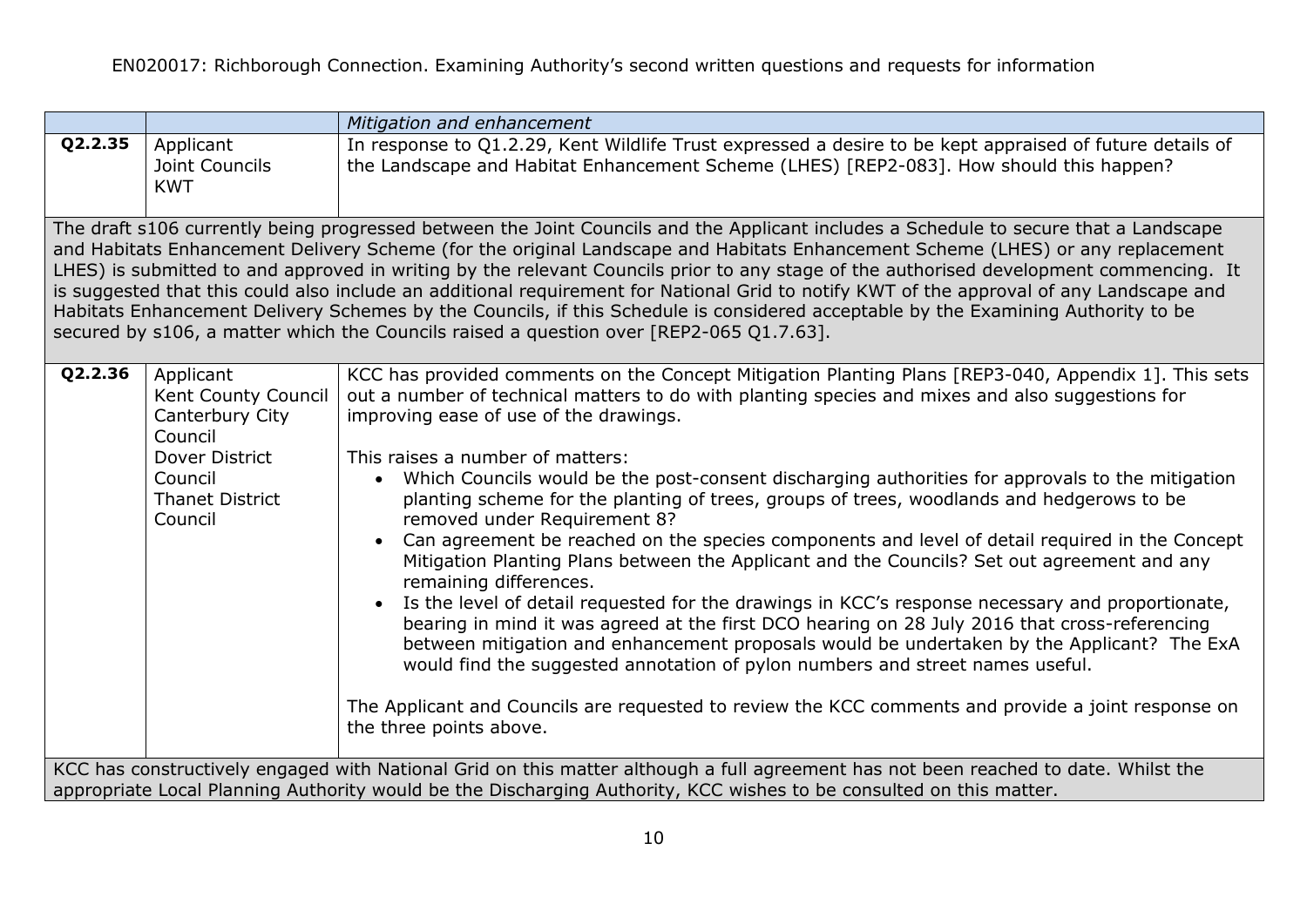The County Council has concerns regarding the detailed yet formulaic approach in the Concept Mitigation Planting Plans [REP3-040, Appendix 1]. It is considered that this approach would result in a poorly planned scheme with inappropriate species mixes. Therefore, it is recommended that references to the standard plant mixes are deleted at this stage. It is also advised that a more generalised planting strategy, with a simplified Concept Plan is prepared to ensure that detailed landscape proposals would be submitted for approval before the commencement of the works.

With regard to the drawings, it is recommended that ensure that such drawings and their annotations are more 'user-friendly' for public use; however, the County Council would welcome the opportunity to consider alternative approaches. In any case, a more strategic/conceptual approach to the planting design (as above) should make the drawings less complicated.

| Q2.2.37 | Joint Councils                                                                                                              | Are the Joint Councils satisfied with the Applicant's response in its Comments on LIR and Councils' WRs<br>to their points on long-term methods of maintenance of safety clearance zones [REP3-014, ref 7.4.6]?                                                                                                                                                                                                             |
|---------|-----------------------------------------------------------------------------------------------------------------------------|-----------------------------------------------------------------------------------------------------------------------------------------------------------------------------------------------------------------------------------------------------------------------------------------------------------------------------------------------------------------------------------------------------------------------------|
|         |                                                                                                                             | KCC is content with the Applicant's response but would defer to Natural England regarding consents for SSSIs.                                                                                                                                                                                                                                                                                                               |
| Q2.2.38 | Joint Councils<br>The Environment<br>Agency<br>Natural England<br>The Kent Wildlife<br>Trust<br>Other Interested<br>Parties | Provide any further comments on the Applicant's updated BMS [REP3-004], and where relevant to<br>biodiversity matters in the updated CEMP [REP2-007].                                                                                                                                                                                                                                                                       |
|         |                                                                                                                             | KCC has no further comments on the Applicant's updated BMS [Rep3-004] and biodiversity matters in the updated CEMP [REP2-007].                                                                                                                                                                                                                                                                                              |
| Q2.2.39 | Applicant                                                                                                                   | Should the commitment stated in your Comments on LIR and Councils' WRs to pass records to the Kent<br>and Medway Biological Records Centre be secured, eg in the BMS [REP3-014, ref 7.4.7]? If so, provide<br>drafting.<br>Should the commitment stated in your Comments on LIR and Councils' WRs to provide ecological<br>monitoring reports for European Protected Species licence requirements and for up to five years' |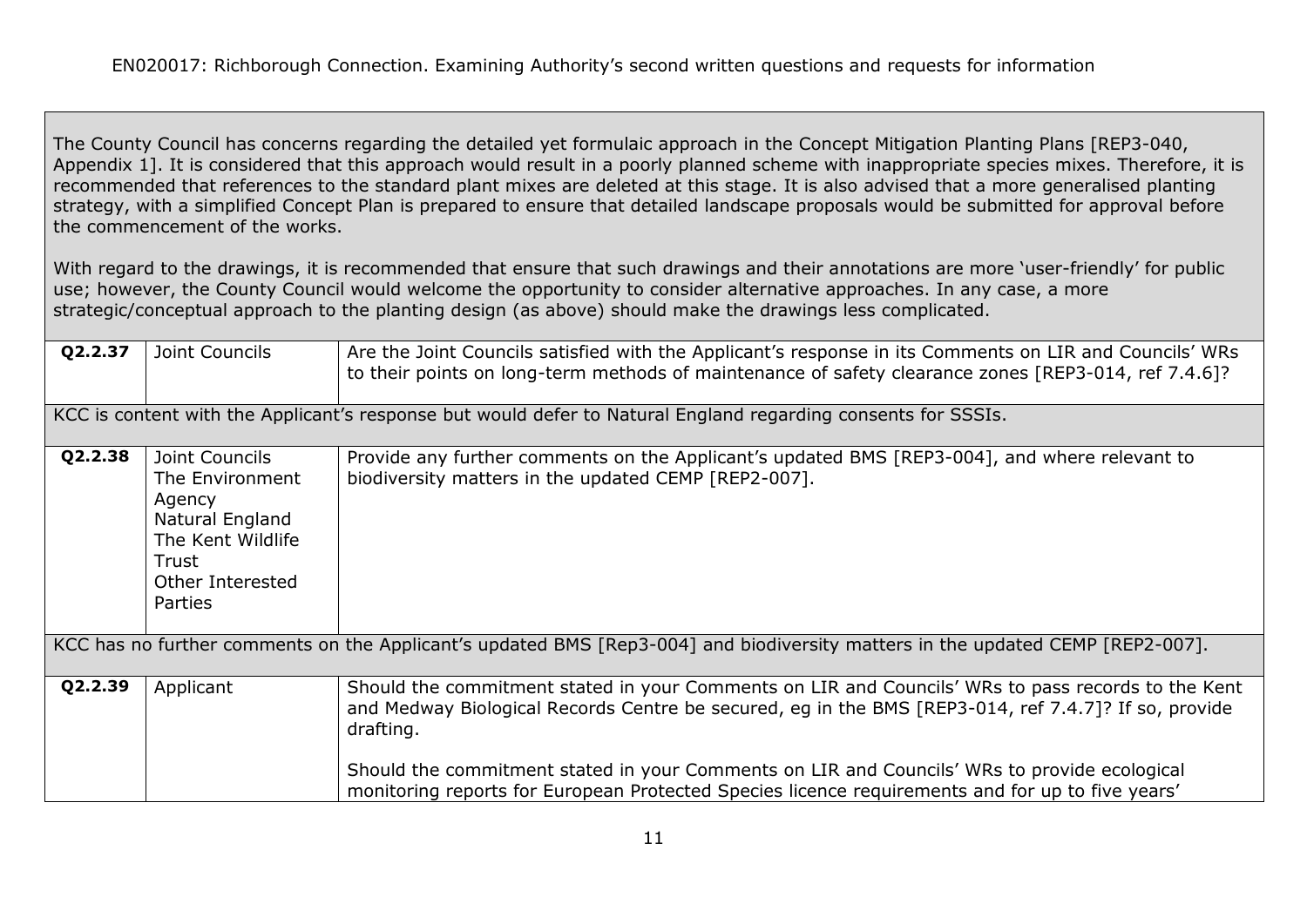|         |                                              | replacement habitat planting to the County ecologist be secured eg in the BMS and/ or CEMP [REP3-014,<br>ref 7.4.8]? If so provide drafting.                                                                                                                                                                                                                                  |
|---------|----------------------------------------------|-------------------------------------------------------------------------------------------------------------------------------------------------------------------------------------------------------------------------------------------------------------------------------------------------------------------------------------------------------------------------------|
| Q2.2.40 | Applicant                                    | Update discussions with Persons with Interest in the Land (PILs) over the potential for extension(s) to<br>Higher Stewardship Schemes (HLS) in the Ash Levels.                                                                                                                                                                                                                |
|         |                                              |                                                                                                                                                                                                                                                                                                                                                                               |
| 3       | <b>Broad Oak</b>                             |                                                                                                                                                                                                                                                                                                                                                                               |
|         | question(s) below.                           | Respondents should note that if a question in this section is already answered in one of the post-hearing actions also to be<br>submitted at Deadline 4, then a reference to that document with paragraph number(s) will suffice in response to the                                                                                                                           |
|         |                                              | Impacts of the proposed development on the proposed Broad Oak reservoir                                                                                                                                                                                                                                                                                                       |
| Q2.3.1  | Applicant<br>South East Water                | What was the outcome of the meeting on 9 August 2016 which sought to make progress on finding a<br>design solution that would enable both developments to proceed? Including flexibility to allow for<br>retrofitting of mitigation measures should such measures be considered necessary.                                                                                    |
| Q2.3.2  | The Environment<br>Agency<br>Natural England | Please provide comments on the Applicant's 'Response to South East Water's report Review of<br>Alternative RCP Routes in Area of Interaction with Proposed Reservoir Scheme - July 2016' [REP3-019,<br>Appendix 5] indicating any areas of concern and provide comments on the Applicant's views expressed<br>on the potential for the two proposed developments to co-exist. |
| Q2.3.3  | The Environment<br>Agency<br>Natural England | Please provide comments on the Applicant's Deadline 2 submission (the Mott MacDonald Report) [REP2-<br>017, Appendix F] and SEW's response to the Mott Macdonald Report [REP3-036, Appendix 4.1, Appendix<br>1]? Indicating any areas of concern and provide comments on the Applicant's views expressed on the<br>potential for the two proposed developments to co-exist.   |
| Q2.3.4  | Applicant<br>South East Water                | The Applicant and South East Water are requested to ensure that any ongoing differences between<br>parties in terms of the application of visual (and/ or landscape) assessment methodology, such as those<br>covered in SEW's responses to Q1.7.5, Q1.7.9, Q1.7.16 and Q1.7.29 [REP2-098], are included in the<br>relevant topic-based SoCG for submission at Deadline 4.    |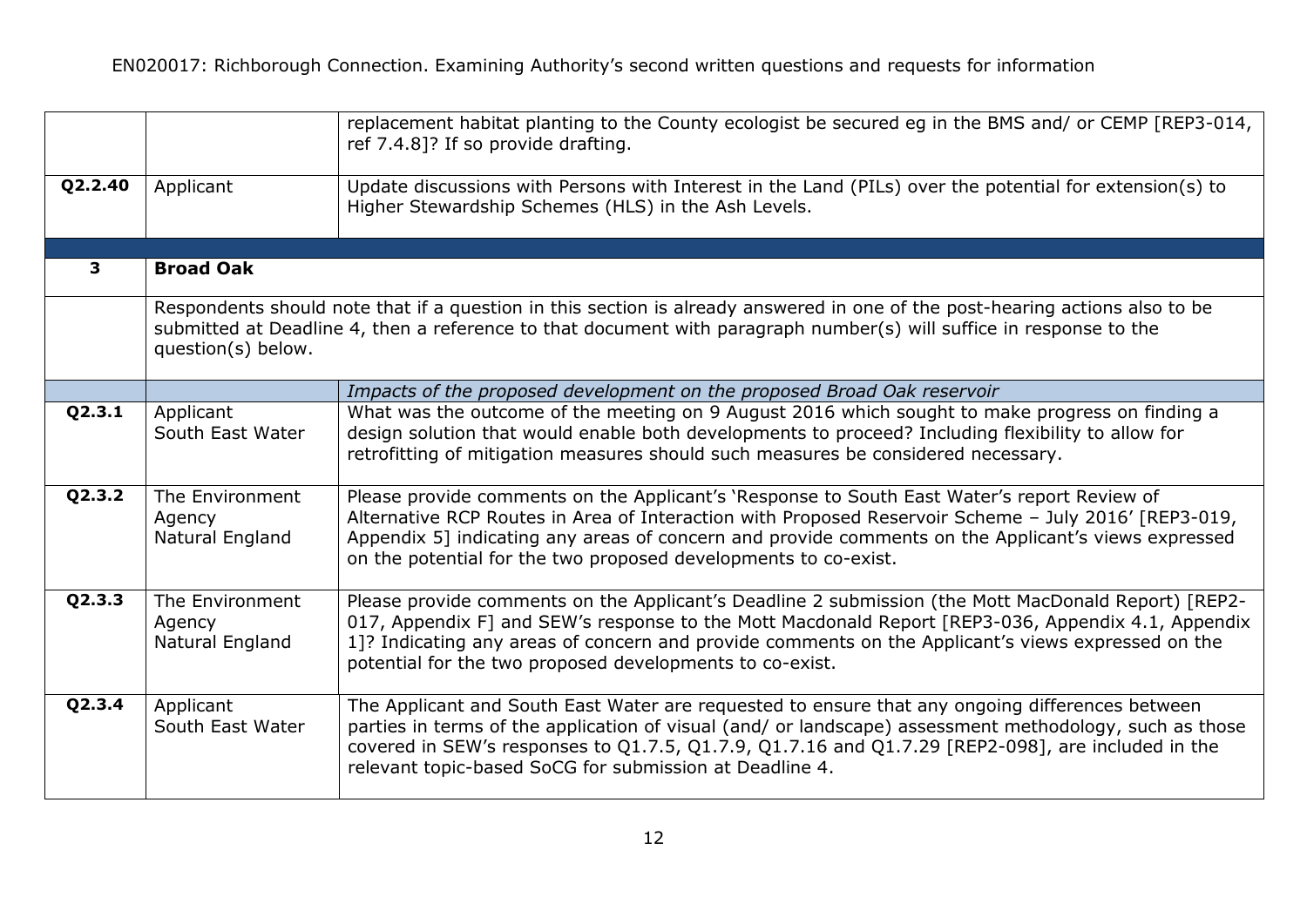| Q2.3.5 | South East Water                                                                                            | Please provide any comments on the Concept Mitigation Planting Plans submitted by the Applicant at<br>Deadline 2 [REP2-014], with respect to the concept planting proposed and/ or on the Landscape and<br>Habitat Enhancement Scheme (LHES) [APP-123] for land within SEW's ownership?<br>(There are other questions on the Concept Mitigation Planting Plans under the biodiversity section.)                                                                                                                                                                                                                                                                                                                                                                                                                                                                                                                                                                                                             |
|--------|-------------------------------------------------------------------------------------------------------------|-------------------------------------------------------------------------------------------------------------------------------------------------------------------------------------------------------------------------------------------------------------------------------------------------------------------------------------------------------------------------------------------------------------------------------------------------------------------------------------------------------------------------------------------------------------------------------------------------------------------------------------------------------------------------------------------------------------------------------------------------------------------------------------------------------------------------------------------------------------------------------------------------------------------------------------------------------------------------------------------------------------|
| Q2.3.6 | Applicant<br>Canterbury City<br>Council<br>The Environment<br>Agency<br>Natural England<br>South East Water | Whilst SEW's response to Q1.7.67 [REP2-098] is caveated with reference to the taking on board of the<br>SEW Alternatives, there is a wider point regarding the necessary approvals for agreeing a planting<br>scheme in the proposed reservoir area. Does the Applicant agree that planting (mitigation and<br>enhancement) associated with all of SEW's land (or some of SEW's land associated with the reservoir) is<br>an area where more certainty of design is desirable and should it also be subject to future approvals<br>including NE and the EA as well as the relevant Local Authority?<br>Do the Applicant and SEW consider securing a method of approval resolves the issues raised in the<br>Jacobs response to the Mott MacDonald comment in SEW's response to the Applicant's Deadline 2<br>submissions [REP3-036, Appendix 4.1, ref 3.4.2.8]?<br>If so, the Applicant is invited to propose suitable wording for the DCO and /or the LHES.<br>The views of CCC, the EA and NE are sought. |
| Q2.3.7 | Applicant                                                                                                   | Please comment on SEW's response to Q1.7.70 and set out the implications for the DCO, including<br>temporary possession, if the Secretary of State was to find that a ten year maintenance period was<br>appropriate for the reservoir area for the reasons set out in SEW's response to Q1.7.70 [REP3-098]?                                                                                                                                                                                                                                                                                                                                                                                                                                                                                                                                                                                                                                                                                                |
| Q2.3.8 | Applicant                                                                                                   | Please provide a plan to show the relative positions of the various elements of the reservoir and RCP,<br>situated within the corridor said to be available, which are identified [REP3-019, para 4.10].                                                                                                                                                                                                                                                                                                                                                                                                                                                                                                                                                                                                                                                                                                                                                                                                    |
| Q2.3.9 | Applicant                                                                                                   | If considering a generic situation where the Sarre Penn realignment, in cutting, would cross the<br>proposed overhead line, how would the planting of each of the species in the potential mix be affected in<br>terms of overhead line impact zones and their suitability for specific species [REP3-019, para 4.14]? The<br>Applicant is requested to respond in a tabular or diagrammatic form.                                                                                                                                                                                                                                                                                                                                                                                                                                                                                                                                                                                                          |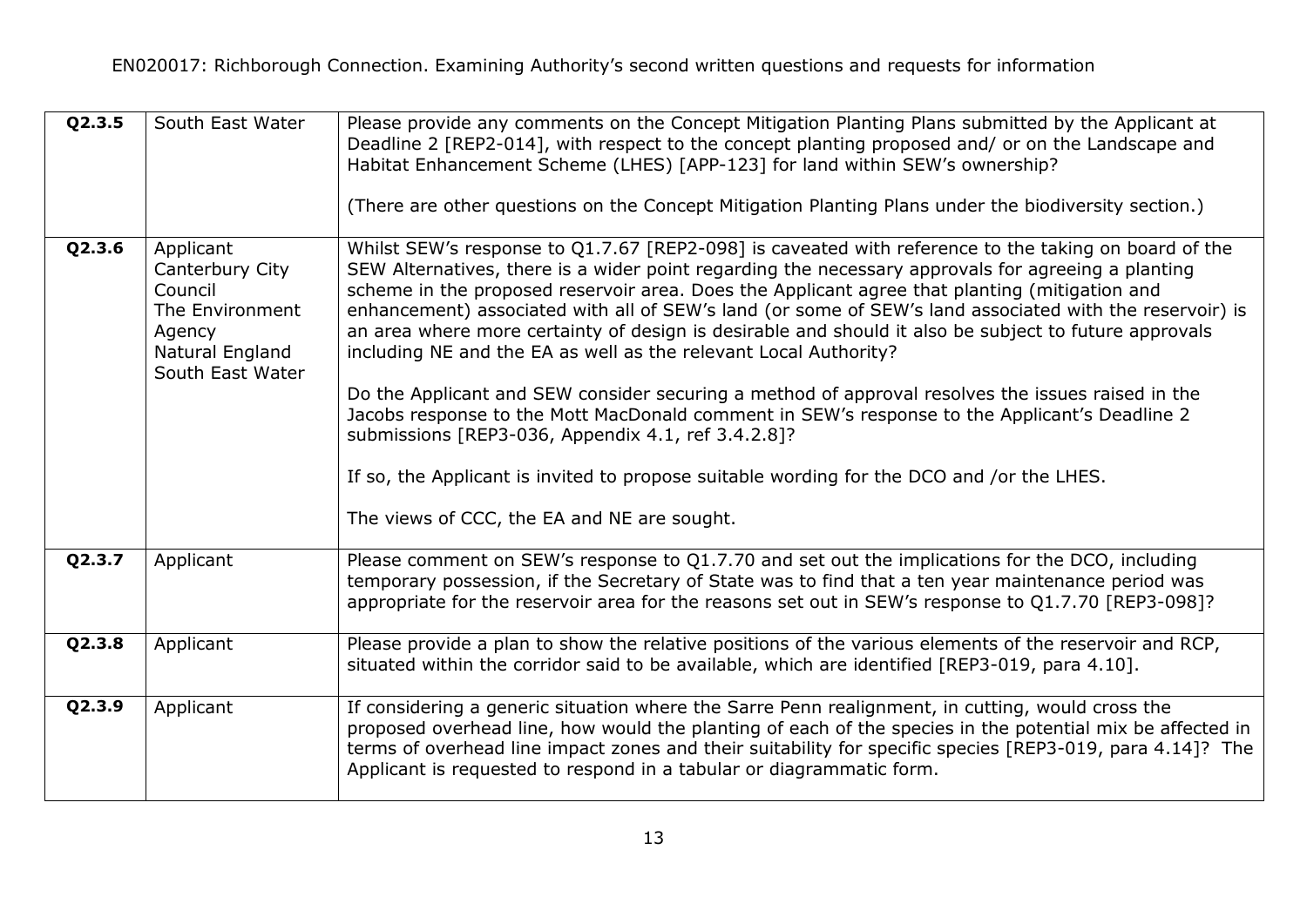| Q2.3.10 | Applicant                     | What are the typical anticipated and potential heights of the species identified in Table 7.1 of the Jacobs<br>Stage 1b Study Report [REP3-019, para 4.24]?                                                                                                                                                                                                                                                                                                                                                                                                                                                                                                                                                                                                             |
|---------|-------------------------------|-------------------------------------------------------------------------------------------------------------------------------------------------------------------------------------------------------------------------------------------------------------------------------------------------------------------------------------------------------------------------------------------------------------------------------------------------------------------------------------------------------------------------------------------------------------------------------------------------------------------------------------------------------------------------------------------------------------------------------------------------------------------------|
| Q2.3.11 | South East Water              | Provide evidence in support of its view that a continuous, and not semi-continuous, corridor of high<br>canopy woodland is present along the Sarre Penn and why this habitat should be replaced along the<br>Sarre Penn realignment [REP3-019, para 4.25]?                                                                                                                                                                                                                                                                                                                                                                                                                                                                                                              |
| Q2.3.12 | Applicant                     | Notwithstanding the stated uncertainty over flight paths, could the removal of the existing overhead line<br>have any effect on bird collision risk in relation to the reservoir proposal [REP3-019, para 4.54]? If so,<br>what?                                                                                                                                                                                                                                                                                                                                                                                                                                                                                                                                        |
| Q2.3.13 | South East Water              | How has the 260m key bird collision distance been determined [REP3-019, para 4.57]?                                                                                                                                                                                                                                                                                                                                                                                                                                                                                                                                                                                                                                                                                     |
| Q2.3.14 | South East Water              | Provide details of the proposals to accommodate the RCP in relation to the Sarre Penn realignment, the<br>fish pass and the access bridge which have been costed and confirm whether or not these proposals<br>represent a potential physical solution to enable a 32.5m AOD top water level reservoir and the RCP to<br>co-exist [REP3-019, para 9.16].                                                                                                                                                                                                                                                                                                                                                                                                                |
| Q2.3.15 | South East Water              | Provide details of the proposals to accommodate the RCP in relation to the Sarre Penn realignment, the<br>fish pass and the access bridge which have been costed and to confirm whether or not these proposals<br>represent a potential physical solution to enable a 36m AOD top water level reservoir and the RCP to co-<br>exist [REP3-019, para 9.24].                                                                                                                                                                                                                                                                                                                                                                                                              |
| Q2.3.16 | Applicant<br>South East Water | The parties are requested to provide plans as set out in the agreed joint statement in relation to Action<br>No 8 from the 29 July 2016 Broad Oak Issue Specific Hearing [REP3-024, secn 2 action 8]. The SEW<br>understanding is correct on the scope of the plans, in that the requested plans should not include any of<br>the parties' proposed alternatives. The opportunity is however available for any party to consider<br>whether they wish to provide supplementary information in relation to this written question. For the<br>avoidance of doubt, separate plans should be prepared for the 32.5 and 36m AOD reservoir proposals<br>and the profile views, under item 9, should effectively be longitudinal sections along the line of the<br>conductors. |
| Q2.3.17 | South East Water              | What is the scope and cost of undergrounding the existing UK Power Networks overhead powerline                                                                                                                                                                                                                                                                                                                                                                                                                                                                                                                                                                                                                                                                          |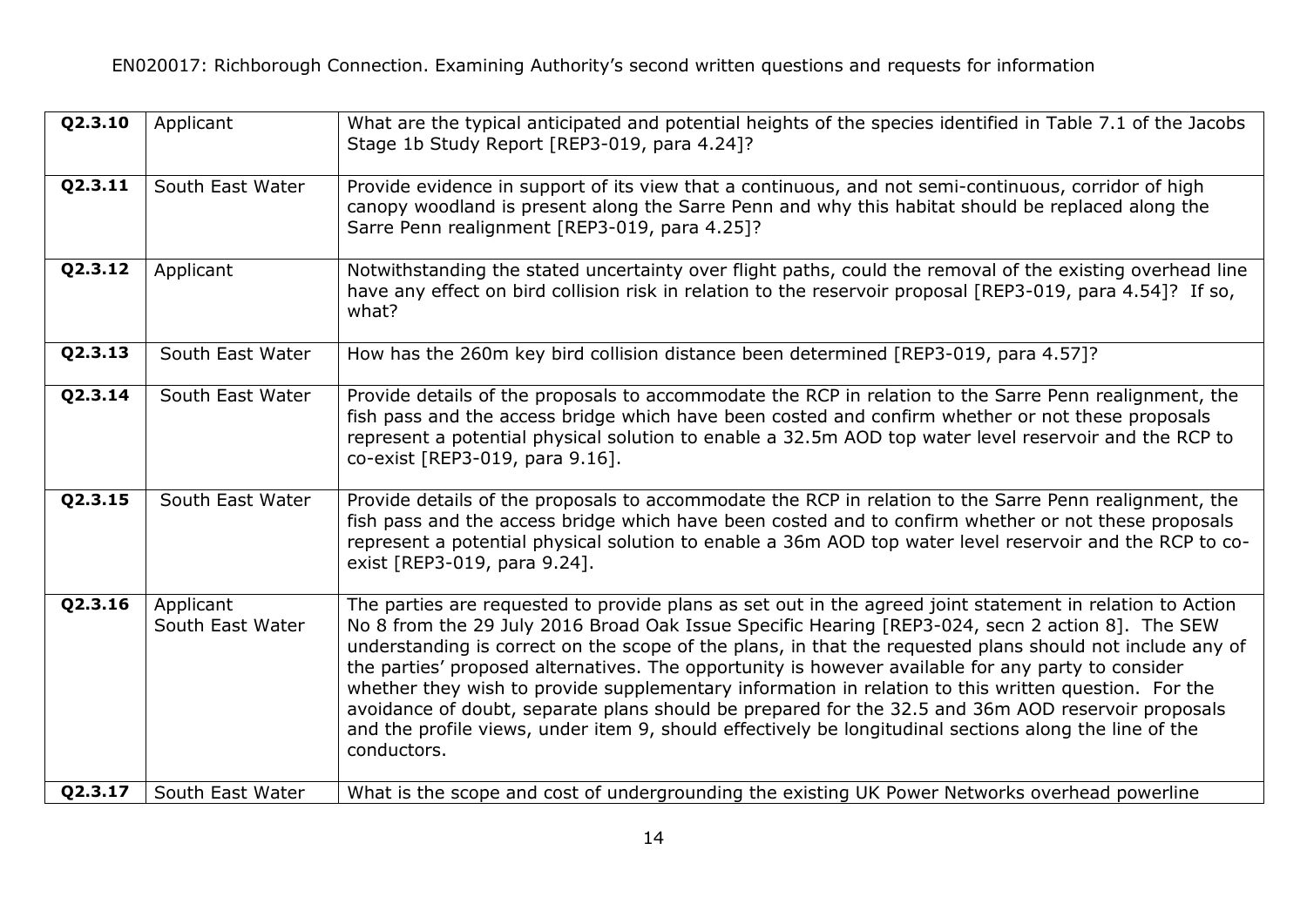|         |                           | where this has been included within the 2014 WRMP [REP3-036, section 2.2]?                                                                                                                                                                                                                                                                                                                                                                                                                                                                                                                                                                                                                                                                     |
|---------|---------------------------|------------------------------------------------------------------------------------------------------------------------------------------------------------------------------------------------------------------------------------------------------------------------------------------------------------------------------------------------------------------------------------------------------------------------------------------------------------------------------------------------------------------------------------------------------------------------------------------------------------------------------------------------------------------------------------------------------------------------------------------------|
| Q2.3.18 | South East Water          | Is the fish pass anticipated to be used in low flow periods? If so, when and why? What is anticipated to<br>be the lowest flow and the shallowest gradient that would need to be accommodated for effective fish<br>pass operation [REP3-036, section 3.2.4]?                                                                                                                                                                                                                                                                                                                                                                                                                                                                                  |
| Q2.3.19 | South East Water          | For reservoir top water levels above 32.5m AOD, is there anything that would prevent the Sarre Penn<br>realignment route being positioned onto the route shown for a 36m AOD top water level [REP3-036,<br>secn 8.1]? Would this minimise direct conflict with proposed Pylon PC9 at intermediate water levels<br>between 32.5 and 36m AOD? Would there be any adverse effects from this transfer to a more southerly<br>route before it was directly required by the reservoir proposal alone? Would a combination of the 36m<br>AOD route and water levels between 32.5 and 36m AOD release additional land between the overhead<br>line and the reservoir shoreline for biodiversity connectivity and landscape impact mitigation planting? |
| Q2.3.20 | The Environment<br>Agency | The EA states that the riparian environment on the realigned Sarre Penn should be continuous with<br>shading and that it is keen to see a connected environment [REP3-039, hearing comments summary]. Is<br>the EA of the view that continuous shading is necessary to avoid deterioration in the Water Framework<br>Directive status of the watercourse in the context of its existing characteristics?                                                                                                                                                                                                                                                                                                                                       |
| Q2.3.21 | Applicant                 | In the context of the SEW proposals and the Mott MacDonald alternative solutions for the Sarre Penn<br>realignment, for both the 32.5 and 36m AOD reservoir concept designs, how could a future design<br>accommodate issues with the hydromorphological quality elements identified by the EA [REP3-039,<br>Sarre Penn realignment design principles, Sarre Penn realignment]? In other words, how much flexibility<br>would be likely to remain when the effect of the proposed overhead line is included in the consideration<br>of issues relating to these matters?                                                                                                                                                                       |
| Q2.3.22 | The Environment<br>Agency | What times of year are the migratory trout and eels likely to be migrating [REP3-039, Sarre Penn<br>realignment design principles, reservoir fish pass]?                                                                                                                                                                                                                                                                                                                                                                                                                                                                                                                                                                                       |
| Q2.3.23 | Applicant                 | In the context of the SEW proposals and the Mott MacDonald alternative solutions for the Sarre Penn<br>realignment, for both the 32.5 and 36m AOD reservoir concept designs, how could a future design<br>accommodate variation in the factors that could affect the design identified by the EA? Again, in other<br>words, how much flexibility would be likely to remain when the effect of the proposed overhead line is                                                                                                                                                                                                                                                                                                                    |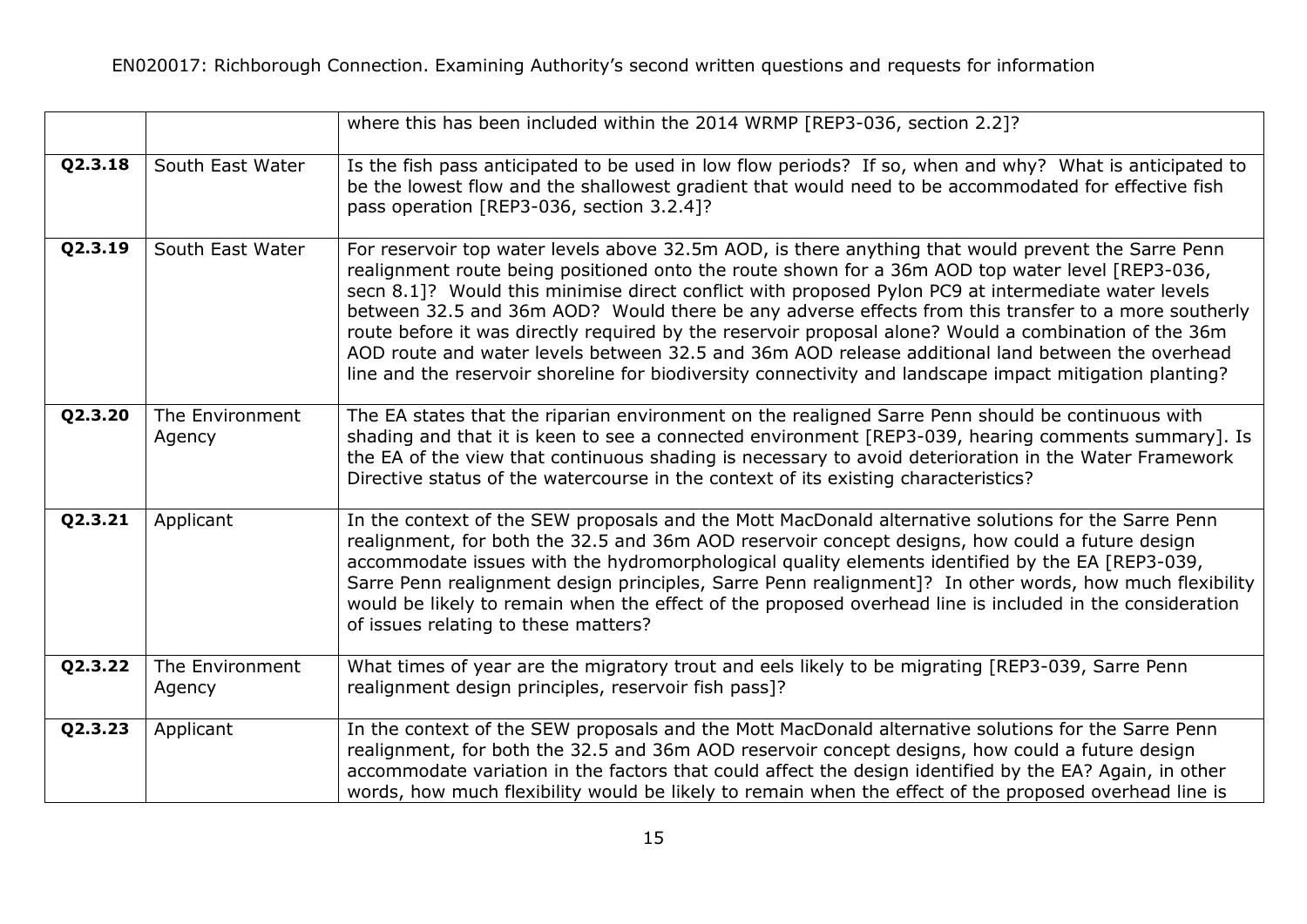|         |                           | included in the consideration of issues relating to these matters [REP3-039, Sarre Penn realignment<br>design principles, reservoir fish pass]?                                                                                                                                                                                                                                                                                                                                                                                                                                                                                                                                                                                                                                                                                                                                                                                                                                                                                                                                                                                                                                                                                                                                                                                                                                                                                                                                                                                                                                                                                                                                                                                                                                                                                                                                                                                                                                                                                                                                                                              |
|---------|---------------------------|------------------------------------------------------------------------------------------------------------------------------------------------------------------------------------------------------------------------------------------------------------------------------------------------------------------------------------------------------------------------------------------------------------------------------------------------------------------------------------------------------------------------------------------------------------------------------------------------------------------------------------------------------------------------------------------------------------------------------------------------------------------------------------------------------------------------------------------------------------------------------------------------------------------------------------------------------------------------------------------------------------------------------------------------------------------------------------------------------------------------------------------------------------------------------------------------------------------------------------------------------------------------------------------------------------------------------------------------------------------------------------------------------------------------------------------------------------------------------------------------------------------------------------------------------------------------------------------------------------------------------------------------------------------------------------------------------------------------------------------------------------------------------------------------------------------------------------------------------------------------------------------------------------------------------------------------------------------------------------------------------------------------------------------------------------------------------------------------------------------------------|
|         |                           | <b>Environmental Impact Assessment</b>                                                                                                                                                                                                                                                                                                                                                                                                                                                                                                                                                                                                                                                                                                                                                                                                                                                                                                                                                                                                                                                                                                                                                                                                                                                                                                                                                                                                                                                                                                                                                                                                                                                                                                                                                                                                                                                                                                                                                                                                                                                                                       |
| Q2.3.24 | The Environment<br>Agency | In responding to Q1.2.23 regarding the scope of the biodiversity receptors considered in the cumulative<br>assessment EA stated "The scope of impacts and receptors have been reviewed and it appears that all of<br>those of interest to the Environment Agency have been included individually and in the cumulative<br>assessment."[REP2-060].<br>EA also referred to ID 3.4.2 of their SoCG with the Applicant [REP2-020] (also in the updated version,<br>[REP3-009]), which does not raise any further concerns regarding scoping out of receptors for<br>cumulative assessment. The ExA notes that one matter is still outstanding in the earlier and updated<br>SoCG with the Applicant [REP3-009] at ID 4.1.1 is the "Cumulative effects of the Richborough<br>development and the proposed Broad Oak Reservoir on WFD status of the Sarre Penn."<br>In EAs Deadline 3 submission it states "As previously indicated in meetings with National Grid, the<br>Environment Agency considers that National Grid should have assessed the environmental effects of the<br>proposed Broad Oak Reservoir cumulatively with those of the Richborough Connection Project<br>Specifically, this assessment would ensure that construction of the Richborough Connection Project is not<br>pursued in such a way which may prevent the construction of the Broad Oak Reservoir by precluding<br>necessary mitigation under the Water Framework Directive, Salmon and Freshwater Fisheries Act 1975,<br>Water Resources Act 1991 (as amended) and the Eels Regulations 2009." [REP3-039].<br>Can you clarify if the "environmental effects" to which EA refers in Deadline 3 submission [REP3-039]<br>solely comprise the WFD status of the Sarre Penn as stated in the SoCG. If not, explain precisely which<br>other potential effects (if any) and what other receptors (if any) EA consider the Applicant's cumulative<br>assessment in its ES should have considered and why, relating this to the Infrastructure Planning<br>(Environmental Impact Assessment) Regulations 2009 and any relevant guidance and/ or advice. |
| Q2.3.25 | The Environment<br>Agency | Has the environmental information submitted by both the Applicant and SEW during the course of the<br>Examination assisted the EA in understanding the relationship between the two schemes in the proposed<br>location of the Sarre Penn diversion? Is any further clarity required to be provided by either party to<br>assist you in understanding the potential effects? If so what?                                                                                                                                                                                                                                                                                                                                                                                                                                                                                                                                                                                                                                                                                                                                                                                                                                                                                                                                                                                                                                                                                                                                                                                                                                                                                                                                                                                                                                                                                                                                                                                                                                                                                                                                     |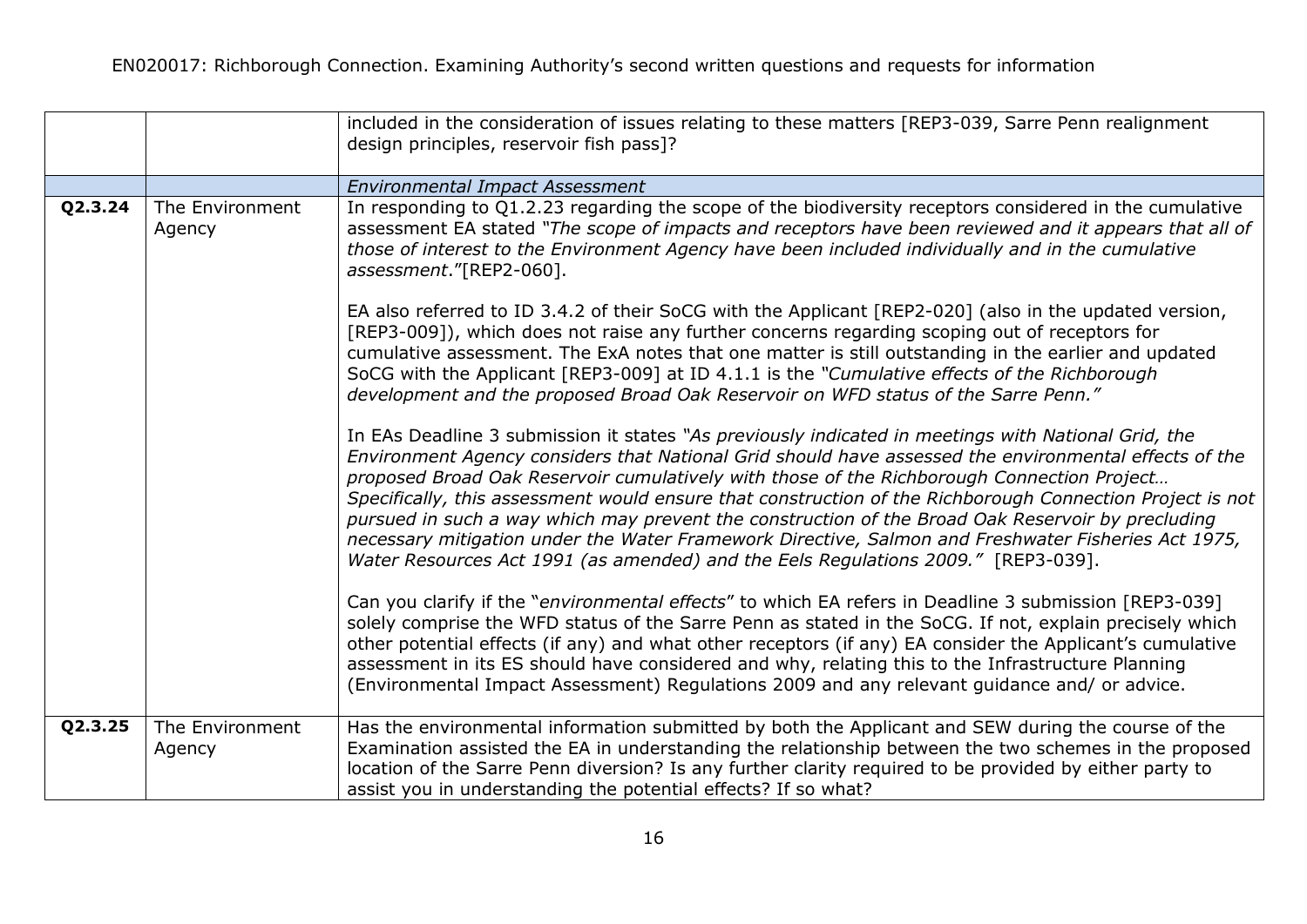| Q2.3.26 | South East Water              | Does SEW have any comments on the Applicant's response to SEW's WR [REP3-019]?                                                                                                                                                                                                                                                                                                                                                                                                                                                                                               |
|---------|-------------------------------|------------------------------------------------------------------------------------------------------------------------------------------------------------------------------------------------------------------------------------------------------------------------------------------------------------------------------------------------------------------------------------------------------------------------------------------------------------------------------------------------------------------------------------------------------------------------------|
| Q2.3.27 | South East Water              | Is SEW content that the information in the Appendices to the Applicant's response to SEW's WR that set<br>out communication between the two parties is an accurate reflection of that communication [REP3-019,<br>Appendices 1 and 2]? If not set out your differences, and provide evidence of these.                                                                                                                                                                                                                                                                       |
| Q2.3.28 | South East Water              | Provide comments on the Applicant's approach to its cumulative assessment in the context of PINS<br>Advice Note 17 (Cumulative Impact Assessment).                                                                                                                                                                                                                                                                                                                                                                                                                           |
| Q2.3.29 | South East Water              | Further to your summary of oral submission at the 29 July 2016 ISH [REP3-034, para 127]; does the<br>Strategic Environmental Assessment (SEA) of the 2015 - 2040 WRMP cover the proposed Richborough<br>Connection development in assessment of cumulative impacts? Did the SEA for the 2014 WRMP take the<br>Richborough Connection development into account? If not explain why not?                                                                                                                                                                                       |
| Q2.3.30 | Applicant<br>South East Water | Is there agreement that there are no likely significant effects of a cumulative nature arising for the<br>construction stage because as currently proposed the construction stages of the two projects would not<br>overlap?                                                                                                                                                                                                                                                                                                                                                 |
| Q2.3.31 | Natural England               | As statutory nature conservation body (SNCB) is NE's agreed position still that the scope of impacts<br>considered in the assessment set out in the ES Appendices and the scope of receptors considered in the<br>cumulative assessment are adequate (response to Q1.2.23 [REP2-073] and SoCG [REP2-022, section<br>3.2]), in light of SEW's WR and related Appendices? If not, what is the basis for any changes and is any<br>further clarity required to be provided by the Applicant or SEW to assist NE in understanding the<br>potential effects? If so, what?         |
| Q2.3.32 | Applicant                     | Following Deadline 2 submissions, agenda item 2 on the adequacy of the ES at the ISH on 29 July 2016<br>[EV-030], SEW's summary of oral submission at the 29 July ISH [REP3-034, para 124 to 136] and the<br>EA's Deadline 3 submission [REP3-039], is the Applicant considering the submission of 'other<br>information' as set out in Regulation 2 of the Infrastructure Planning (Environmental Impact<br>Assessment) Regulations 2009 in relation to likely significant cumulative effects of the proposed<br>development and the proposed reservoir to the Examination? |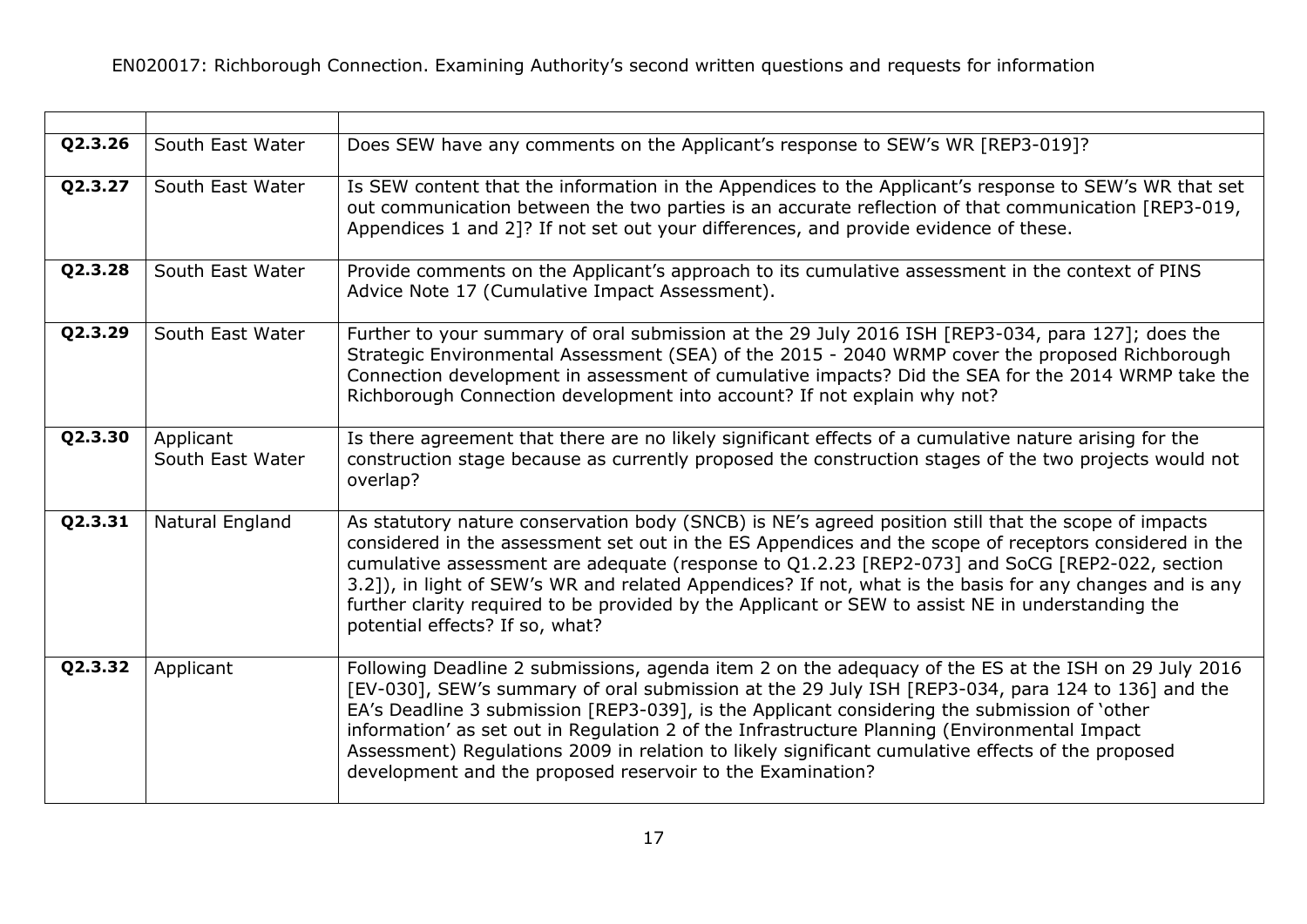|         |                            | If so what is the anticipated content and timescale?                                                                                                                                                                                                                                                                                                                                                                                                                                                                                                                                                   |
|---------|----------------------------|--------------------------------------------------------------------------------------------------------------------------------------------------------------------------------------------------------------------------------------------------------------------------------------------------------------------------------------------------------------------------------------------------------------------------------------------------------------------------------------------------------------------------------------------------------------------------------------------------------|
|         |                            | If 'other information' is to be provided; anything that can be submitted at Deadline 4 should be<br>submitted then. Any information which has already been submitted to the Examination, which the<br>Applicant considers would form the basis of 'other information' should be submitted in an appropriate<br>form, suitably identified as 'other information'.                                                                                                                                                                                                                                       |
| Q2.3.33 | Applicant                  | With whom has it been agreed that effects on the water environment, in relation to the WFD status of<br>the Sarre Penn, during the operational phase can be scoped out of the EIA cumulative assessment<br>[REP3-009, section 4.1.1]?                                                                                                                                                                                                                                                                                                                                                                  |
| Q2.3.34 | The Environment<br>Agency  | The signed SoCG appears to suggest that the EA had agreed that effects on the water environment, in<br>relation to the WFD status of the Sarre Penn during the operational phase, could be scoped out of the<br>EIA cumulative assessment [REP3-009, secn 4.1.1]. Is this correct? If so, when?                                                                                                                                                                                                                                                                                                        |
|         |                            | Policy                                                                                                                                                                                                                                                                                                                                                                                                                                                                                                                                                                                                 |
| Q2.3.35 | Applicant                  | In respect of matters discussed at the ISH on 29 July 2016, can you provide any comments on SEW's<br>note on policy addressing the relationship between the Planning Act 2008 and the Water Industry Act<br>1991 [REP3-037] and how this relates to the WRMP?                                                                                                                                                                                                                                                                                                                                          |
| Q2.3.36 | The Environment<br>Agency  | The EA has set out the reasons why the proposed Broad Oak reservoir is an important strategic supply<br>option identified within SEW's WRMP 2014 [REP3-009]. In this context are there any exemptions to<br>meeting the Water Framework Directive (WFD) which might apply?                                                                                                                                                                                                                                                                                                                             |
| Q2.3.37 | Canterbury City<br>Council | SEW argues that the status of WRMPs for the purposes of the PA 2008 is not materially different from<br>local planning authority development plans [REP3-037, para 3]. Notwithstanding the point the EA makes<br>that the post hearing action is for the Applicant and SEW, it states " we understand that there is no<br>direct relationship between the Water Industry Act 1991 and the Planning Act 2008 and that Water<br>Resources Management Plans are not part of the development plan framework." [REP3-039].<br>Canterbury City Council is requested to comment on these two stated opinions. |
| Q2.3.38 | Canterbury City            | The SoCG with the Joint Councils includes Section 4.34.2 which sets out the policy position in respect of                                                                                                                                                                                                                                                                                                                                                                                                                                                                                              |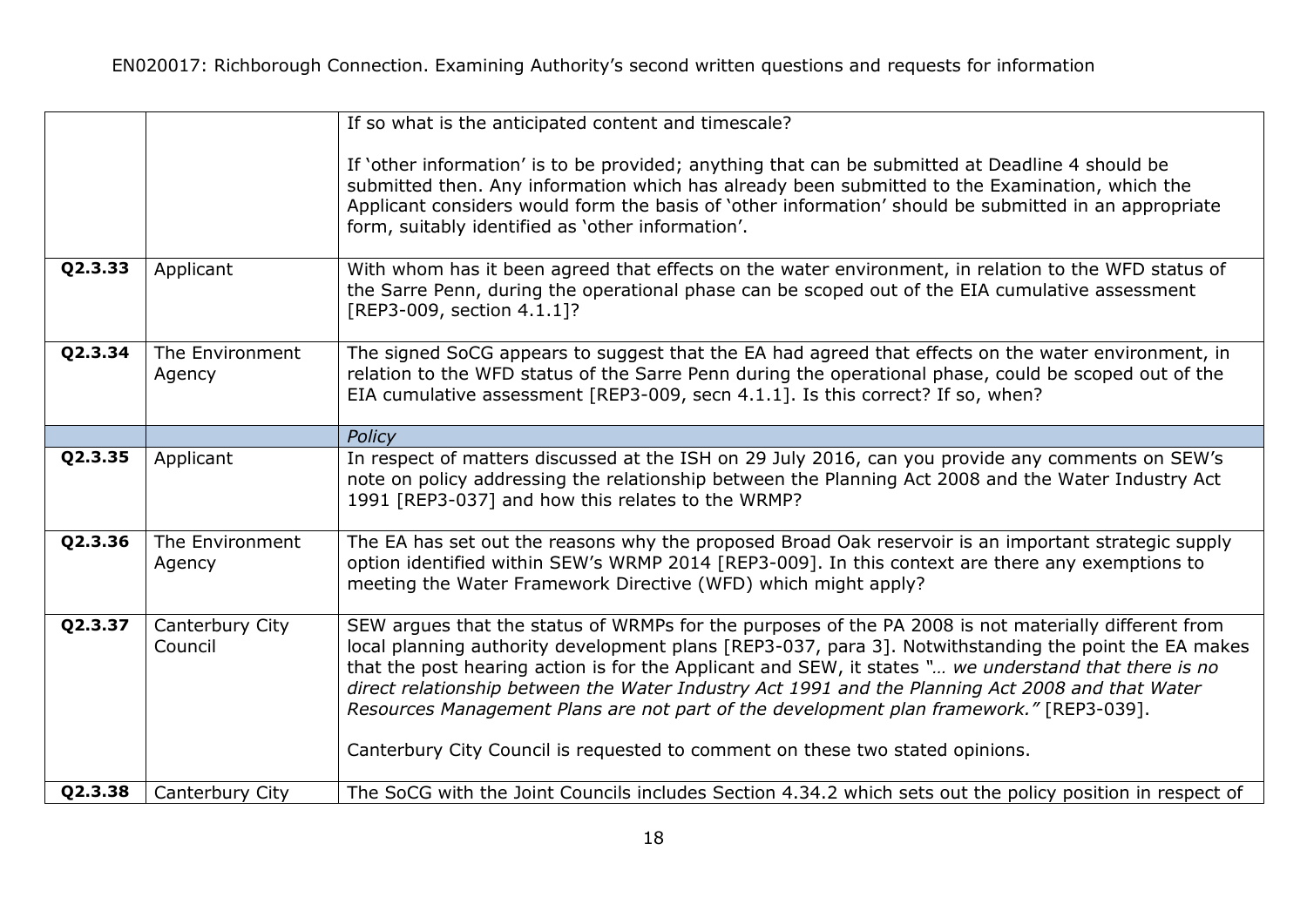|         | Council                       | South East Water proposals for a new reservoir at Broad Oak. Policy CC13- Water resources refers to<br>Broad Oak as a 'major supply option' in supporting text but the policy itself does not includ it as a site<br>specific allocation and land is not safeguarded for its future position [REP2-024].                                                                                                     |
|---------|-------------------------------|--------------------------------------------------------------------------------------------------------------------------------------------------------------------------------------------------------------------------------------------------------------------------------------------------------------------------------------------------------------------------------------------------------------|
|         |                               | Would Canterbury City Council explain why the land required for the reservoir has not been allocated<br>/safeguarded in the adopted/emerging local plan?                                                                                                                                                                                                                                                     |
|         |                               | <b>SEW Alternatives</b>                                                                                                                                                                                                                                                                                                                                                                                      |
| Q2.3.39 | Applicant                     | Further to the photograph of a relevant cable sealing end (CSE) compound [REP3-019, Appendix 5, Inset<br>4.7], can you submit a photograph of such a structure from further away so the entire compound is<br>illustrated.<br>Also, please submit a photograph each of a terminal pylon one with and one without auxiliary cross<br>arms.                                                                    |
| Q2.3.40 | South East Water              | Is the SEW "Option $2$ – an alternative overhead line route to the north of the RCP proposal", which was<br>not pursued further, the same or different from the Applicant's Option D [REP3-019, Appendix 5]? If it is<br>different how is it different?                                                                                                                                                      |
|         |                               | General                                                                                                                                                                                                                                                                                                                                                                                                      |
| Q2.3.42 | South East Water              | The purpose of the request for a list of Appendices was to ease navigation of the documents submitted<br>at Deadline 2 by name of the pdf documents as submitted, (which are the document names given in the<br>Examination library). SEW is requested to resubmit the list of Appendices to achieve that purpose and to<br>include in the list only documents which have been submitted to the Examination. |
|         |                               |                                                                                                                                                                                                                                                                                                                                                                                                              |
| 4       | <b>Compulsory Acquisition</b> |                                                                                                                                                                                                                                                                                                                                                                                                              |
|         |                               | <b>Written Representations</b>                                                                                                                                                                                                                                                                                                                                                                               |
| Q2.4.1  | Finn's LLP                    | Finn's LLP is requested to provide the example plan offered [REP2-047, para 1.1.3].                                                                                                                                                                                                                                                                                                                          |
| Q2.4.2  | Finn's LLP                    | What is the large discrepancy that is identified [REP2-047, para 1.2.2]? Is this suggested discrepancy<br>within the draft DCO and its related documents?                                                                                                                                                                                                                                                    |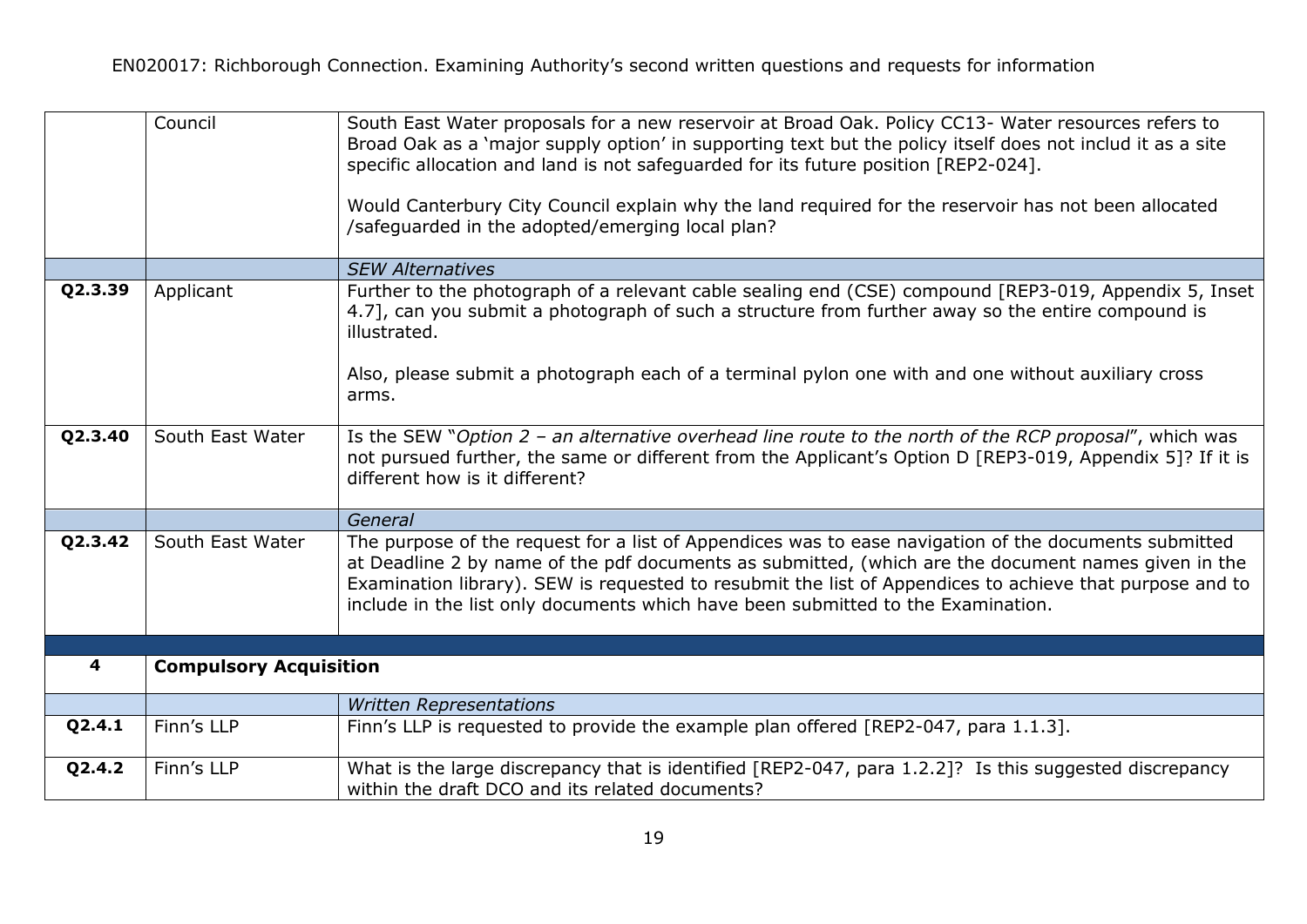| Q2.4.3  | Applicant  | The Applicant is requested to respond to para 1 [REP2-050].                                                                                                                                                                                                                                                                      |
|---------|------------|----------------------------------------------------------------------------------------------------------------------------------------------------------------------------------------------------------------------------------------------------------------------------------------------------------------------------------|
| Q2.4.4  | Applicant  | The Applicant is requested to respond to paras 2 and 3 [REP2-052].                                                                                                                                                                                                                                                               |
| Q2.4.5  | Finn's LLP | What are the alternatives for access which are said to have not been sufficiently explored by the<br>Applicant [REP2-053, para 2]?                                                                                                                                                                                               |
| Q2.4.6  | Applicant  | The Applicant is requested to respond to para 2 [REP2-053].                                                                                                                                                                                                                                                                      |
| Q2.4.7  | Applicant  | The Applicant is requested to respond to para 2 [REP2-054].                                                                                                                                                                                                                                                                      |
| Q2.4.8  | Applicant  | The Applicant is requested to respond to para 2 [REP2-055].                                                                                                                                                                                                                                                                      |
| Q2.4.9  | Applicant  | The Applicant is requested to respond to para 1 [REP2-057].                                                                                                                                                                                                                                                                      |
| Q2.4.10 | Finn's LLP | Which of the proposed permanent accesses are of particular concern [REP2-058, para 1]?                                                                                                                                                                                                                                           |
|         |            | <b>Deadline 3 Submissions</b>                                                                                                                                                                                                                                                                                                    |
| Q2.4.11 | Applicant  | What detailed arrangements for land subject to temporary possession for access purposes, where this<br>land is used by others for access purposes to enable the land to be used by others during the period of<br>temporary possession, be put in place? And how would this use by others be secured [REP3-013, para<br>2.3.50]? |
| Q2.4.12 | Applicant  | How would any arrangements intended for access to land severed by land subject to temporary<br>possession or other rights, be secured [REP3-013, para 2.3.49]?                                                                                                                                                                   |
| Q2.4.13 | Applicant  | How has the Applicant taken into account the draft DCO, Article 18, notice clarity request from the NFU<br>[REP3-016, para 2.35]? If not, why not? If so, how?                                                                                                                                                                   |
| Q2.4.14 | Applicant  | Are there other powers outside of the PA 2008 which could be used for access to land subject to escheat<br>[REP3-016, para 2.38]? The Applicant is also requested to provide the more substantive update on this<br>matter offered in the first DCO issue specific hearing.                                                      |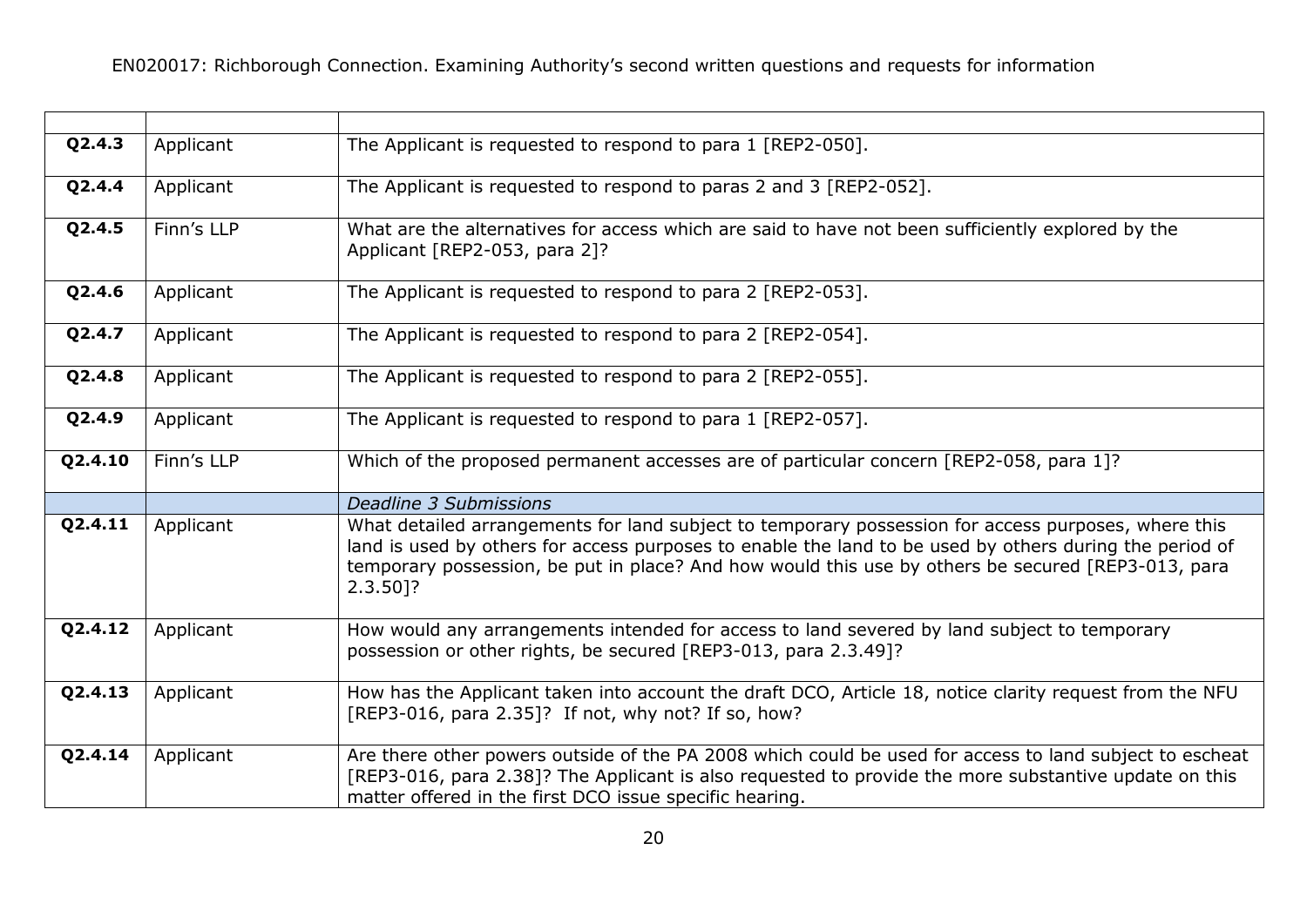| Q2.4.15 | Applicant                                                                                  | Is Article 29 necessary in the draft DCO [REP3-016, para 2.40]? If so, why?                                                                                                                                                                                                                                                                                                                                                                                                                                                                                                                                                                                                                                                                                                                                          |
|---------|--------------------------------------------------------------------------------------------|----------------------------------------------------------------------------------------------------------------------------------------------------------------------------------------------------------------------------------------------------------------------------------------------------------------------------------------------------------------------------------------------------------------------------------------------------------------------------------------------------------------------------------------------------------------------------------------------------------------------------------------------------------------------------------------------------------------------------------------------------------------------------------------------------------------------|
| Q2.4.16 | Applicant                                                                                  | What is the latest position regarding negotiations with statutory undertakers [REP3-016, para 2.54]?                                                                                                                                                                                                                                                                                                                                                                                                                                                                                                                                                                                                                                                                                                                 |
| Q2.4.17 | Applicant                                                                                  | The Applicant is requested to provide a detailed response to the Explanatory Note from PB Headley<br>concerning Land and Access at Hersden, including whether any changes to the access routes identified<br>are under consideration [REP3-044].                                                                                                                                                                                                                                                                                                                                                                                                                                                                                                                                                                     |
| 5       |                                                                                            |                                                                                                                                                                                                                                                                                                                                                                                                                                                                                                                                                                                                                                                                                                                                                                                                                      |
|         | <b>Draft Development Consent Order</b>                                                     |                                                                                                                                                                                                                                                                                                                                                                                                                                                                                                                                                                                                                                                                                                                                                                                                                      |
|         | question(s) below.                                                                         | Respondents should note that if a question in this section is already answered in one of the post-hearing actions also to be<br>submitted at Deadline 4, then a reference to that document with paragraph number(s) will suffice in response to the                                                                                                                                                                                                                                                                                                                                                                                                                                                                                                                                                                  |
|         |                                                                                            | <b>Articles</b>                                                                                                                                                                                                                                                                                                                                                                                                                                                                                                                                                                                                                                                                                                                                                                                                      |
| Q2.5.1  | Applicant<br><b>NFU</b><br>Land Agents<br><b>Interested Parties</b>                        | Article 5 - Limits of Deviation<br>At the DCO hearing, the ExA requested a Post Hearing Note setting out the mechanism for discussions<br>with land owners and National Grid Land Team in relation to micro siting and limits of deviation. Doc<br>8.23; 10 [REP3-023] describes in broad terms a process by which the Applicant would consult with<br>Persons with an Interested in Land (PILs)/Agents in relation to use of LoD but does not provide details.<br>Should a more prescriptive mechanism be considered in relation to consultation with PILs/ Agents in<br>relation to the micro-siting of the pylons to ensure that impacts on arable practices are considered<br>alongside construction related issues?<br>If so, what should that mechanism entail and how would this be secured in the draft DCO? |
| Q2.5.2  | Applicant<br>Kent County Council<br><b>NFU</b><br>Land Agents<br><b>Interested Parties</b> | Article 41 - Felling or Lopping of Trees<br>• Should the wording of this Article be amended to meet the concerns expressed by KCC in their D3<br>response to Action Point 41? If so, what would the alternative wording be? If not, why not?<br>Can the Applicant respond to the proposal raised by NFU that landowners / and or occupiers<br>should be notified of any proposal to fell or lop trees. Furthermore, that the notification should                                                                                                                                                                                                                                                                                                                                                                     |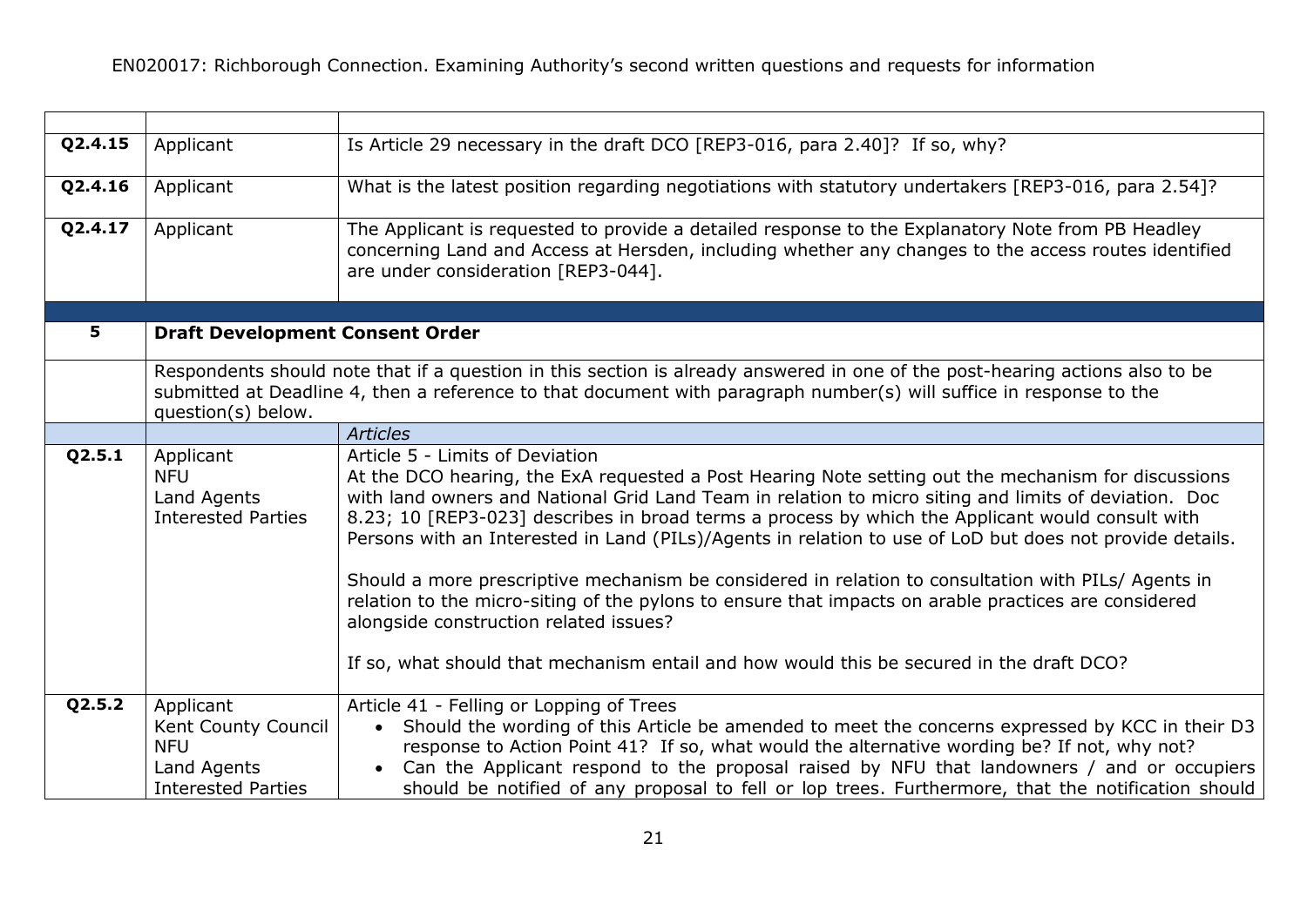|                                                                                                                                                                        | explain to the landowner/occupier how that tree will obstruct or interfere with the construction<br>maintenance of operation of the authorised development as set out in their response to D3 [REP3-<br>047].<br>• Does the NF / land agents / landowners or PILs wish to comment on applicants response to Action<br>Point 24 and Appendix B [REP3-023]<br>• How could compliance with the Energy Networks Association Engineering Technical Report: 136 -<br>Vegetation Management Near Electricity Equipment - Principles of Good Practice be [REP3-023,<br>point 24 and Appendix B] be secured in the DCO?<br>• What is the status of the bullet points in relation to the Land Officer's role in communicating with<br>affected parties about tree felling or lopping [REP3-, point 24]. Should these points be added to a<br>Land Officer role description in the CEMP? |  |
|------------------------------------------------------------------------------------------------------------------------------------------------------------------------|-------------------------------------------------------------------------------------------------------------------------------------------------------------------------------------------------------------------------------------------------------------------------------------------------------------------------------------------------------------------------------------------------------------------------------------------------------------------------------------------------------------------------------------------------------------------------------------------------------------------------------------------------------------------------------------------------------------------------------------------------------------------------------------------------------------------------------------------------------------------------------|--|
|                                                                                                                                                                        | With regard to bullet point 1 the County Council - as Local Highway Authority - does not consider that the wording of Article 41should be<br>amended. However, in the event that such wording is amended the following wording is recommended:                                                                                                                                                                                                                                                                                                                                                                                                                                                                                                                                                                                                                                |  |
| "41.5. Before exercising any of rights in paragraph (1) the undertaker must consult the highway authority before removing any tree in<br>order to provide site lines". |                                                                                                                                                                                                                                                                                                                                                                                                                                                                                                                                                                                                                                                                                                                                                                                                                                                                               |  |
| With regard to bullet point 3 KCC set out its comments in its response to the Hearing Action Points [REP3-040] and does not wish to make<br>any further comments.      |                                                                                                                                                                                                                                                                                                                                                                                                                                                                                                                                                                                                                                                                                                                                                                                                                                                                               |  |

|        |                | Schedule 3 - Requirements                                                                                                                                                                                                                                                                                     |
|--------|----------------|---------------------------------------------------------------------------------------------------------------------------------------------------------------------------------------------------------------------------------------------------------------------------------------------------------------|
| Q2.5.3 | Applicant      | Requirement 1- Commence<br>• Is the Applicant content with the proposed wording put forward by the Joint Councils in response<br>to Action 29 at Deadline 3[REP3-42]? If not, why not?<br>• Should requirement 3 be replaced with a substantive provision as per the A14 decision and if not, $ $<br>why not? |
| Q2.5.4 | Applicant      | Requirement 3 - General Accordance with Design Drawings<br>Suggest a form of wording for Requirement 3 which would enable it to read "in accordance with the<br>Design Drawings" but would be subject to Article5(b) - Limits of Deviation.                                                                   |
| Q2.5.5 | Joint Councils | Requirement 4- Stages of Authorised Development                                                                                                                                                                                                                                                               |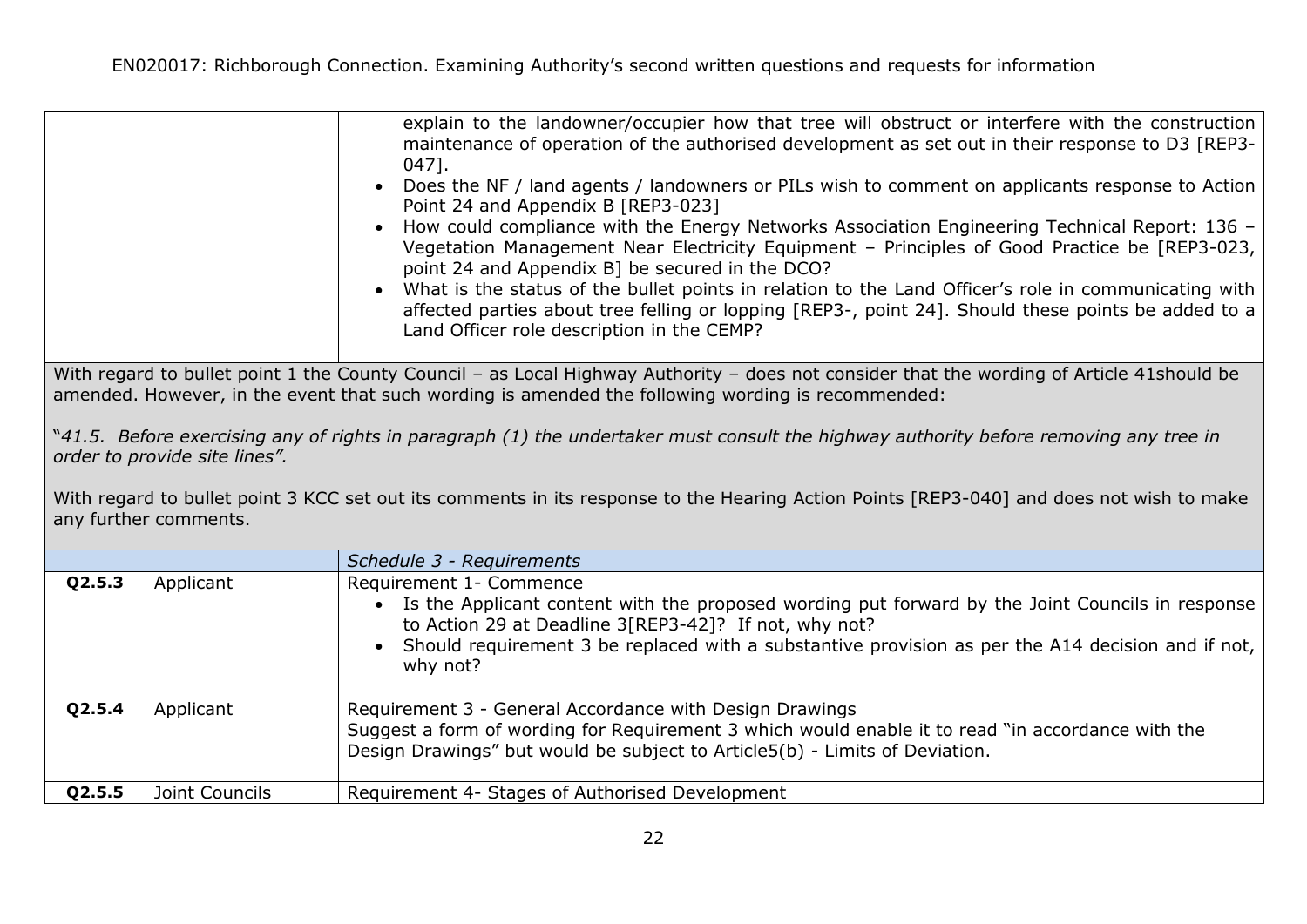|        |                                                                                | Is the Applicant's response to Action Point 33 [REP3-023] sufficiently precise to enable local authorities to<br>discharge this requirement?                                                                                                                                                                                                                                                                                                                                                                                                                                                                                                                                                                                                                                                                                                                                                                                                                                                                                                                                                                                                                                                     |
|--------|--------------------------------------------------------------------------------|--------------------------------------------------------------------------------------------------------------------------------------------------------------------------------------------------------------------------------------------------------------------------------------------------------------------------------------------------------------------------------------------------------------------------------------------------------------------------------------------------------------------------------------------------------------------------------------------------------------------------------------------------------------------------------------------------------------------------------------------------------------------------------------------------------------------------------------------------------------------------------------------------------------------------------------------------------------------------------------------------------------------------------------------------------------------------------------------------------------------------------------------------------------------------------------------------|
|        |                                                                                | The County Council defers this question to the Local Planning Authorities.                                                                                                                                                                                                                                                                                                                                                                                                                                                                                                                                                                                                                                                                                                                                                                                                                                                                                                                                                                                                                                                                                                                       |
| Q2.5.6 | Canterbury City<br>Council<br>Dover District<br>Council<br>Kent County Council | Requirement 5 - CEMP<br>Further to comments on Q1.2.57 are you satisfied with Requirement 5(4) of the draft DCO [REP2-003],<br>which now includes provision for NE to be consulted and the Method Statement A in the Biodiversity<br>Mitigation Strategy, which states that if pre-works verification surveys identify new badger setts<br>adjacent to working areas that a licence may be required from Natural England (NE) and species method<br>statements would be required to accompany licence applications [APP-066, para 10.4.1]?                                                                                                                                                                                                                                                                                                                                                                                                                                                                                                                                                                                                                                                       |
|        |                                                                                | KCC is satisfied Requirement 5(4) of the draft DCO [REP2-003].                                                                                                                                                                                                                                                                                                                                                                                                                                                                                                                                                                                                                                                                                                                                                                                                                                                                                                                                                                                                                                                                                                                                   |
| Q2.5.7 | Applicant<br>Kent County Council                                               | Requirement 5 - CEMP<br>5(2) refers to various plans schemes and strategies "which specifies the measures to be used to<br>minimise the impacts of construction". 5(3) states "any works carried out pursuant to the plans, scheme<br>and strategy referred to in sub-paragraph (2) must be carried out in accordance with the approved plan,<br>scheme or strategy unless otherwise agreed with the relevant planning authority."<br>Section 5.19 of the Construction Traffic Management Plan (CTMP) refers to a Travel Plan "to be produced<br>by the contractor at detailed design stage and will form aprt of the evolution of this CTMP." Given that<br>the CTMP is a certified document under Requirement 5, explain the reference to 'evolution of this CTMP.<br>Should the Outline Travel Plan be a separate requirement, the outline of which would be certified by the<br>SoS as per the precedent set in a number of other made DCOs. If not, why not?<br>The ExA has not come to a view as to whether there should be a separate requirement for travel<br>planning. However, it would assist the ExA if an agreed draft form of wording was provided, for further<br>consideration. |
|        |                                                                                | KCC defers the explanation of the reference to the 'Evolution of the CTMP' to the Applicant.                                                                                                                                                                                                                                                                                                                                                                                                                                                                                                                                                                                                                                                                                                                                                                                                                                                                                                                                                                                                                                                                                                     |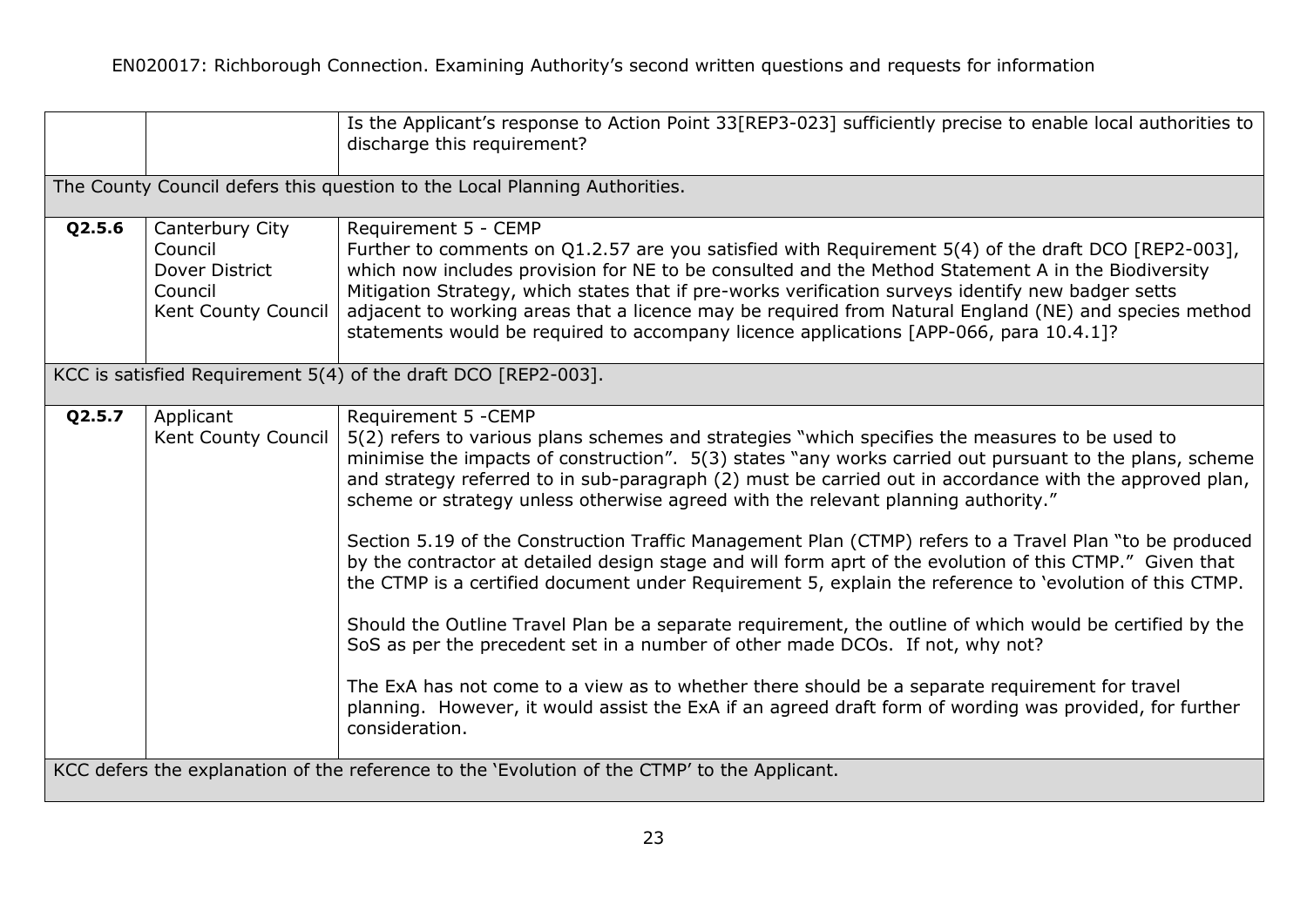With regard to the Outline Travel Plan, the County Council does not consider that the Travel Plan needs to be set out as a separate requirement as it is covered by Requirement 6. A further requirement would lead to duplication of matters. However, should the Examining Authority be of the opinion that a separate requirement is appropriate, the County Council agrees with National Grid's suggested drafting for such a requirement (submitted in response to Deadline 4), as set out below:

# "**Travel Plan**

- **1.** No stage of the authorised development is to commence until a Travel Plan, for that stage, has been submitted to and approved by the relevant highway authority.
- **2.** The measures specified in the Travel Plan must include the measures set out in the Construction Traffic Management Plan (Document 5.4.3G (A).
- **3.** The approved plan must be implemented at the commencement of, and maintained during, the construction of the stage of the authorised development to which it relates."

| Q2.5.8 | Applicant<br>Natural England | Requirement 6<br>Should Natural England be added to Requirement 6(1) in the same way as the Environment Agency is<br>included? This would be with regards consultation on the proposed lighting scheme.                                                                                                                                                                                                                                                                                                                                                                                                                                                                                                                                                                                                                                                                                                                                                                                                  |
|--------|------------------------------|----------------------------------------------------------------------------------------------------------------------------------------------------------------------------------------------------------------------------------------------------------------------------------------------------------------------------------------------------------------------------------------------------------------------------------------------------------------------------------------------------------------------------------------------------------------------------------------------------------------------------------------------------------------------------------------------------------------------------------------------------------------------------------------------------------------------------------------------------------------------------------------------------------------------------------------------------------------------------------------------------------|
| Q2.5.9 | Applicant                    | Requirement 6 - Construction Mitigation Plans<br>The current drafting of the tail piece appears to allow non-compliance with plans/schemes. Planning<br>Inspectorate Advice Note 15 - Drafting DCOs makes the following comment:<br>Para 19.4 "On the other hand, a requirement might make the development consent conditional on the<br>LPA approving detailed aspects of the development in advance (for example, the details of a landscaping<br>scheme). Where the LPA (or other discharging body) is given power to approve such details it will be<br>acceptable to allow that body to approve a change to details that they had already approved. However,<br>the tailpiece (or other wording) should not allow the LPA to approve details which stray outside the<br>parameters set for the development as part of the examination process and subsequent approval of the<br>Secretary of State."<br>Please comment on the suggested form of alternative wording below to overcome this concern. |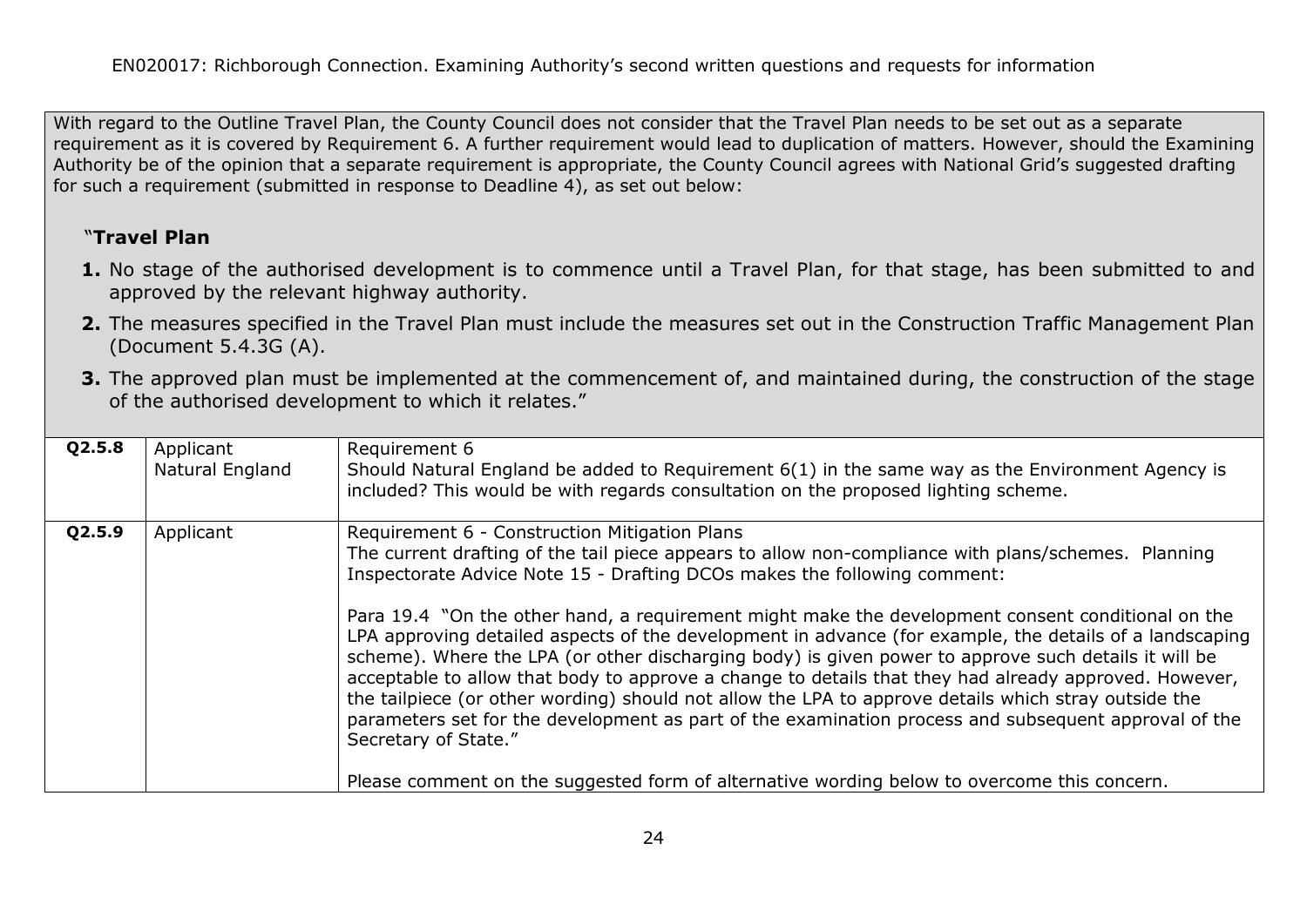|         |                                                                                                           | (2) The construction works for each stage  must be carried out in accordance with the approved<br>plans and scheme referred to in sub-paragraph(1) or with any amended plans or scheme that may<br>subsequently be approved in writing by the relevant planning authority.                                                                                                                                                                                                                                                                                                                    |
|---------|-----------------------------------------------------------------------------------------------------------|-----------------------------------------------------------------------------------------------------------------------------------------------------------------------------------------------------------------------------------------------------------------------------------------------------------------------------------------------------------------------------------------------------------------------------------------------------------------------------------------------------------------------------------------------------------------------------------------------|
| Q2.5.10 | Applicant<br>Canterbury City<br>Council<br>Dover District<br>Council<br><b>Thanet District</b><br>Council | Requirement 8 - Mitigation Planting<br>Can all parties provide an agreed update on the outcome of the meeting held on 15 August 2016<br>between the Applicant and Joint Councils in respect of Requirement 8 - locations that would benefit from<br>advance planting?<br>Should there be a reference to 'areas left for natural regeneration' in Requirement 8(2)(a)?<br>Do the Joint Councils, discharging post-consent approvals have any further comments on the need to<br>specify what would be contained in the scheme for planting trees, groups of trees, woodlands and<br>hedgerows? |

The County Council supports advance planting and recognises that National Grid has reviewed possible locations. It is considered that these locations are not practicable because they would be affected by construction activities.

KCC agrees that areas of natural regeneration should be included in DCO Requirement 8 (2) (a). This requirement should stipulate the method of protection from animals, the method of control of undesirable species and the five year programme of monitoring and management. The following wording is suggested:

8.—(1) No stage of the authorised development may commence until, for that stage, a **landscape** scheme for the planting of trees, groups of trees, woodlands, **shrubs, perennial plants** and hedgerows, **and the seeding of grass and wild flowers and areas for natural regeneration to replace those to be removed during that stage** that accords with the Arboricultural Impact Assessment report (Document 5.4.3I) and the Biodiversity Mitigation Strategy (Document 5.4.3E) and the Concept Mitigation Planting Plan (Document 8.11) has been submitted to and approved by the relevant planning authority, unless otherwise agreed with the relevant planning authority.

(2) The **planting landscape** scheme submitted under sub-paragraph (1) must include details of—

(a) the **location of planting, areas for natural regeneration, seeding plots** and a schedule of plants noting number, species, size, **form, and planting and layout** of any proposed planting **or** and a schedule of species mixes and sowing rates for seeding; (b) cultivation, importing of materials, protection measures for planting**, seeding, areas of natural regeneration** and other operations to ensure plant and seed establishment;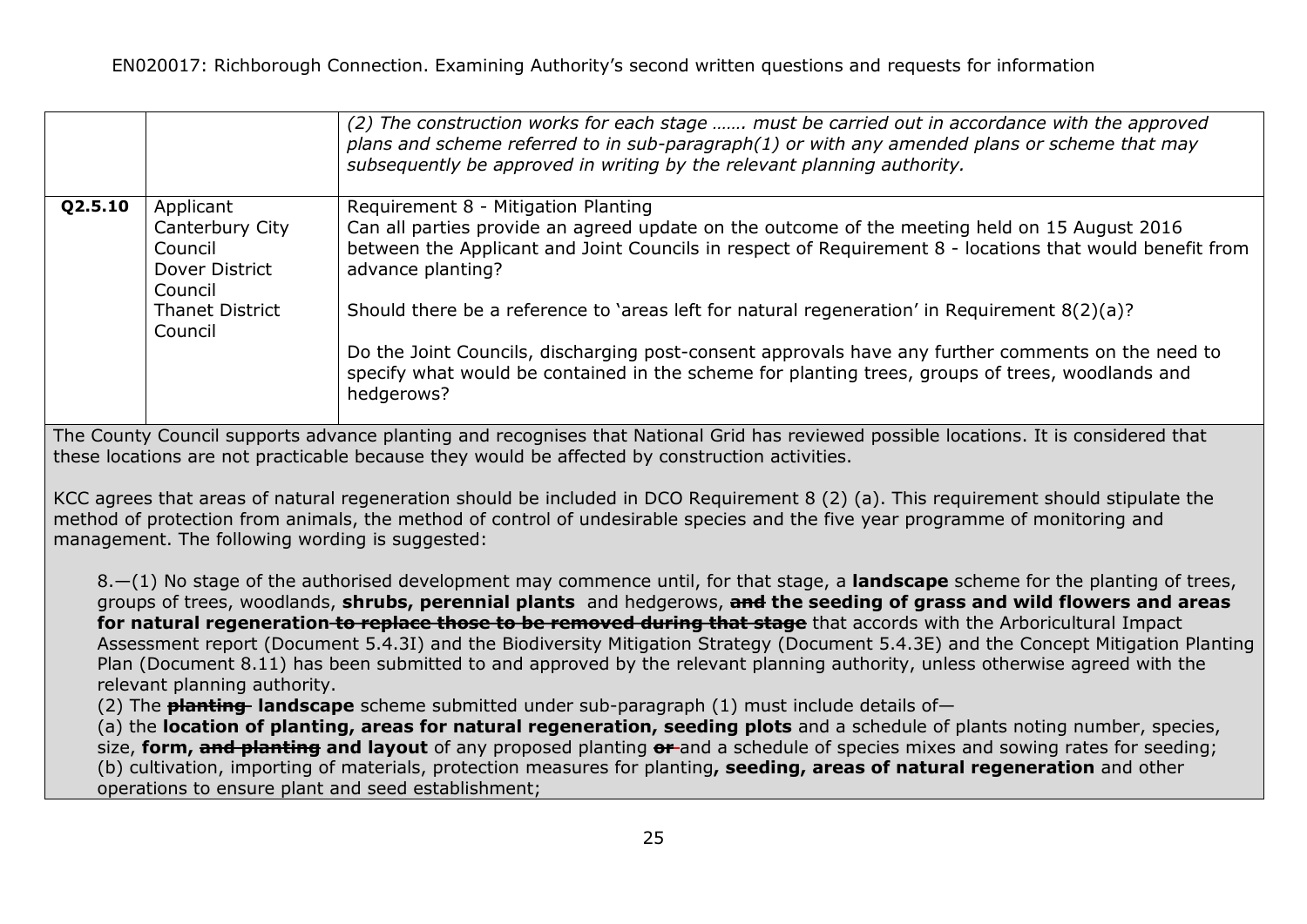(c) details of the five year maintenance**, monitoring and management** regime; and (d) identify opportunities for early landscape and replacement planting after implementation of the authorised development

The above revised wording would also allow for consideration of planting of marginal and emergent species where ditches and watercourses are reinstated for example. Direct planting of wild flower plants could also be considered.

| Q2.5.11 | Applicant                                            | Requirement 10 - Retention and Protection of Existing Trees and Hedgerows<br>Please update the document reference in Requirement 10(1) to include the Deadline 3 addendum and<br>any Deadline 4 addendum.<br>Should reference also be made in 10(1) to the drawings 'Trees or Hedgerows to be Removed or<br>Managed' plans [APP-025] as these are more detailed, particularly where a hedgerow coincides with the<br>Order limits.<br>Should there be a reference to minimum stand-off distances, in the Tree and Hedgerow Protection<br>Strategy (THPS), even if they are aspirational, in Requirement 10(2)?                                                                                                                                                                                                                                          |
|---------|------------------------------------------------------|---------------------------------------------------------------------------------------------------------------------------------------------------------------------------------------------------------------------------------------------------------------------------------------------------------------------------------------------------------------------------------------------------------------------------------------------------------------------------------------------------------------------------------------------------------------------------------------------------------------------------------------------------------------------------------------------------------------------------------------------------------------------------------------------------------------------------------------------------------|
| Q2.5.12 | Applicant<br>The Environment<br>Agency<br><b>IDB</b> | Requirement 12 - Reinstatement Schemes<br>Notwithstanding the fact the Environment Agency (EA) has indicated enhancement measures would be<br>agreed outside the DCO as part of the Land Drainage Consent Process; and mindful of NPS EN-1, paras<br>5.3.4 and 5.3.18, do parties consider there is a case for the specific reinstatement proposals for removal<br>of temporary culverts that benefit elvers?<br>The EA has suggested these as enhancement measures (response to Q1.2.64 [REP2-009]) secured in<br>Requirement 12, or included in the CEMP or the BMS. If they are not secured in the DCO, should these<br>be included in the Landscape and Habitat Enhancement Scheme (LHES)?<br>The EA is requested to provide an update on its discussions with the River Stour (Kent) IDB regarding<br>the afore-mentioned reinstatement proposals. |
| Q2.5.13 | Applicant<br><b>MMO</b>                              | Requirement 17 - Clearance over the Tidal Stour<br>What is the outcome of discussions with MMO in relation to Action Points 46; 50 and 51 (REP3-023)                                                                                                                                                                                                                                                                                                                                                                                                                                                                                                                                                                                                                                                                                                    |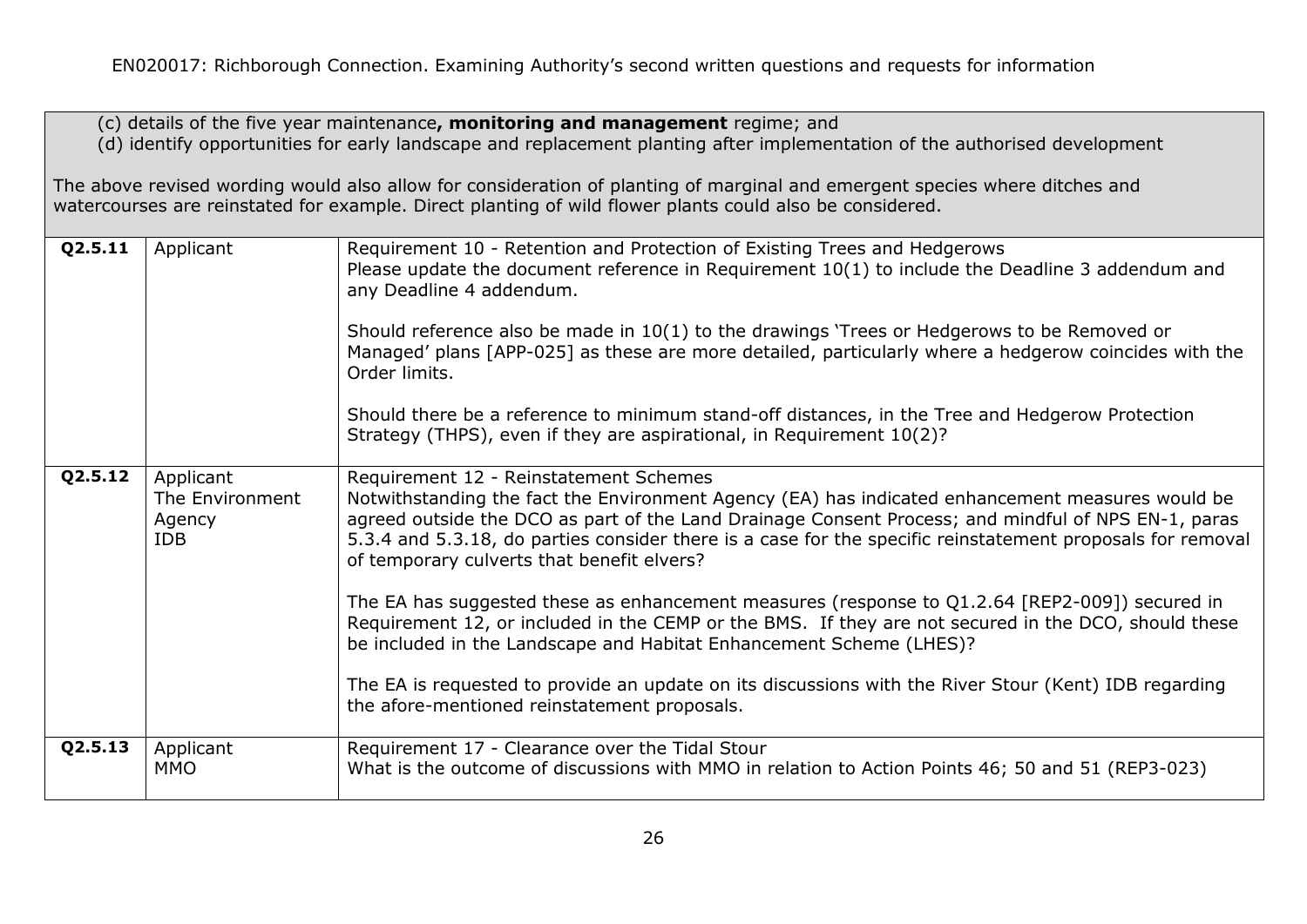|                          |                                          | <b>Additional Provisions</b>                                                                                                                                                                                                                                                                                                                                                  |
|--------------------------|------------------------------------------|-------------------------------------------------------------------------------------------------------------------------------------------------------------------------------------------------------------------------------------------------------------------------------------------------------------------------------------------------------------------------------|
| Q2.5.14                  | Applicant                                | Please provide a form of wording for a draft additional requirement in relation to the handling of<br>complaints, so that this can be considered further (REP3-023 Action 47, Appendix D).                                                                                                                                                                                    |
| Q2.5.15                  | Applicant                                | In response to concerns expressed by Nethergong Camping at the Open Floor Hearing (EV-019), please<br>explain the effect on the proposed development of an additional requirement included in the DCO that<br>would prevent all works from being carried out in connection with the construction of pylons PC26 and<br>PC27 between the months of May to September inclusive? |
|                          |                                          | Schedule 14 - Protective Provisions                                                                                                                                                                                                                                                                                                                                           |
| Q2.5.16                  | Applicant                                | What is the Applicant's position on the protective provisions provided to the Applicant by SEW on 27 July<br>2016 [REP3-019, para 8.2]?                                                                                                                                                                                                                                       |
| Q2.5.17                  | <b>Network Rail</b>                      | Why would protective provisions, as in previous Orders, not prevent the identified detrimental impact,<br>and suggested serious detriment, on the operation of the railway [REP3-041, para 2.2]?                                                                                                                                                                              |
|                          |                                          |                                                                                                                                                                                                                                                                                                                                                                               |
|                          |                                          |                                                                                                                                                                                                                                                                                                                                                                               |
| 6                        | <b>Historic environment</b>              |                                                                                                                                                                                                                                                                                                                                                                               |
|                          |                                          | Heritage assets                                                                                                                                                                                                                                                                                                                                                               |
| Q2.6.1                   | Canterbury City<br>Council               | Is the Council content with the Applicant's response to Q1.6.12 [REP2-016] regarding the heritage<br>assessment of the Church of St Mary the Virgin in Chislet? If not, why not?                                                                                                                                                                                              |
| Q2.6.2                   | <b>Broad Oak</b><br>Preservation Society | Please provide any further comments you may have following the Applicant's response to the BOPS'<br>response to Q1.6.7 in connection with listed buildings in Broad Oak.                                                                                                                                                                                                      |
|                          |                                          |                                                                                                                                                                                                                                                                                                                                                                               |
| $\overline{\phantom{a}}$ | <b>Landscape and visual</b>              |                                                                                                                                                                                                                                                                                                                                                                               |
| Q2.7.1                   |                                          | Applicant's landscape assessment                                                                                                                                                                                                                                                                                                                                              |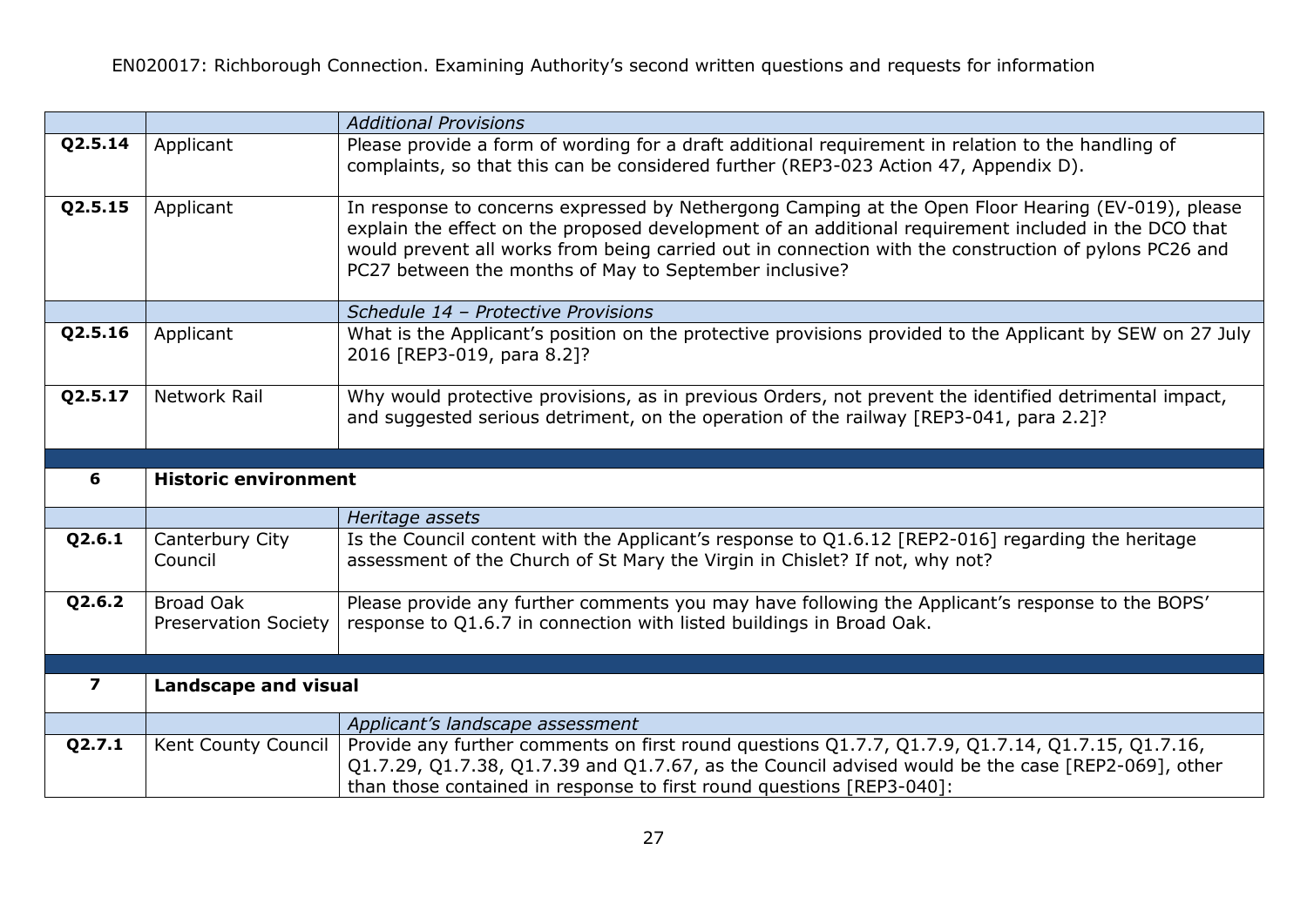#### **Q1.7.7: Do Interested Parties agree within the context of the definitions of significance set out by the Applicant in the assessment methodology [APP-029, Table 6.13] that significant predicted effects would amount to no greater than moderate adverse effects [APP-029, Table 6.14]? If not explain why.**

The methodology is accepted by KCC.

KCC considers that the sensitivity of the Ash Levels (Section 4) has been under-reported. The assessment fails to record that this landscape has been previously designated as an Area of Local Landscape Importance (as is indicated in the Dover Landscape Character Assessment (LCA) and that the landscape character is contiguous with the Chislet Marshes designation within CCC and the Former Wantsum Channel within TDC. These distinctive marshland landscapes, between the low promontory of Richborough Castle and the chalk outlier of the Isle of Thanet, form a coherent and historic pattern as a result of the silting up of the navigable channel and its gradual reclamation to produce pasture and arable land. It is visually remote, open and sparsely vegetated. The valued characteristics of the area are well set out in Table 6.7 Landscape value summary assessment Section D within the ES [APP-029].

Therefore, KCC identifies the Ash Level LCA as of Local Value, Medium Susceptibility and of Medium Sensitivity. This would result in a High Adverse significance for construction effects and a Moderate Adverse effect in the short and long term.

KCC also considers that the construction effects have been under-reported throughout the assessment. The activities would extend over large geographical areas and introduce haul roads, scaffolding, working at height, moving vehicles and construction activity into the heart of rural landscapes (including the remote and tranquil marshland landscapes of Sections C and D) creating a high magnitude of impact in all areas. This would not be possible to mitigate to any significant extent. Receptors in Sections A-D within areas would therefore experience a High Adverse Significance.

The very large geographical extent of the effects should also be carefully assessed (see Q2.7.6). KCC considers that the overall significance of effect of the whole project would be of High Adverse Significance.

**Q1.7.9: Are Interested Parties content with the conclusions of the cumulative landscape assessment which states that the proposed development would not comprise a 'tipping point' which would give rise to greater significance of adverse effects on the landscape cumulatively with other projects; and that the "assessment establishes that the cumulative changes do not exceed the tipping point that would fundamentally change the landscape character and exceed the limits of acceptable development defined by the development plans" [APP-030, para 16.4.95 to 16.4.97].**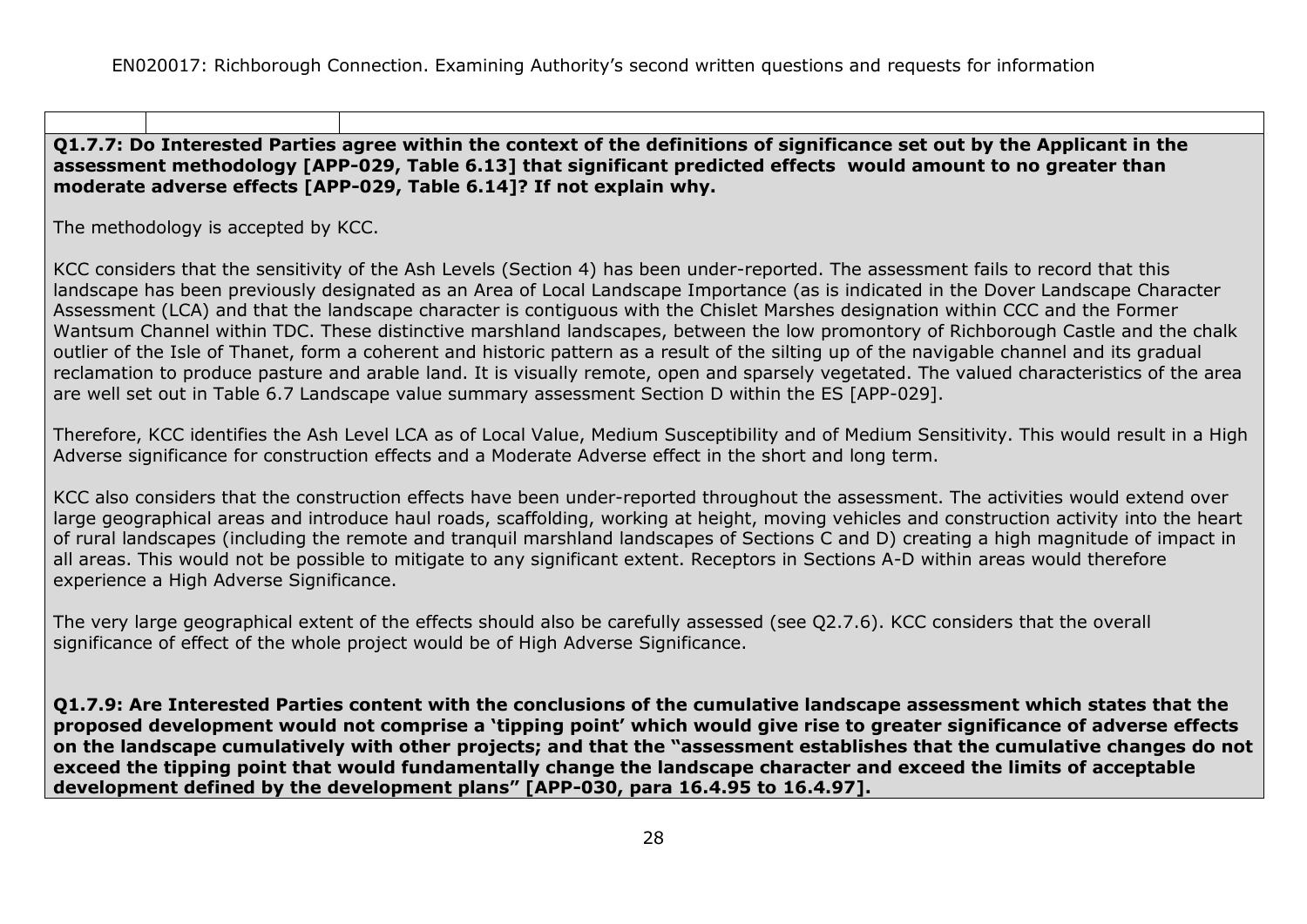KCC contends this because the ES [APP-029 and APP-030] has underestimated landscape effects, the proposed development is harmful to the landscape and considers that the development on its own would significantly adversely change landscape character and is not acceptable in planning terms.

A review of the cumulative effects should include the following submitted planning applications for two proposed developments under consideration within Dover district:

- DOV/16/00044 Erection of a guyed steel lattice mast 322m high at former Richborough Power Station, Ramsgate Road, Sandwich, CT13 9NL.
- DOV/16/00524 Erection of a 305m high communication mast to the North of Kings End Farm, Richborough, Sandwich, CT13 9JH.

**Q1.7.14: Are you content that the viewpoints selected and agreed still represent worst case visual effects following the design changes to which the Applicant refers [APP-029, para 7.3.11 to 7.3 13]? (Bear in mind that additional photomontages have been requested by the ExA in the Rule 6 letter [PD-004]).**

KCC has no further comment.

**Q1.7.15: Provide any comments you wish to make on the Applicant's visual assessment methodology, clearly distinguishing between those comments on the actual methodology and those on its application as described in the ES and supporting documents [APP-029 and APP-078].**

It is the application of the methodology which is contested by KCC. In many cases the magnitude of impact is under-reported and the effectiveness of mitigation which comprises only replacement planting and reinstatement of grass and wild flowers (some of which would need to be managed to maintain clearances) is over-emphasised. KCC is currently reviewing the visual assessment including a review of pylon-receptor distances. The issue of sequential assessment of Public Rights of Way (PRoW) also needs further study.

**Q1.7.16: Do Interested Parties agree, within the context of the definitions of significance set out by the Applicant in the assessment methodology [APP-029, Table 7.7], that significant predicted effects would amount to no greater than moderate adverse effects for the proposed development alone [APP-029, Table 7.9]? (The exception to this, which gives context to the definitions, is the combined cumulative assessment for the Saxon Shore Way visual receptor, located close to the cluster of developments at Richborough, from which a major adverse visual effect is predicted [APP-030, para 16.5.97 to 16.5.98]). If you do not agree explain why.**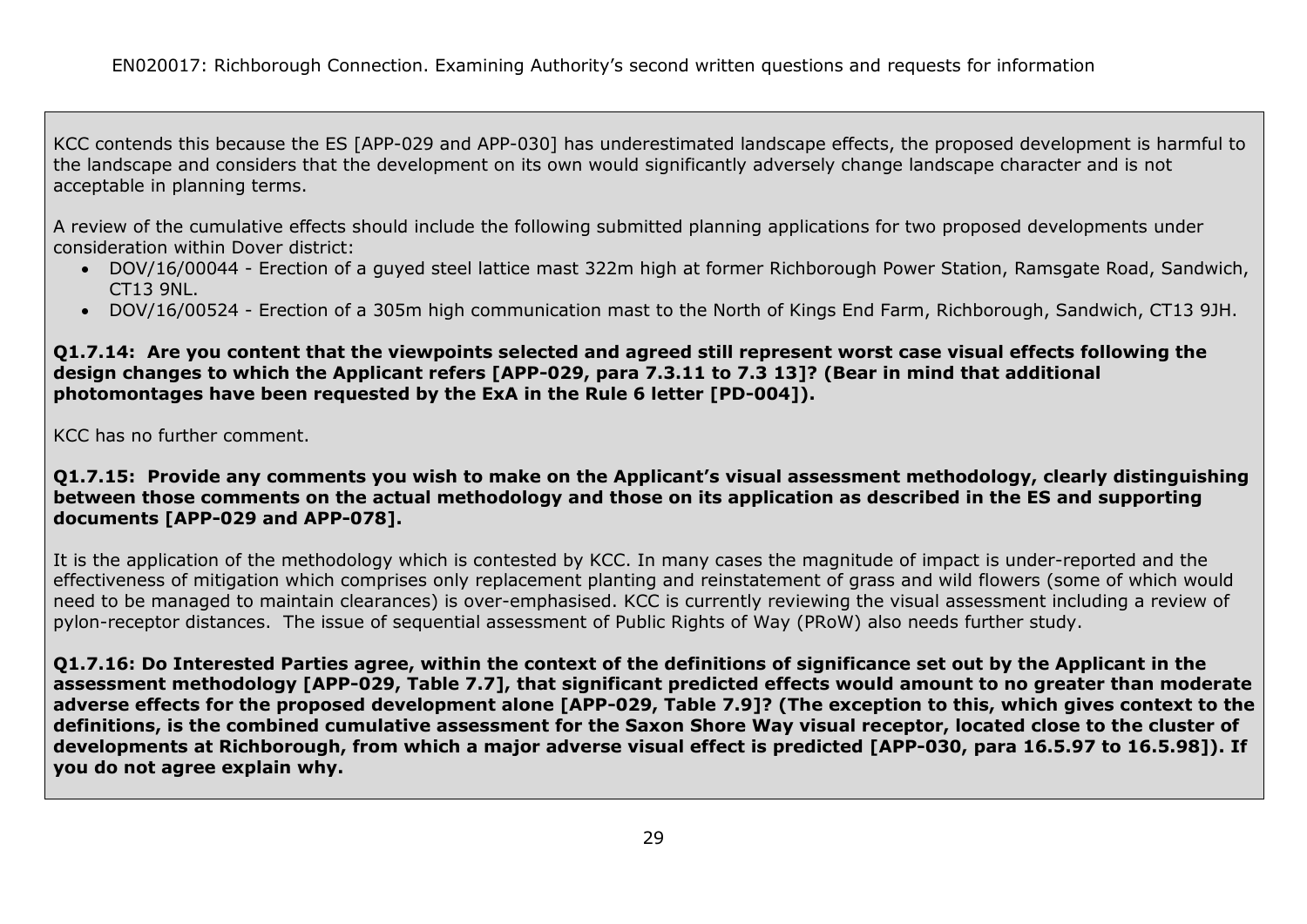Please refer to the County Council's response to Q1.7.15.

**Q1.7.29: Interested Parties are invited to comment on the Applicant's approach for the assessment of visual effects; stating, if they have concerns, whether they are about the methodology itself or the Applicant's application of the methodology.**

Please refer to the County Council's response to Q1.7.15.

**Q1.7.38: NPS EN-5, para 2.8. 8 to 2.8.9 refer to undergrounding as a method of installation for new electricity lines when there are "serious concerns about the potential adverse landscape and visual effects of a proposed overhead line". Do Parties agree that the concerns have to pass the test of "serious" for this part of the NPS to apply? Interested Parties are invited to set out any serious concerns they have regarding the adverse impact on landscape and visual effects, stating the nature and degree of the harm that they consider would arise from the application.**

KCC agrees that the test of serious concerns is relevant. The County Council contends that there would be serious concerns in relation to landscape character which would result in a High Adverse Significance overall because of the wide geographical extent. As indicated previously, the sequential effects on PROW and the distance of sensitive receptors from pylons needs further assessment.

**Q1.7.39: When considering other means of connection, NPS EN-5, para 2.8.4 refers not just to an adverse effect, but to the situation where "the nature or proposed route of an overhead line makes it likely that its visual impact will be particularly significant". In this context set out any comments you wish to make regarding the significance of the visual impact of the proposed overhead line, relating those comments to the Applicant's assessment.**

It is likely that the sequential assessment of PROW high sensitivity receptors would also result in a highly significant effect but further assessment is required as discussed previously.

#### **Q1.7.67: Do the Applicant and Interested Parties have any comments on the locations listed above and/or consider any other locations where increased certainty regarding function and location for planting and habitat mitigation or enhancement would be beneficial? If so set out the reasons.**

KCC welcomes the suggested locations for additional mitigation and will review further locations when the sequential assessment of PROW and the distance from residential receptors to pylons has been undertaken.

**Q2.7.2** Kent County Council In places KCC's response to first written questions refers the ExA to specific parts of the Joint Councils'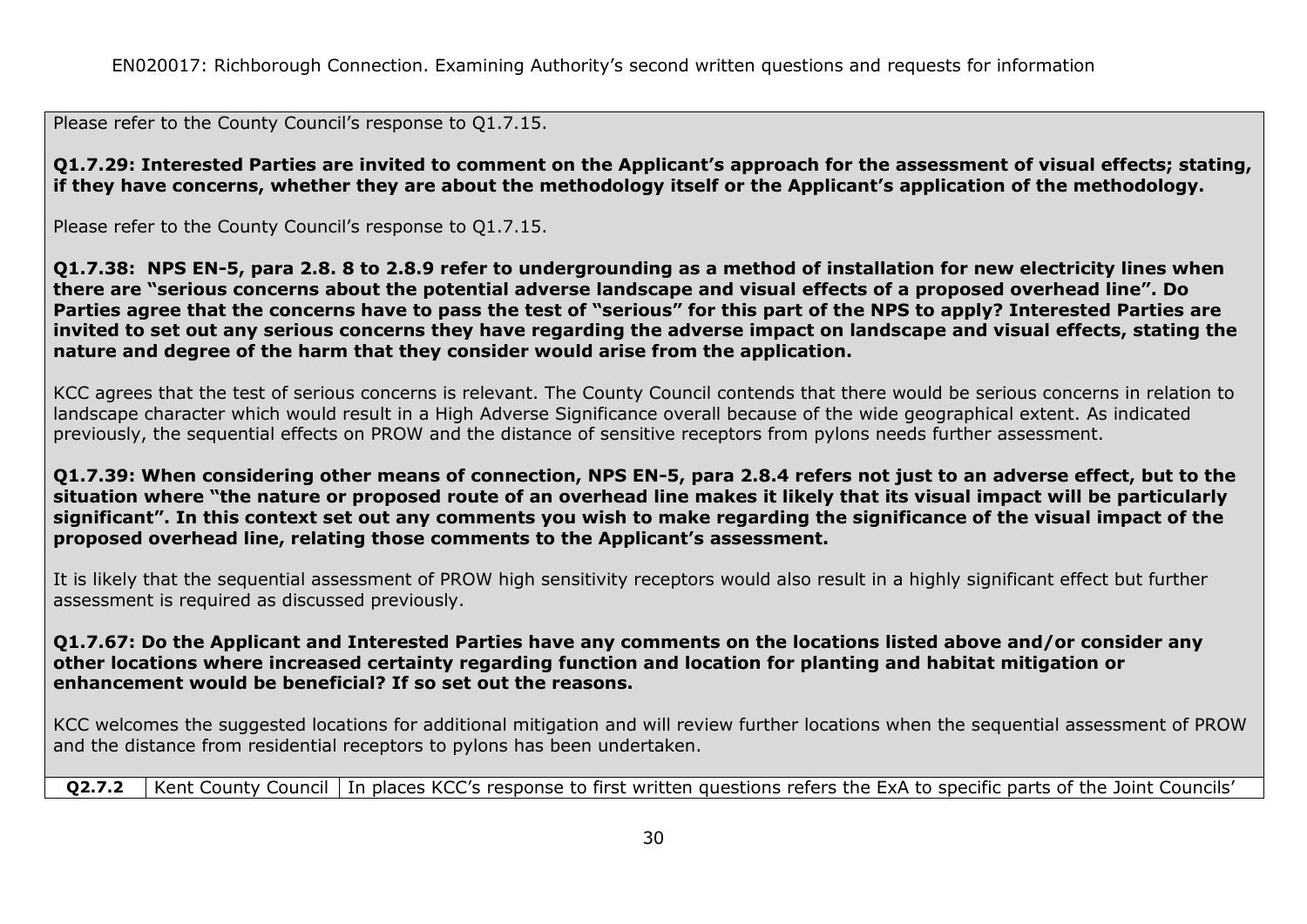| SoCG; which, whilst topically relevant, do not answer the specific questions [REP2-069]. Please can the |
|---------------------------------------------------------------------------------------------------------|
| council respond to:                                                                                     |
| $\vert$ Q1.7.34 - reference to SoCG section 4.1;                                                        |
| $\vert$ Q1.7.40 – reference to SoCG section 4.23; and                                                   |
| $\vert$ Q1.7.44 – reference to SoCG section 4.23.                                                       |

**Q1.7.34: Do Interested Parties agree with the rationale that the Applicant used in scoping the topics for inclusion in the appraisal undertaken in the SOR [APP-130, Appendix F, para F5 to F11]?**

KCC indicated at the consultation stage (SOR page 156) that hydrology should have been considered due to the River Stour and other numerous drainage features throughout the area, namely on the levels and marshes). Further comments from KCC's consultation responses are set out on pages 153-157 of the SOR.

#### **Q1.7.40: NPS EN-5, para 2.8.9 on undergrounding states that the decision maker should place particular emphasis on residential areas and those of natural beauty or historic importance such as National Parks, Areas of Outstanding Natural Beauty (AONBs) and the Broads. Do you have any comments on the way the Applicant has addressed this in its SOR [APP-130] and its Connection Options Report (COR) [APP-133]?**

GLVIA3 (paragraph 3.4) indicates that the site selection process should identify opportunities and constraints and make comparative assessments of the options. The SOR assessment of the impacts on the Kent Downs AONB and its setting together with impacts on residential areas are discussed in a cursory fashion for each option. The consultation comments at (Q1.7.34 above) indicate that KCC recommended a 'finer grain' approach. The report did not undertake a systematic and comparative assessment of the landscape and visual impacts as recommended by the guidelines.

The COR assessment does not fully and carefully consider and assess views from the AONB but simply concludes (paragraph 7.82) that there would be negligible effects on views from the North Kent Downs AONB due to the distance. There is no description of the baseline view from key receptors within the AONB although reference is made to intervening landscape. The COR states (paragraph 2.25) that 'representations on all of the strategic options put forward by National Grid included concerns about effects on landscape character, particularly in relation to the Kent Downs Area of Outstanding Natural Beauty'. Considering that this issue is highly important the assessment of effects does seem cursory especially as even a slight adverse impact on this highly sensitive receptor could result in a significant effect.

## **Q1.7.44: Do parties agree with the rationale the Applicant has used in scoping the topics for inclusion in the appraisal**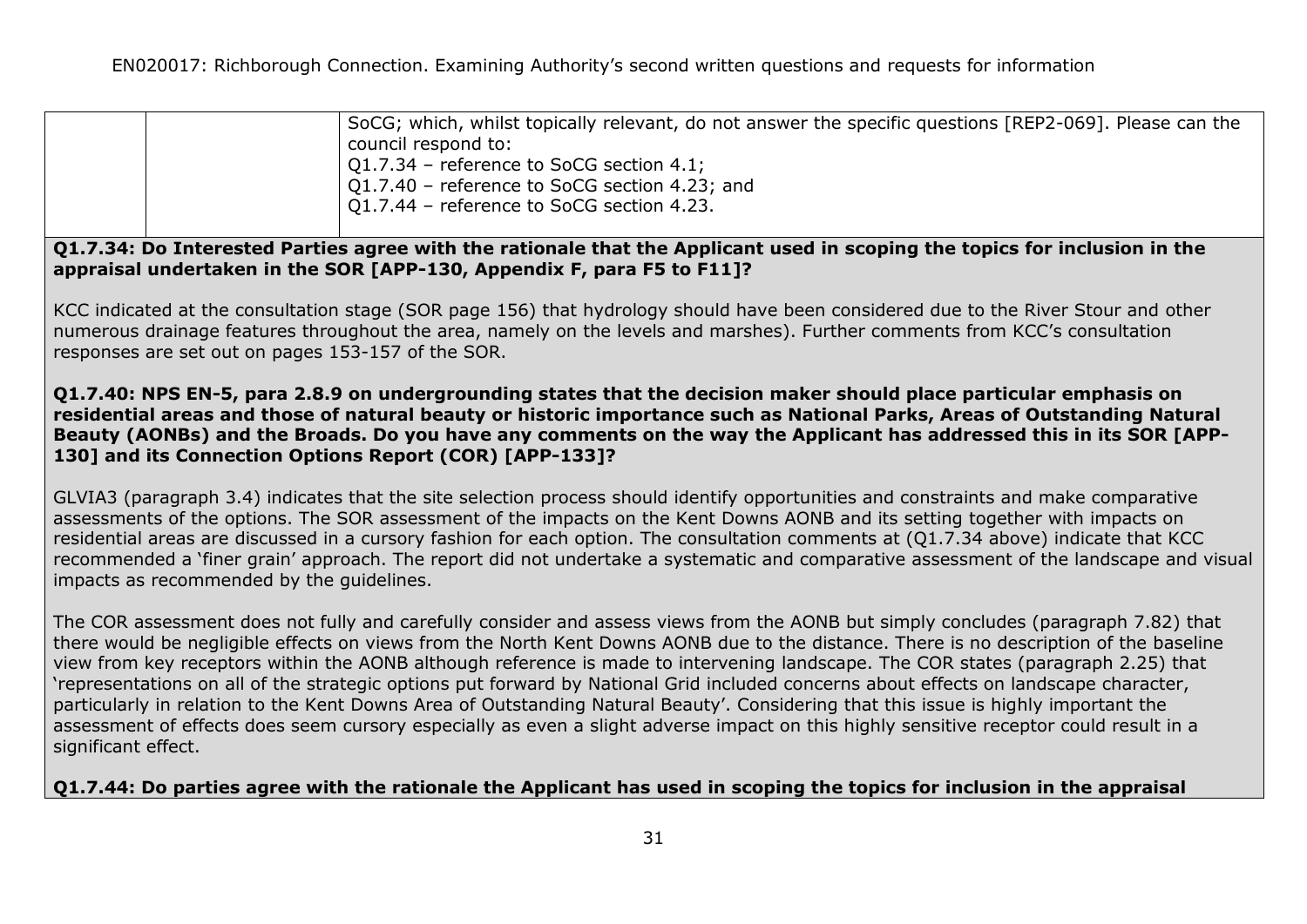# **undertaken in the Route Corridor Study (RCS) [APP-131, para 9.3 to 9.22]?**

KCC considers that hydrology should have been considered in view of the River Stour and other numerous drainage features throughout the area, especially on the levels and marshes.

| Q2.7.3 | Applicant           | Further to Kent County Council's (KCC's) response to Q1.7.1 [REP2-069] and its comments on responses<br>to Q1.7.4 [REP3-040], please explain the apparent discrepancy in response to Q1.7.2 and Q1.7.4<br>regarding 'regional' value.<br>Are there areas which don not trigger assessment characteristics for 'regional' or 'national' value where<br>the assessment remains as 'local', but have some special characteristics?<br>If so should those areas be identified in some way in the landscape assessment?<br>Please respond to this in the context of KCC's comments regarding the soundness of the Connection<br>Options Report (COR) methodology and KCC's ongoing disagreement over the way the methodology in<br>the ES has been applied in arriving at landscape sensitivity [REP3-040]. |
|--------|---------------------|--------------------------------------------------------------------------------------------------------------------------------------------------------------------------------------------------------------------------------------------------------------------------------------------------------------------------------------------------------------------------------------------------------------------------------------------------------------------------------------------------------------------------------------------------------------------------------------------------------------------------------------------------------------------------------------------------------------------------------------------------------------------------------------------------------|
| Q2.7.4 | Applicant           | SEW's comments in its WR [REP2-099, para 74 to 75], to which its response to Q1.7.7 refer, relate to<br>the COR rather than the ES assessment, but the Applicants response relates to the ES [REP3-015]. Are<br>there any points you wish to add in reference to the SEW points made on the COR?                                                                                                                                                                                                                                                                                                                                                                                                                                                                                                       |
| Q2.7.5 | South East Water    | SEWs response to Q1.7.7 refers to its WR [REP2-099, para 74 to 75], which firstly questions the logic of<br>the COR landscape effects in relation to undergrounding then calls for a review of the SEW Alternatives<br>taking into account sensitivity values of landscape and visual receptors. Q1.7.7 specifically asked about<br>the ES assessment and whether IPs agree that significant predicted effects would amount to no greater<br>than moderate adverse effects [APP-029, Table 6.14]. Further explanation is required in order to explain<br>the point being made.                                                                                                                                                                                                                         |
| Q2.7.6 | Kent County Council | KCC made comments about the "accumulative effect of a very large number of less significant adverse<br>effects over a very extensive geographical area" [REP2-069 and REP2-068].                                                                                                                                                                                                                                                                                                                                                                                                                                                                                                                                                                                                                       |
|        |                     | Does the Applicant's response to KCC's response to Q1.7.7 [REP3-015] referring to the cumulative                                                                                                                                                                                                                                                                                                                                                                                                                                                                                                                                                                                                                                                                                                       |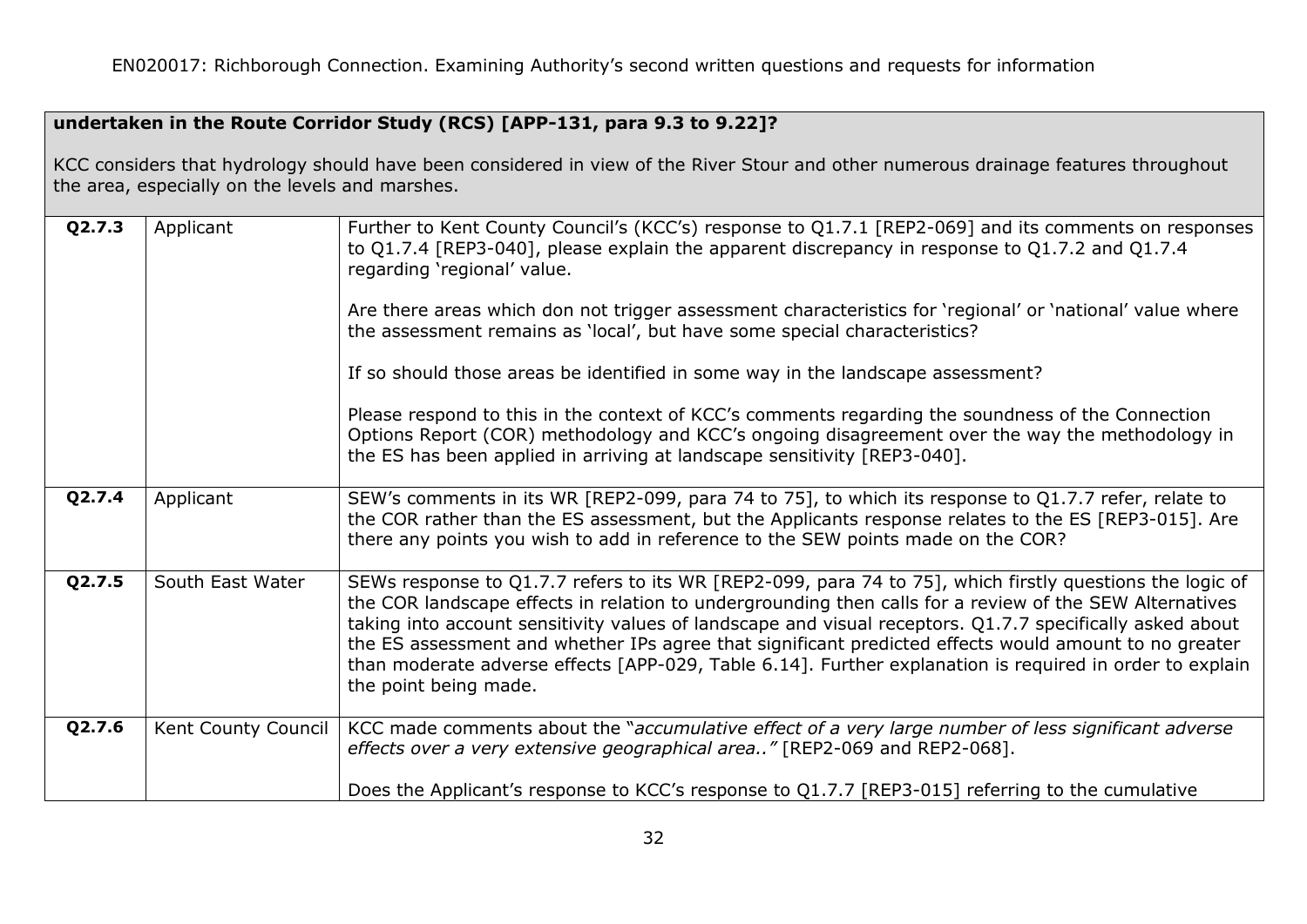|                                                                                                                                                                                                                                                                                                                                                                                                                                                                                                                                                                                                                                                                                                                                                                                                                                                                       |                                                                                                                                                                                                                                                                                                                                  | effects assessments in the technical chapters of the ES, satisfy KCC?                                                                                                                                                                                                                                                                                                                                                                         |  |  |
|-----------------------------------------------------------------------------------------------------------------------------------------------------------------------------------------------------------------------------------------------------------------------------------------------------------------------------------------------------------------------------------------------------------------------------------------------------------------------------------------------------------------------------------------------------------------------------------------------------------------------------------------------------------------------------------------------------------------------------------------------------------------------------------------------------------------------------------------------------------------------|----------------------------------------------------------------------------------------------------------------------------------------------------------------------------------------------------------------------------------------------------------------------------------------------------------------------------------|-----------------------------------------------------------------------------------------------------------------------------------------------------------------------------------------------------------------------------------------------------------------------------------------------------------------------------------------------------------------------------------------------------------------------------------------------|--|--|
|                                                                                                                                                                                                                                                                                                                                                                                                                                                                                                                                                                                                                                                                                                                                                                                                                                                                       |                                                                                                                                                                                                                                                                                                                                  | If not set out in detail where KCC's opinion differs; and confirm how this relates to the agreement<br>reached on the approach to presenting inter-related effects as set out in the SoCG [REP2-024,<br>$ID4.31.1$ ].                                                                                                                                                                                                                         |  |  |
| With regard to the use of the terminology of 'accumulative', KCC is not referring to the cumulative effects of adjoining developments, but<br>rather that the scheme's overall very wide geographical extent of adverse landscape has not been properly assessed by the Applicant.<br>GLVIA3 at 5.50 refers to 'Geographical Extent'. The development would give rise to a very large number of low to high adverse effects<br>spread over a very extensive corridor with a very varied landscape. GLIVA3 5.50 indicates a scale of geographical extent ranging from 'at<br>the site level, within the development site' to 'on a larger scale (GLVIA's emphasis), influencing several landscape types or character<br>areas'.<br>KCC considers that the applicant has not given sufficient weight to the 'larger scale' of effects. There would be an extremely wide |                                                                                                                                                                                                                                                                                                                                  |                                                                                                                                                                                                                                                                                                                                                                                                                                               |  |  |
|                                                                                                                                                                                                                                                                                                                                                                                                                                                                                                                                                                                                                                                                                                                                                                                                                                                                       |                                                                                                                                                                                                                                                                                                                                  | geographical extent of adverse impacts, influencing very many LCAs.                                                                                                                                                                                                                                                                                                                                                                           |  |  |
|                                                                                                                                                                                                                                                                                                                                                                                                                                                                                                                                                                                                                                                                                                                                                                                                                                                                       | This aspect (often combined with the applicant's under-assessment of the susceptibility of the landscape, its value, and the size and scale<br>of impact of the development) has resulted in an assessment which does not reflect the true significance of the adverse effects on<br>landscape elements, features and character. |                                                                                                                                                                                                                                                                                                                                                                                                                                               |  |  |
|                                                                                                                                                                                                                                                                                                                                                                                                                                                                                                                                                                                                                                                                                                                                                                                                                                                                       |                                                                                                                                                                                                                                                                                                                                  | Applicant's visual assessment                                                                                                                                                                                                                                                                                                                                                                                                                 |  |  |
| Q2.7.7                                                                                                                                                                                                                                                                                                                                                                                                                                                                                                                                                                                                                                                                                                                                                                                                                                                                | Applicant                                                                                                                                                                                                                                                                                                                        | Set out a concise tabulated list of the documents Interested Parties, such as Broad Oak Preservation<br>Society (BOPS) [REP3-048], should view to understand the visual assessment methodology and its<br>application.<br>Also indicate where the following can be found:<br>explanation of the relationship between landscape and visual assessments; and<br>$\bullet$<br>assessments which are outward looking from Broad Oak.<br>$\bullet$ |  |  |
| Q2.7.8                                                                                                                                                                                                                                                                                                                                                                                                                                                                                                                                                                                                                                                                                                                                                                                                                                                                | Applicant                                                                                                                                                                                                                                                                                                                        | Where in the documentation is the 'panorama photo' from the north of Broad Oak Valley which it is                                                                                                                                                                                                                                                                                                                                             |  |  |
|                                                                                                                                                                                                                                                                                                                                                                                                                                                                                                                                                                                                                                                                                                                                                                                                                                                                       |                                                                                                                                                                                                                                                                                                                                  | stated as having been submitted and referred to in the Response to the SEW WR [REP3-019, para 4.38].                                                                                                                                                                                                                                                                                                                                          |  |  |
|                                                                                                                                                                                                                                                                                                                                                                                                                                                                                                                                                                                                                                                                                                                                                                                                                                                                       |                                                                                                                                                                                                                                                                                                                                  | It should be submitted if not already.                                                                                                                                                                                                                                                                                                                                                                                                        |  |  |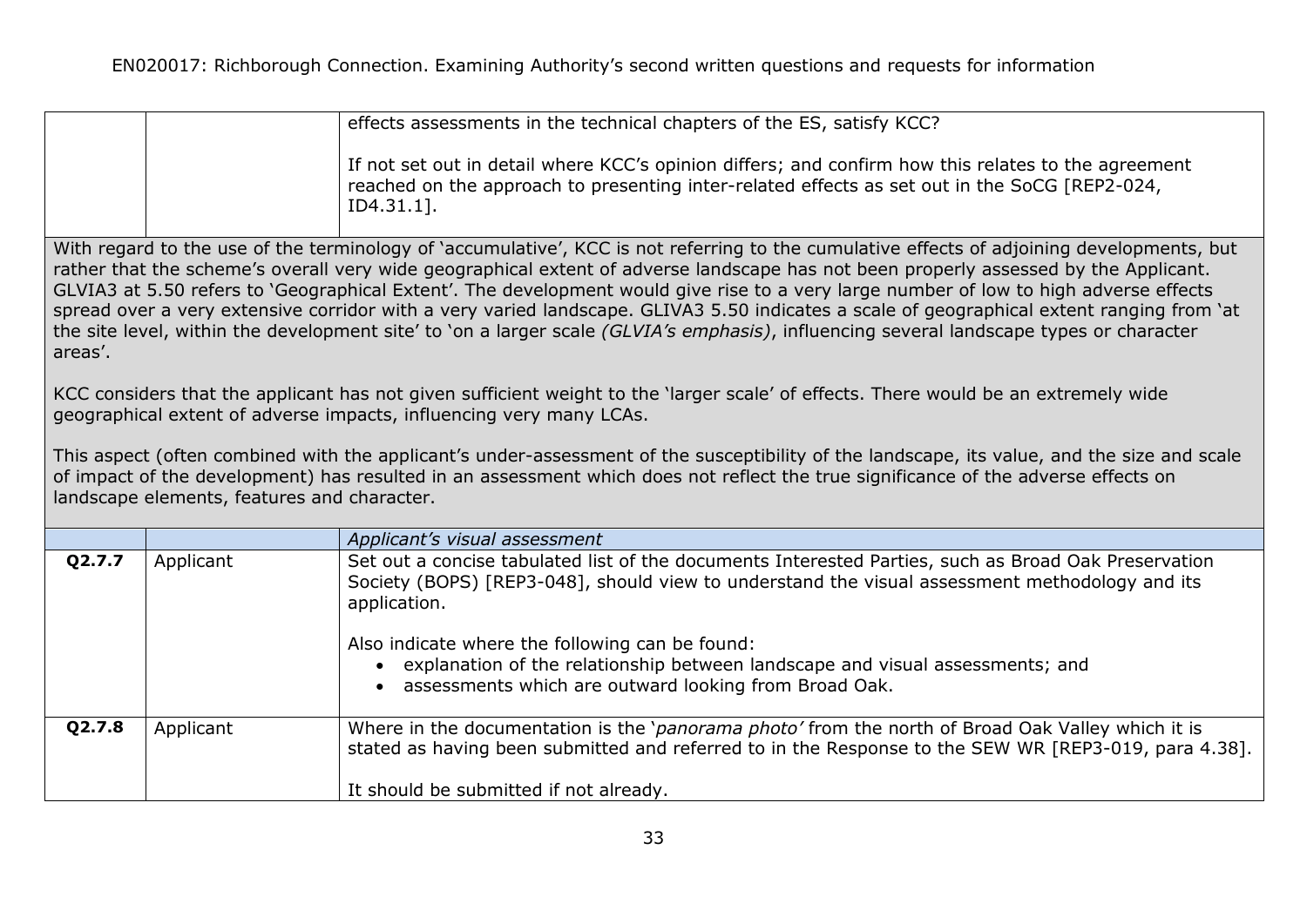|                                                                                                                                                                                                                                                                                                                                                                                                                                                                                                                                                                                                                                                                                                                                                                                                                                                                                |                                                  | Is this the information to which SEW's WR refers [REP2-099, para below 224]?                                                                                                                                                                                                                                        |
|--------------------------------------------------------------------------------------------------------------------------------------------------------------------------------------------------------------------------------------------------------------------------------------------------------------------------------------------------------------------------------------------------------------------------------------------------------------------------------------------------------------------------------------------------------------------------------------------------------------------------------------------------------------------------------------------------------------------------------------------------------------------------------------------------------------------------------------------------------------------------------|--------------------------------------------------|---------------------------------------------------------------------------------------------------------------------------------------------------------------------------------------------------------------------------------------------------------------------------------------------------------------------|
| Q2.7.9                                                                                                                                                                                                                                                                                                                                                                                                                                                                                                                                                                                                                                                                                                                                                                                                                                                                         | Applicant<br>South East Water                    | Is there still disagreement between parties on the need for further photomontages? If so, SEW is<br>requested to describe what it considers is still required. The Applicant is asked to set out its position.                                                                                                      |
| Q2.7.10                                                                                                                                                                                                                                                                                                                                                                                                                                                                                                                                                                                                                                                                                                                                                                                                                                                                        | Applicant                                        | The Applicant is invited to reconsider the assessment of "visual receptor with no view of proposed<br>development" for the location immediately to the north of A1.H51 in Calcott [REP2-017, Appendix L,<br>page 2 of 7] following inspection nearby on the Accompanied Site Inspection (ASI) on 25 July 2016.      |
| Q2.7.11                                                                                                                                                                                                                                                                                                                                                                                                                                                                                                                                                                                                                                                                                                                                                                                                                                                                        | Applicant                                        | Please provide an update on progress on the possible photomontage from Sandwich Church Tower.                                                                                                                                                                                                                       |
| Q2.7.12                                                                                                                                                                                                                                                                                                                                                                                                                                                                                                                                                                                                                                                                                                                                                                                                                                                                        | Kent County Council                              | Is KCC satisfied with the explanation in the Applicant's response to Q1.7.27 that a clearly deterministic<br>method to identifying views of regional value was not adopted in the ES, that site assessments were also<br>considered, resulting in the judgements in the Visual Impact Assessment Tables [REP-2016]? |
| KCC accepts that a purely deterministic method of assessing the value of views was not adopted in the visual assessment. However, it is<br>unfortunate that the Visual Assessment Tables (REP2-011) do not give a transparent explanation of how professional judgement has been<br>applied to the relevant factors in determining value (in particular, where the assessment of value falls outside the rubric in 7.8.9 of<br>Environmental Statement (Doc 5.2)).                                                                                                                                                                                                                                                                                                                                                                                                             |                                                  |                                                                                                                                                                                                                                                                                                                     |
| Q2.7.13                                                                                                                                                                                                                                                                                                                                                                                                                                                                                                                                                                                                                                                                                                                                                                                                                                                                        | Kent County Council<br>Dover District<br>Council | Are KCC and DDC satisfied with the way in which the sequential views from long distance trails<br>(footpaths and cycleways) have been assessed in the ES [APP-029, Table 7.1]?                                                                                                                                      |
| The County Council considers that the assessment of the sequential views from Public Rights of Way is unsatisfactory. The applicant has<br>generally taken the approach of giving a single (and not sequential) assessment for each section of footpath. The Visual Assessment<br>Tables (REP2-011) now indicate that the range of distances to the nearest part of the proposed overhead line. In some instances a range<br>of magnitudes of effects is given because of variations of visibility and distance along the route. However, the resultant significance of<br>effect is indicated as a single value and not a range. The reasoning behind this is not explained, and presumably a form of averaging has<br>been applied.<br>As an example, the Visual Assessment Tables assessing views under 1km distance, indicate that D1.F1: footpath TE23 along The Drove is |                                                  |                                                                                                                                                                                                                                                                                                                     |
| sited 0 to 1069m (sic) from the proposed OHL. It is stated that this is a medium sensitive receptor which would experience low and                                                                                                                                                                                                                                                                                                                                                                                                                                                                                                                                                                                                                                                                                                                                             |                                                  |                                                                                                                                                                                                                                                                                                                     |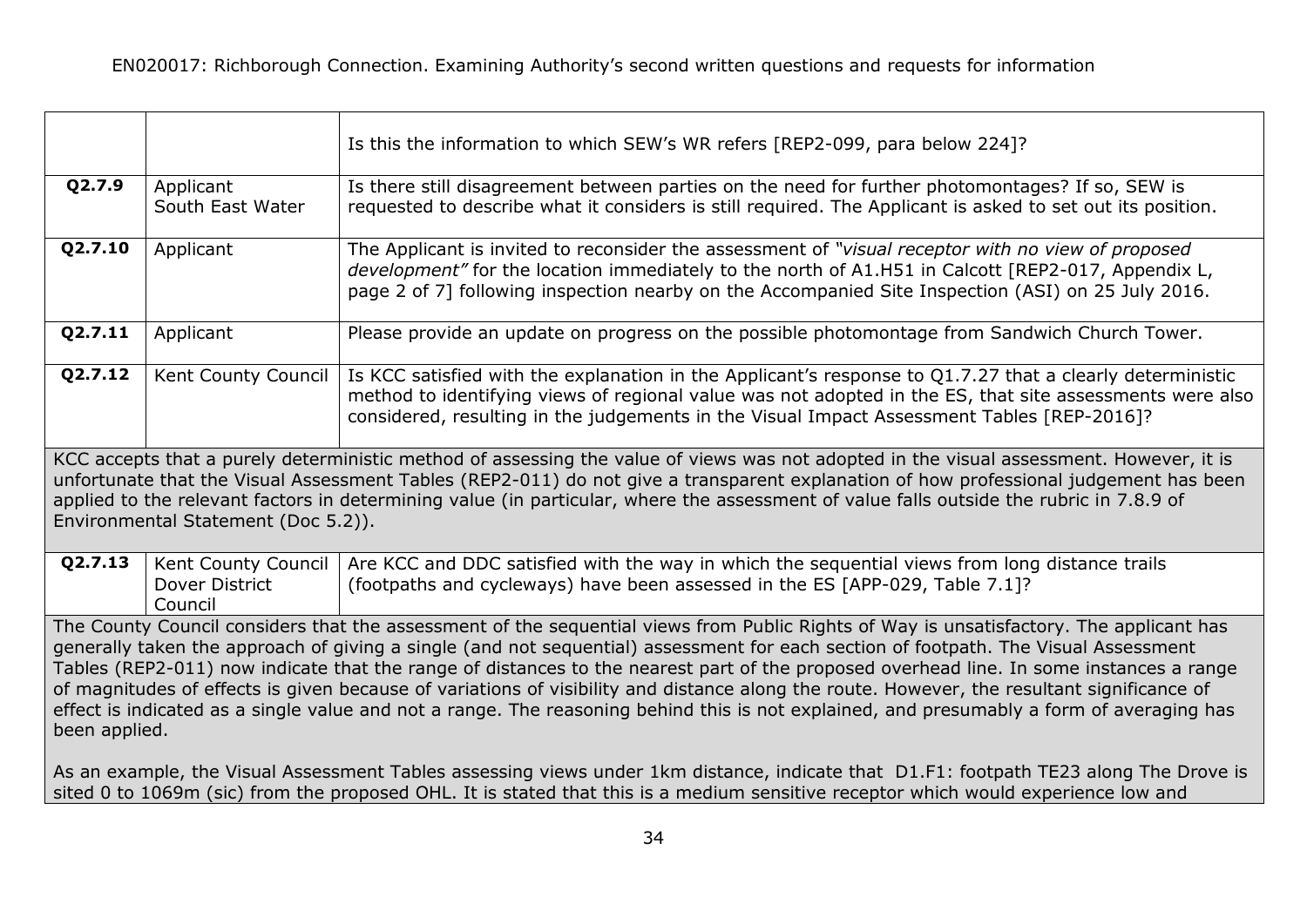moderate adverse effects in the long term. According to the applicant this would result in a minor adverse significance of effect.

However, using the criteria in Table 7A.4 of the Visual Impact Methodology would indicate a range of adverse effects from moderate to minor significance. Because moderate adverse effects are considered 'significant', the table under-reports the important adverse effects. During construction the significance of effect is similarly under-reported. Considering that GLVIA3 indicates that assessment should focus on the most significant effects, this is particularly concerning.

In order to assess the variation of visibility and the sequence of views, it is good practice to produce mapping which indicates which particular lengths of footpath would experience a negligible, minor, moderate or major adverse/beneficial effect. The actual length of footpath affected could also be quantified within the tables, (at least where the assessment indicates moderate or major adverse significance) so that the decision maker can quantify significant adverse effects.

Additionally, KCC contends that the visual assessment under-estimates:

- the scale and dominance of the proposed pylons in comparison with the existing OHL infrastructure;
- the impact of the poor design of pylon locations in relation to the existing route (of the existing synchronised pairing of identical structures in Section D). See also KCC's response at Q2.7.21); and
- the visual clutter created by the plethora of diverse pylons south of Minster.

Furthermore, KCC contends that the visual assessment over-estimates:

- the degree of screening and backgrounding particularly within open marshland landscapes;
- the extent of intrusive urban development; and
- the effectiveness of mitigation, especially as much of it must be 'managed' to avoid conflicts with the OHL.

KCC contends that because the visual harm of the development has not been accurately assessed, the need for undergrounding has not been properly considered.

|         |                           | Other feasible means of connection (alternative technologies)                                                                                                                                   |
|---------|---------------------------|-------------------------------------------------------------------------------------------------------------------------------------------------------------------------------------------------|
| Q2.7.14 | <b>Interested Parties</b> | Are there any further comments (other than those already made) on the Applicant's response to<br>$\vert$ Q1.7.30, setting out its position on alternative technologies and routeing [REP2-016]? |
|         |                           | The County Council has no further comment at this stage.                                                                                                                                        |
| Q2.7.15 | Applicant                 | Please respond to the BOPS' comments regarding the undergrounding across the Wirral Peninsula                                                                                                   |
|         |                           |                                                                                                                                                                                                 |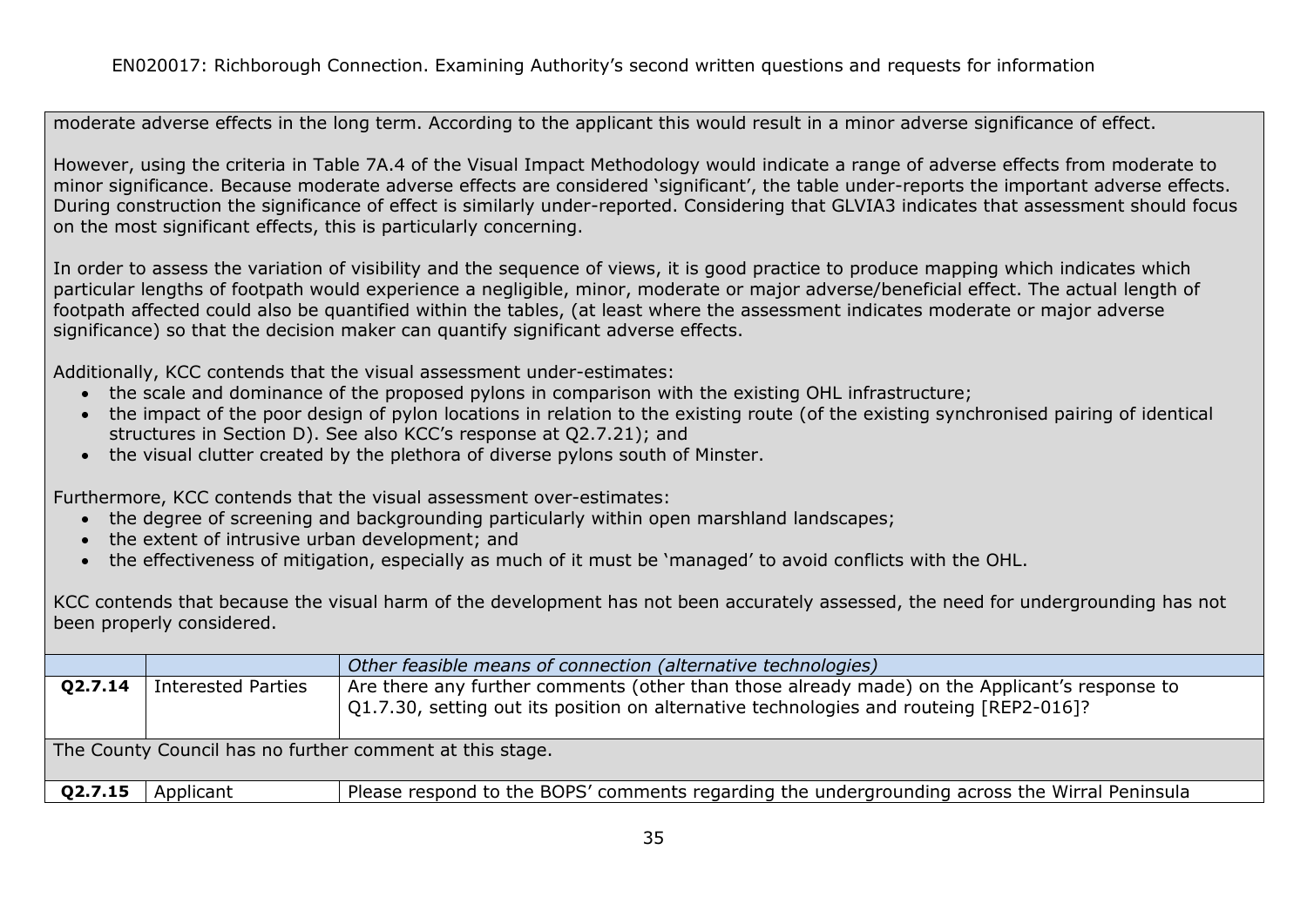|         |           | [REP3-048]?                                                                                                                                                                                                                                                                                                                                                                                                                                                                                                                                                                                                                                                                                                                                                                                                                                                                                                                                                                                                                                                                                                                                                                                                                                                                                                                                                                                                                                                                                                                                                                                                                                                                                                                                                                                                                                                                                                                                                                                                                                                                                                                                                                                                                                                                       |
|---------|-----------|-----------------------------------------------------------------------------------------------------------------------------------------------------------------------------------------------------------------------------------------------------------------------------------------------------------------------------------------------------------------------------------------------------------------------------------------------------------------------------------------------------------------------------------------------------------------------------------------------------------------------------------------------------------------------------------------------------------------------------------------------------------------------------------------------------------------------------------------------------------------------------------------------------------------------------------------------------------------------------------------------------------------------------------------------------------------------------------------------------------------------------------------------------------------------------------------------------------------------------------------------------------------------------------------------------------------------------------------------------------------------------------------------------------------------------------------------------------------------------------------------------------------------------------------------------------------------------------------------------------------------------------------------------------------------------------------------------------------------------------------------------------------------------------------------------------------------------------------------------------------------------------------------------------------------------------------------------------------------------------------------------------------------------------------------------------------------------------------------------------------------------------------------------------------------------------------------------------------------------------------------------------------------------------|
| Q2.7.16 | Applicant | Further to the responses to the last part of Q1.7.30 and to Q1.7.45 [REP2-016 and REP2-017] which set<br>out the reasons for not taking forward undergrounding in Section A:                                                                                                                                                                                                                                                                                                                                                                                                                                                                                                                                                                                                                                                                                                                                                                                                                                                                                                                                                                                                                                                                                                                                                                                                                                                                                                                                                                                                                                                                                                                                                                                                                                                                                                                                                                                                                                                                                                                                                                                                                                                                                                      |
|         |           | • Is the reference for the summary of socio-economic effects from the COR correct, stated as COR,<br>para 7.210?<br>• Is it the case that the consideration of undergrounding at COR stage was undertaken on a section<br>by section basis? This seems to be borne out by the Q1.7.30 (including Appendix N) response on<br>consideration of undergrounding in areas of landscape and visual sensitivity "With respect to high<br>sensitivity landscape and visual areas and receptors in Section A the landscape and visual<br>assessment concludes that an underground cable would give rise to beneficial effects on visual<br>amenity with localised adverse effects on the landscape resource (ancient woodland and orchards)<br>in Section A. Overall, it is not considered that an overhead alignment would result in such a<br>substantial change to landscape and views that it would necessitate undergrounding." [REP2-017,<br>Appendix N].<br>Was the suggestion by some IPs that a length of proposed overhead line which is contained<br>within, but not extending for a full section length, should be undergrounded considered?<br>• Could the approach at the COR stage have led to significant adverse effects in one length of a<br>section being balanced with less significant effects in another part of that section, arriving at an<br>overall section conclusion, which might differ from that of a part of the section?<br>Please respond to the BOP points regarding undergrounding from the vicinity of PC13 to<br>$\bullet$<br>Canterbury substation, including the need for only one CSE compound, cabling taking circuitous<br>routeing, the benefits in terms of proximity to Broad Oak and therefore less interaction with eq<br>Goose Farm and the proposed reservoir; and points made regarding the other benefits of<br>underground lines [REP3-048] and costs.<br>Would there be any difference in the type of CSE compound for undergrounding all the way from<br>$\bullet$<br>PC13 to Canterbury from that which would be required to deliver the two underground SEW<br>Alternatives? If so provide a photograph.<br>Explain the need for the size of CSE compound, in response to the photographs in the BOPS'<br>submission [REP3-048]. |
|         |           | Routeing, including Holford Rules and lines of deviation                                                                                                                                                                                                                                                                                                                                                                                                                                                                                                                                                                                                                                                                                                                                                                                                                                                                                                                                                                                                                                                                                                                                                                                                                                                                                                                                                                                                                                                                                                                                                                                                                                                                                                                                                                                                                                                                                                                                                                                                                                                                                                                                                                                                                          |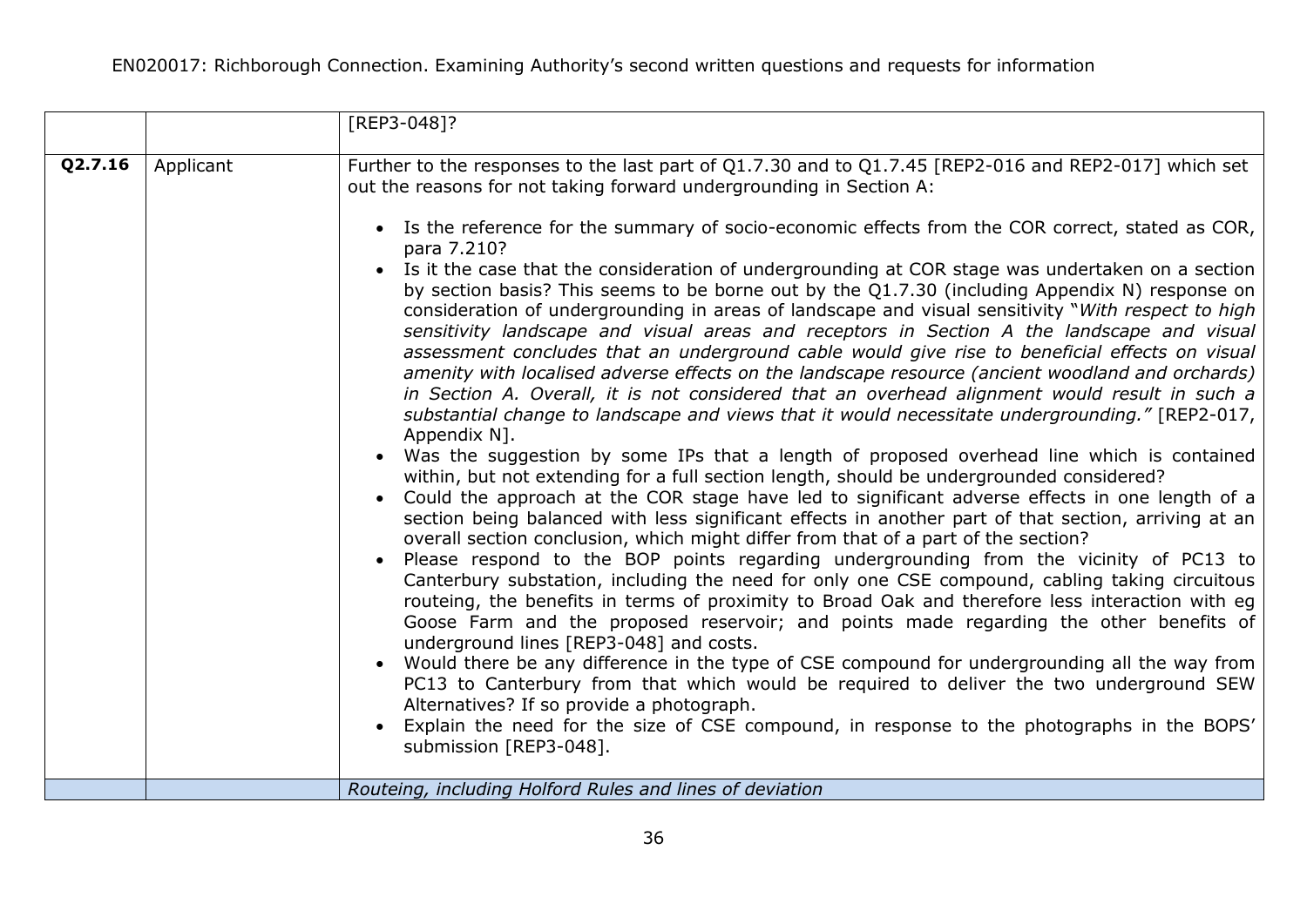| Q2.7.17 | <b>CPRE Kent</b>    | A response was not provided to Q1.7.47. Does CPRE Kent wish to respond?                                                                                                                                                                                                                                                                                                                                                                                                                                                                                                                                                                                                                                                                                                                                                                                                                                                                                                     |
|---------|---------------------|-----------------------------------------------------------------------------------------------------------------------------------------------------------------------------------------------------------------------------------------------------------------------------------------------------------------------------------------------------------------------------------------------------------------------------------------------------------------------------------------------------------------------------------------------------------------------------------------------------------------------------------------------------------------------------------------------------------------------------------------------------------------------------------------------------------------------------------------------------------------------------------------------------------------------------------------------------------------------------|
| Q2.7.18 | Applicant           | KCC is of the opinion in its WR [REP2-068] that Holford Rule 6 (in flat and sparsely planted countryside<br>high voltage lines should be kept, as far as possible, independent of smaller lines and converging routes,<br>so as to avoid a concentration or 'wirescape') has not been taken into account in the design of the<br>diamond crossover, as illustrated with photomontage VPD1 [APP-044].<br>The Applicants response to Q1.7.43, which includes a summary table outlining how the Holford Rules<br>have been applied to each section of the final route alignment [REP2-017, Appendix O] makes no<br>mention of the diamond crossover, which straddles the boundary of Sections C and D.<br>As the crossover was not part of earlier options, provide an explanation of how this part of the overhead<br>lines (the crossover) meets Holford Rule 6 and clarify what alternatives were considered in this location<br>to aim for compliance with Holford Rule 6. |
| Q2.7.19 | Applicant           | BOPS questions the application of Holford Rule 6 because of the existence of two existing lines in the<br>Broad Oak area [REP2-077]. The Applicant's response in the summary table outlining how the Holford<br>Rule 6 has been applied in Section A addresses landscape susceptibility and selection of pylon type<br>[REP2-017, Appendix O]. Please explain how in the Broad Oak area Rule 6 has been applied.                                                                                                                                                                                                                                                                                                                                                                                                                                                                                                                                                            |
| Q2.7.20 | Applicant           | SEW considers Holford Rule 7 has been overlooked as set out in its WR [REP2-099, para 194]. This is<br>not specifically addressed in the Applicant's responses on Holford Rules and responses on SEW's WR<br>[REP2-016, REP2-017 and REP3-019]. The BOP also makes reference to this Holford Rule in its response<br>to Q1.7.43 [REP2-077]. The Applicant is requested to set out a more specific response to the points<br>made by SEW and the BOP in connection with how it considers Holford Rule 7 has been applied in<br>Section A of the proposed development.                                                                                                                                                                                                                                                                                                                                                                                                        |
| Q2.7.21 | Kent County Council | In your opinion are there opportunities that the Applicant should seek to explore to ensure that the final<br>design of the proposed development would offer a greater degree of compliance with the Holford Rules?                                                                                                                                                                                                                                                                                                                                                                                                                                                                                                                                                                                                                                                                                                                                                         |
|         |                     | This topic also includes the general requirement to achieve 'good design'. At the Hinkley C Connection DCO Examination the Panel<br>expressed concern over the lack of a sympathetic overall design approach recommended by EN-1, it was stated that National Grid often                                                                                                                                                                                                                                                                                                                                                                                                                                                                                                                                                                                                                                                                                                    |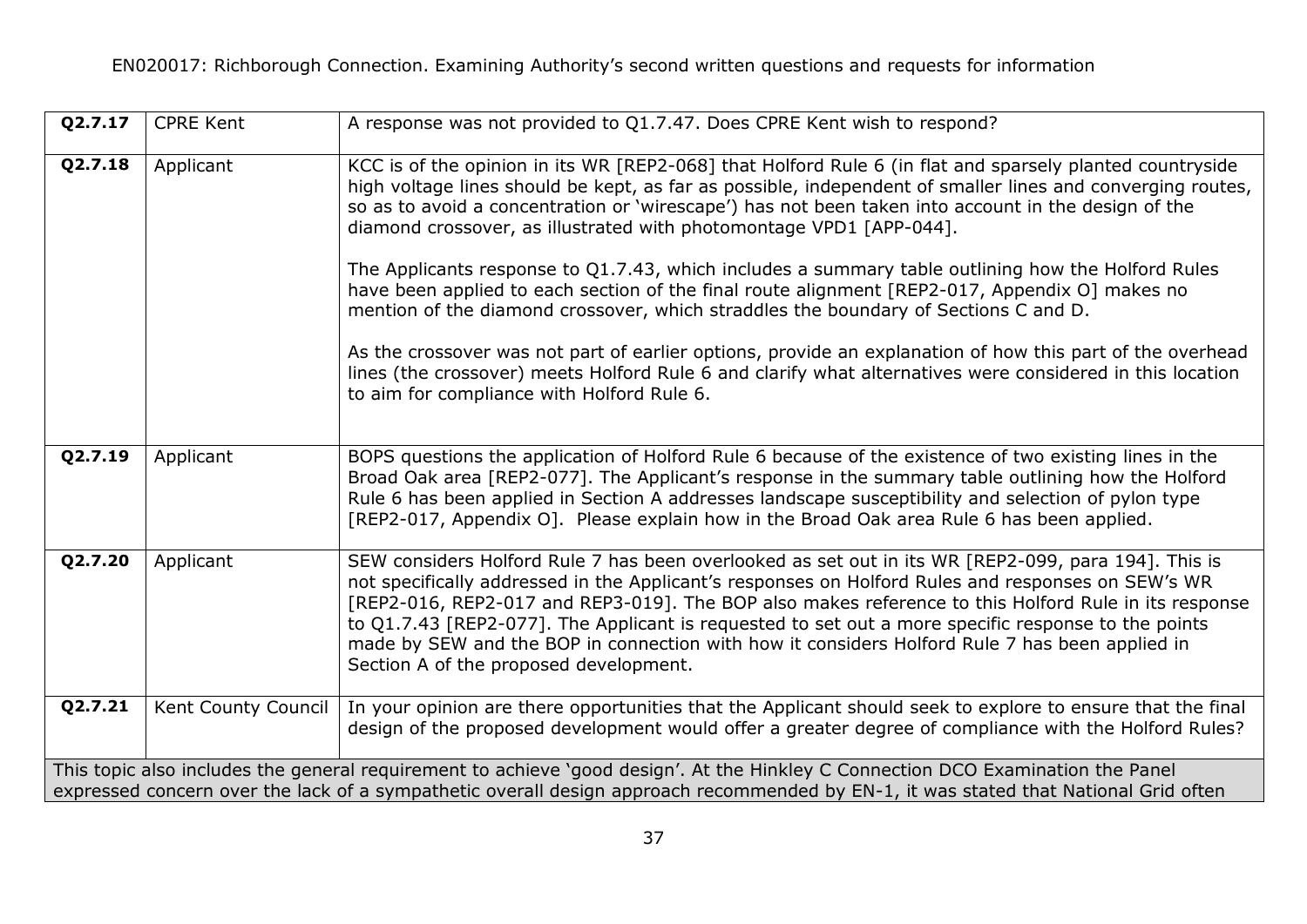fails to respond to the characteristics of place in a way that minimises harmful intrusion or contributes to the quality of its surroundings. EN-1, paragraph 4.5.4 notes that applicants should be able to demonstrate in their application documents how the design process was conducted and how the proposed design evolved. Unfortunately, the ES is often unclear about the detail of design changes developed after the publication of the PEIR (such as the cross-over south of Minster from PC45 to PY22) and how the final design changes comply with Holford.

Notwithstanding KCC's position on the need for undergrounding of the entire route, the following key opportunities to improve the design of the proposed development (should an OHL be approved) to more fully comply with Holford are put forward for consideration by the applicant and the Examining Authority:

Holford Rules indicate that tree and hill backgrounds are preferred to sky backgrounds wherever possible.

The extent of backgrounding in the open marshland landscapes of Chislet Marshes and Ash Levels, crossed by the highly sensitive Saxon Shore Way, is minimal so that pylons would inevitably be prominent skyline features. In these circumstances, careful and coordinated design of the route is particularly important to avoid a confusing wirescape.

The removal of one of the existing OHL on this stretch is welcomed, but the introduction of a much bulkier pylon design alongside the remaining route would be both visually overpowering and adversely affect landscape character by urbanising an historic landscape of remoteness and tranquillity. The result would be a double line of pylons of different sizes and uncoordinated spacing would lack balance and be visually intrusive. The proposed low height lattice pylons (41.5m average height - PEIR 3.4.8) would be 60% taller than the existing 132kV pylons. This is not compliant with the Holford rules which indicate that parallel or closely related routes should be planned with tower types, spans and conductors forming a coherent appearance. This problem could be obviated by the undergrounding of the proposed route which would result in a single line of smaller existing pylons. This would offer an enhancement of the sensitive and distinctive landscape and reduced visual effects for users of the Saxons Shore Way and other local PROWs.

The overhead cross-over south of Minster (PC45 to PY22) is particularly poorly designed. Its undergrounding should be considered a very high priority. This design was not included in the PEIR (2015). Para 3.1.1 of the PEIR indicated that the crossing of the 400kv would be achieved by a permanent underground cable diversion of the existing 132kV PY route. It is not clear from the ES why the undergrounding was replaced by the overhead arrangement and how this was considered to be a good design compliant with Holford.

The undergrounding of pylons which would be particularly dominating close to residential properties should also be fully investigated. The document 'Wind Turbines and Pylons, Guidance on the Application of Separation Distances from Residential Properties - Executive Summary', 2014 offers guidance on potential situations where pylons can result in a 'very large scale of visual impact' seriously reducing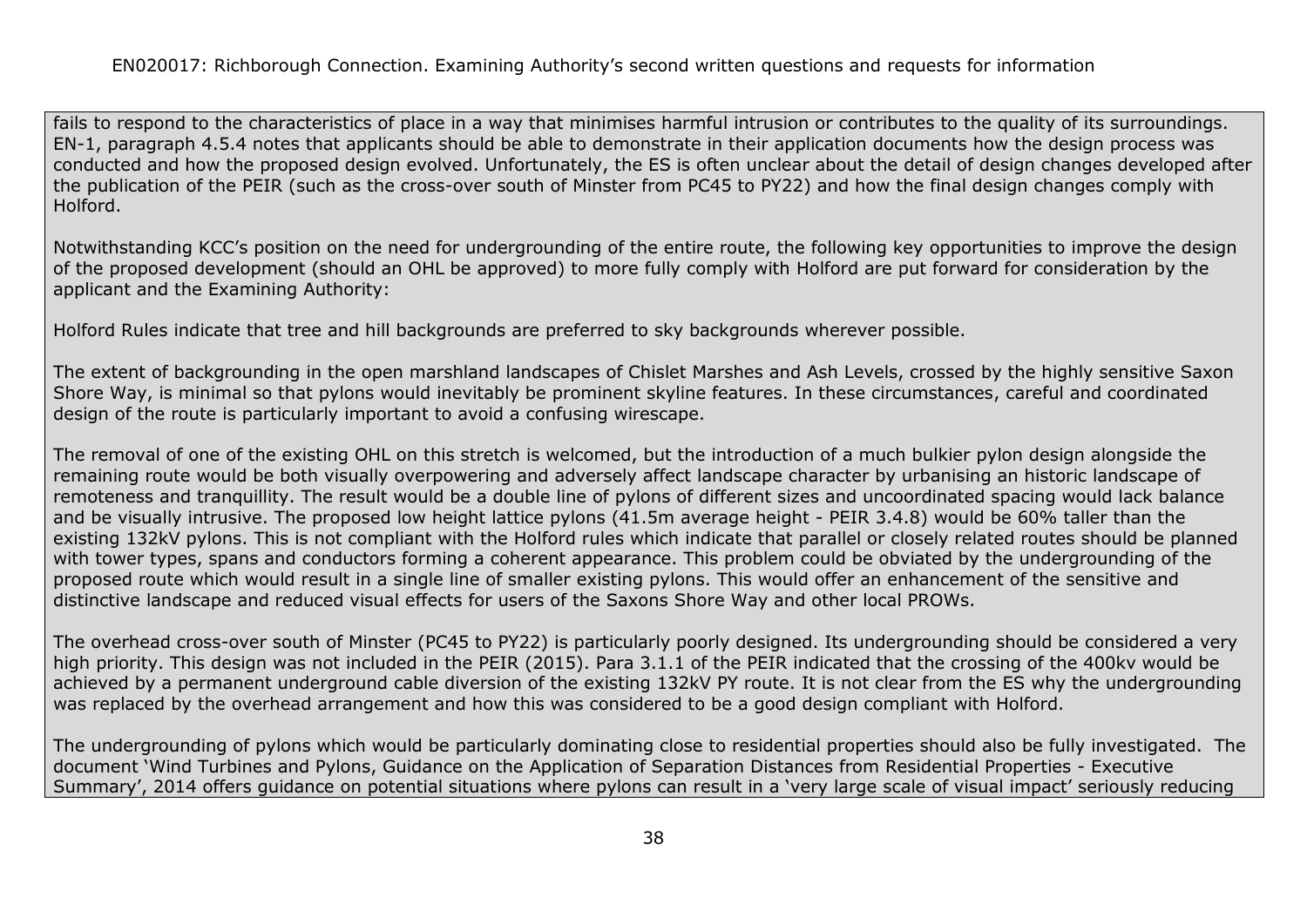visual amenity. This study was commissioned to determine the appropriateness of applying minimum separation distances between wind turbines or pylons and residential properties, to protect residential visual amenity. Although rigid separation distances are not recommended in the report (paragraph 5.3) and there are various factors which should be considered on a site by site basis, the use of indicative residential visual amenity assessment trigger distances (within which there is potential for very large scale of visual impacts) is considered a valuable tool to identify locations where a visual residential amenity assessment should be carried out to identify any potentially unacceptable impacts.

Guidance on trigger distances is as follows:

| <b>Pylon Height</b> | <b>Residential Visual Amenity Assessment Trigger</b><br><b>Distance</b> |
|---------------------|-------------------------------------------------------------------------|
| Up to 40.00 m       | Within 350 m                                                            |
| $40.01 - 60.00$ m   | Within 500 m                                                            |

Although the revised Visual Impact tables now show distances to the nearest part of the conductor, KCC recommend that the distance to the nearest pylon is also tabulated for more sensitive receptors such as residential properties and promoted footpaths, so that this important guidance can be checked against the applicant's assessment, and the introduction of mitigation by undergrounding or other method can be fully considered.

|         |           | Pylon design                                                                                                                                                                                                                                                                 |
|---------|-----------|------------------------------------------------------------------------------------------------------------------------------------------------------------------------------------------------------------------------------------------------------------------------------|
| Q2.7.22 | Applicant | Please provide a photograph each taken from a similar distance of a standard 132kV lattice pylon, a<br>standard 400kV lattice pylon and a low height lattice pylon.<br>Using the photographs, please explain what is meant by "consistent appearance" between the low height |
|         |           | 400kV pylons and the 132kV pylons in the justification of Holford Rule 6 compliance in Section D [REP2-<br>017, Appendix O].                                                                                                                                                 |
| Q2.7.23 | Applicant | Further to the response to Q1.7.56 [REP2-016] please resubmit Sheet 1 of the Design Drawings [APP-<br>026] revised, so it illustrates pylon heights associated with this proposed development, rather than<br>standard pylon heights.                                        |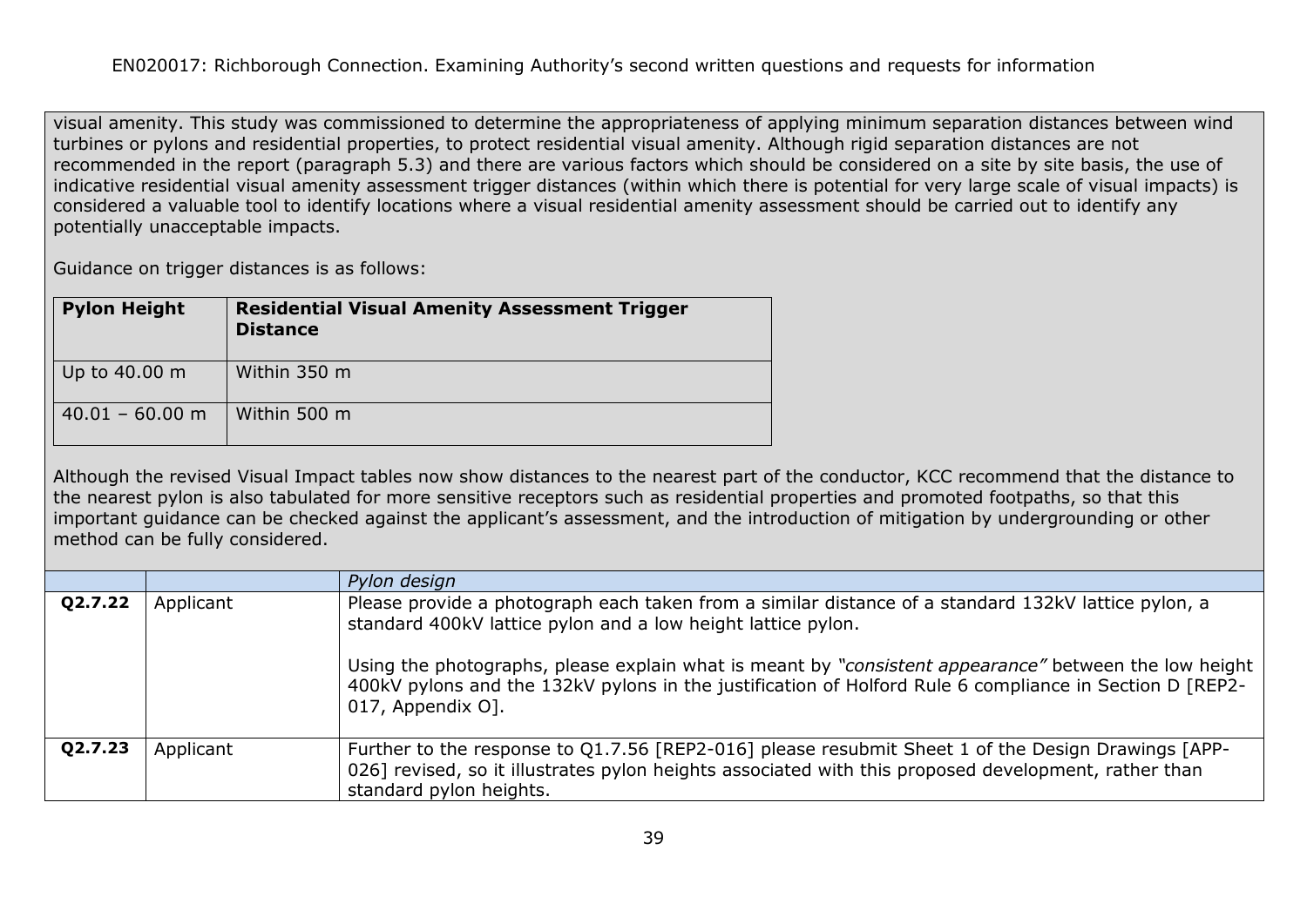| Q2.7.24                                                                                                                                                                                                                                                                                                                                                                                                                                                                                                                                                                                                     | Applicant<br>Kent County Council | Is the agreement on mitigation for landscape and visual effects set out in the SoCG [REP2-024, ID4.3.6]<br>and ID4.4.6] included in the event the Secretary of State permits an overhead line? It appears to conflict<br>with the statement in KCC's WR "As the adverse landscape and visual effects have been under-reported<br>and cannot be effectively mitigated, it is recommended that further consideration is given to the<br>undergrounding of the connection." [REP2-068]. |
|-------------------------------------------------------------------------------------------------------------------------------------------------------------------------------------------------------------------------------------------------------------------------------------------------------------------------------------------------------------------------------------------------------------------------------------------------------------------------------------------------------------------------------------------------------------------------------------------------------------|----------------------------------|--------------------------------------------------------------------------------------------------------------------------------------------------------------------------------------------------------------------------------------------------------------------------------------------------------------------------------------------------------------------------------------------------------------------------------------------------------------------------------------|
|                                                                                                                                                                                                                                                                                                                                                                                                                                                                                                                                                                                                             |                                  | Clarification is requested from KCC.                                                                                                                                                                                                                                                                                                                                                                                                                                                 |
|                                                                                                                                                                                                                                                                                                                                                                                                                                                                                                                                                                                                             |                                  | The Applicant may wish to elaborate on its understanding of the SoCG statement.                                                                                                                                                                                                                                                                                                                                                                                                      |
|                                                                                                                                                                                                                                                                                                                                                                                                                                                                                                                                                                                                             |                                  | Parties to review and advise whether a revised SoCG is necessary.                                                                                                                                                                                                                                                                                                                                                                                                                    |
| Notwithstanding its view that the route should be undergrounded, and in the event of the S of S approving the scheme as it stands, KCC's<br>aim is to obtain the highest practicable standards of design and mitigation by assisting the ExA in a rigorous examination of the merits of<br>the proposal. For instance, see Q2.7.21.                                                                                                                                                                                                                                                                         |                                  |                                                                                                                                                                                                                                                                                                                                                                                                                                                                                      |
| KCC has agreed with the approach for embedded environmental measures and enhancement measures in principle and the rationale<br>behind tree and hedgerow planting.                                                                                                                                                                                                                                                                                                                                                                                                                                          |                                  |                                                                                                                                                                                                                                                                                                                                                                                                                                                                                      |
| This does not imply that KCC agrees the detail of the applicant's mitigation strategies. See Q2.2.36. Furthermore, although KCC questions<br>the effectiveness of the proposed mitigation, there is still merit in exploring mitigation by landscaping. However, the applicant is<br>requested to review the effectiveness and extent of mitigation, which for example, could include undergrounding sections which are<br>particularly adversely affected, improved layout and additional landscape proposals. An underground route would also require an<br>appropriate mitigation strategy for planting. |                                  |                                                                                                                                                                                                                                                                                                                                                                                                                                                                                      |
| Q2.7.25                                                                                                                                                                                                                                                                                                                                                                                                                                                                                                                                                                                                     | Applicant                        | Please provide an update in relation to advance planting and potential locations including:<br>Broad Oak in the vicinity of the proposed reservoir;<br>Foxhill Farm;<br>Nethergong Campsite; and<br>Tile Lodge Farm.                                                                                                                                                                                                                                                                 |

The response should cover advance mitigation planting, which could be secured through the DCO. It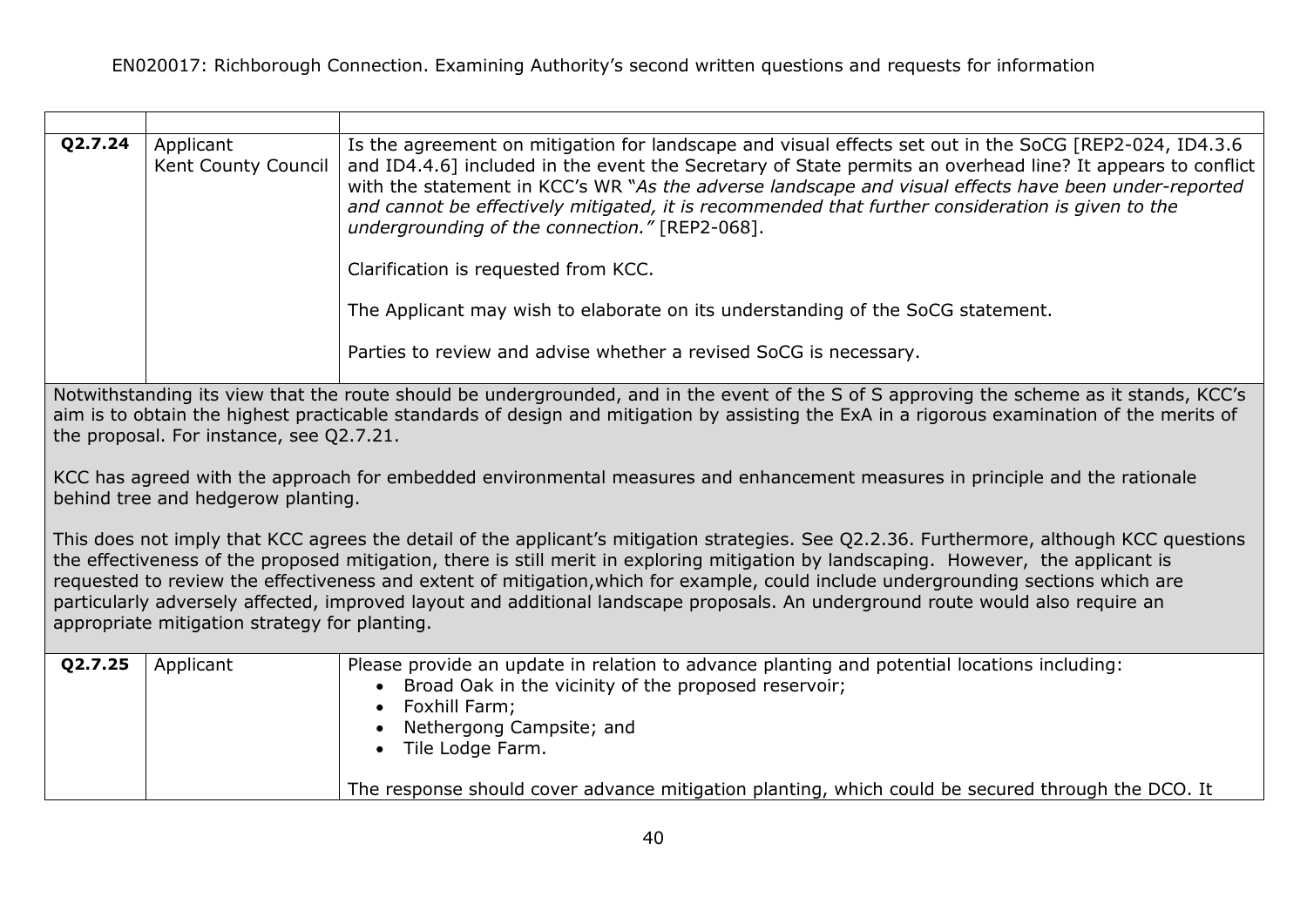|         |                                                 | should also cover the potential to build agreements to deliver advance enhancement planting through<br>the LHES, such as ex-situ planting at Foxhill Farm as mentioned in response to Q1.7.48 [REP2-016].                                                                                                                                                                                                                                                                                                                   |
|---------|-------------------------------------------------|-----------------------------------------------------------------------------------------------------------------------------------------------------------------------------------------------------------------------------------------------------------------------------------------------------------------------------------------------------------------------------------------------------------------------------------------------------------------------------------------------------------------------------|
| Q2.7.26 | Applicant                                       | The Applicant is requested to explain where the fixed detail design is set out and where the areas open<br>to further agreement within fixed parameters as relied on in the ES are set out.                                                                                                                                                                                                                                                                                                                                 |
| Q2.7.27 | Canterbury City<br>Council                      | Is Canterbury City Council content with the Applicant's response to Q1.7.49 setting out why it does not<br>consider it would be possible to increase the lines of deviation (LoD) in the areas mentioned [REP2-<br>016]?                                                                                                                                                                                                                                                                                                    |
| Q2.7.28 | <b>Broad Oak</b><br><b>Preservation Society</b> | Further to BOPS comments regarding screening, are there any further comments on the proposed line<br>of native tree planting along the rear of the properties on Mayton Lane and along the northern boundary<br>of Nook Farm shown as ID: MA12 [APP-123, Figure 5.8.2 and Appendix A, page 6], summarised in<br>Applicant's response to Q1.7.66 [REP2-016]. This is proposed as enhancement planting (not mitigation)<br>by the Applicant and subject to landowner agreement, and therefore the location is not quaranteed. |
| Q2.7.29 | Mrs Christine<br><b>Jenkins</b>                 | Provide any comments you have on the proposed line of native tree planting along part of the northern<br>boundary of Nethergong campsite, south of Nethergong Penn at the base of the embankment, shown as<br>ID: MB1.2 [APP-123, Figure 5.8.4 and Appendix A, page 13], summarised in Applicant's response to<br>Q1.7.66 [REP2-016]. This is proposed as enhancement planting (not mitigation) by the Applicant and<br>subject to landowner agreement.                                                                     |
| Q2.7.30 | Mr Richard Jones<br>and Ms Lindsay<br>Halpin    | Provide any comments you have on the proposed line of native tree planting along part of the track<br>south west of Lower Chitty Farm shown as part of ID: MB1.6 [APP-123, Figure 5.8.4 and Appendix A,<br>page 15], summarised in Applicant's response to Q1.7.66 [REP2-016]. This is proposed as enhancement<br>planting (not mitigation) by the Applicant and subject to landowner agreement, therefore the location is<br>not guaranteed.                                                                               |
| Q2.7.31 | Mr Headley<br>Mark Chandler for<br><b>Finns</b> | Do you have any comments on the mitigation planting which is shown on the Concept Mitigation Planting<br>Plans [REP2-014, Figure 11.1zi, page 35 of 94 and other drawings eastwards]?                                                                                                                                                                                                                                                                                                                                       |
|         |                                                 | Provide any comments you have on the proposed line of native tree and hedgerow planting in the<br>vicinity of Tile Lodge Farm, shown as parts of ID: MB1.1 [APP-123, Figure 5.8.3 and Appendix A, page                                                                                                                                                                                                                                                                                                                      |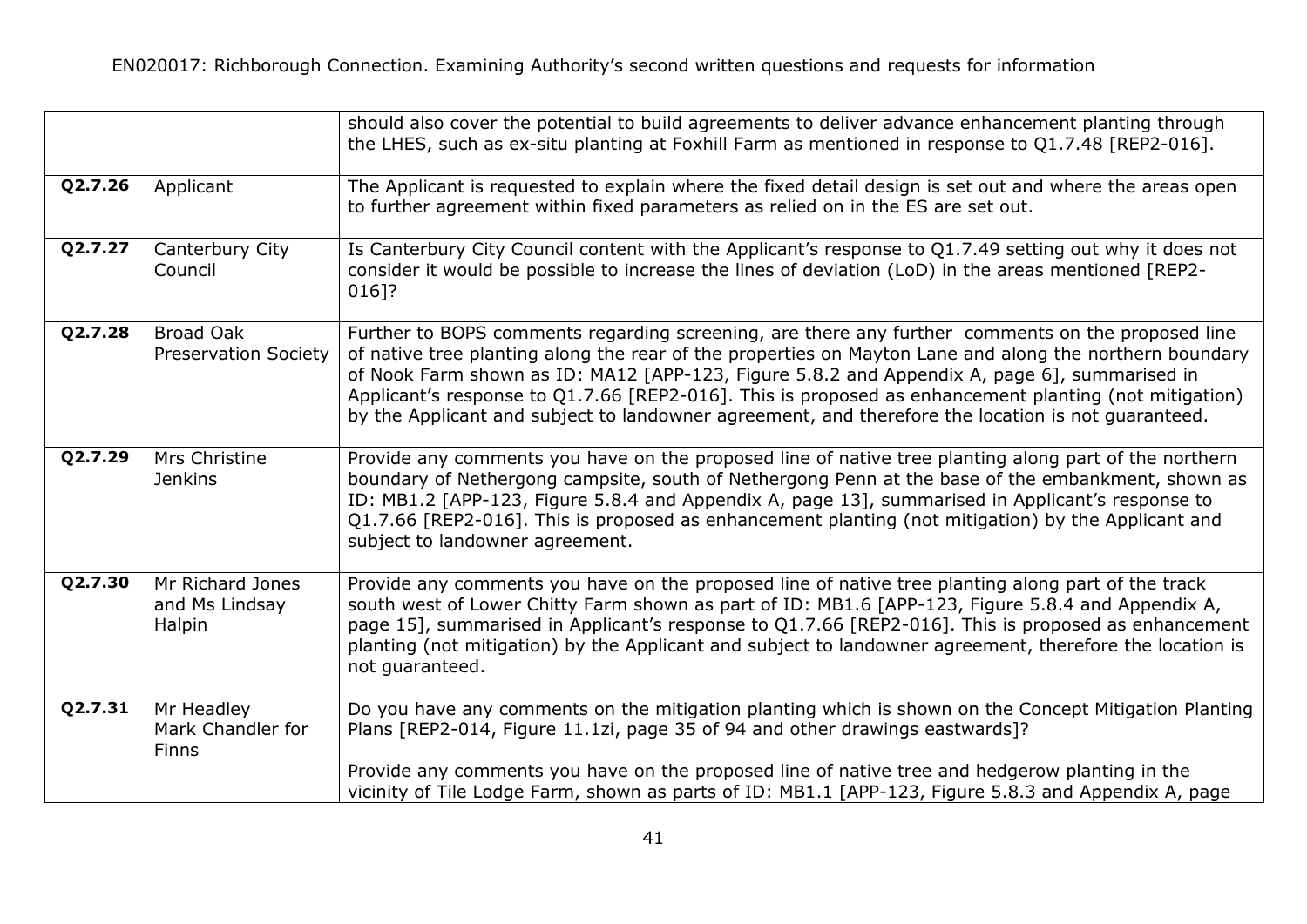|         |                                                           | 12]. This is proposed as enhancement planting (not mitigation) by the Applicant and subject to<br>landowner agreement.                                                                                                                                                                                                                                                                                                                                                                                                                                                                                                                                                                                                                                                                                                                                                                                                                                                                                                                                                               |
|---------|-----------------------------------------------------------|--------------------------------------------------------------------------------------------------------------------------------------------------------------------------------------------------------------------------------------------------------------------------------------------------------------------------------------------------------------------------------------------------------------------------------------------------------------------------------------------------------------------------------------------------------------------------------------------------------------------------------------------------------------------------------------------------------------------------------------------------------------------------------------------------------------------------------------------------------------------------------------------------------------------------------------------------------------------------------------------------------------------------------------------------------------------------------------|
|         |                                                           | Both are summarised in the Applicant's response to Q1.7.66 [REP2-016].                                                                                                                                                                                                                                                                                                                                                                                                                                                                                                                                                                                                                                                                                                                                                                                                                                                                                                                                                                                                               |
| Q2.7.32 | Canterbury City<br>Council,<br>Dover District<br>Council, | Further to the Applicant's response to Q1.7.69 [REP2-016], please confirm if there are any other<br>opportunities for enhancement which you consider the Applicant should explore?<br>In the case of Dover District Council, if you consider the remit of the enhancements are beyond the                                                                                                                                                                                                                                                                                                                                                                                                                                                                                                                                                                                                                                                                                                                                                                                            |
|         | <b>Thanet District</b><br>Council<br>Kent County Council  | planning remit (response to Q1.7.63 [REP2-065]), who do you consider is best placed to represent the<br>interests of the Countryside Stewardship scheme?                                                                                                                                                                                                                                                                                                                                                                                                                                                                                                                                                                                                                                                                                                                                                                                                                                                                                                                             |
|         |                                                           | KCC agrees that the opportunities for planting which would screen pylons are extremely limited because this would have an adverse effect<br>on the open and treeless marshland landscape. Mitigation through undergrounding would obviate the problem.                                                                                                                                                                                                                                                                                                                                                                                                                                                                                                                                                                                                                                                                                                                                                                                                                               |
|         |                                                           | Good Design                                                                                                                                                                                                                                                                                                                                                                                                                                                                                                                                                                                                                                                                                                                                                                                                                                                                                                                                                                                                                                                                          |
| Q2.7.33 | Applicant                                                 | The response to Q1.7.52 [REP2-016] and responses to comments from the NFU and Richborough Agents<br>[REP3-013, para 2.3.26 to 2.3.28] explains that comments were received during consultation which led<br>to a decision to move the proposed overhead line alignment at the eastern end.<br>How is the design of the proposed development in the location of the crossover compliant with the<br>policy requirements of NPS EN-1, section 4.5 and NPS EN-5, para 2.7.1 to 2.7.5?<br>Set out a summary of the reasoning behind this decision and the consequential evolution of the<br>design.<br>How were the effects (biodiversity including ornithology, socio-economic including farming,<br>drainage and soils, landscape and visual) of the change assessed?<br>Was undergrounding of the existing 132KV line (that will remain) and / or the proposed 400KV<br>line or other alternatives for the diamond crossover design and location considered? If not why<br>not?<br>If the location of cable sealing end (CSE) compounds or CSE pylons in sensitive locations would be |
|         |                                                           | significant, were alternative locations for CSE compounds or CSE pylons considered?<br>What would be the cost, socio-economic and environmental implications of undergrounding the                                                                                                                                                                                                                                                                                                                                                                                                                                                                                                                                                                                                                                                                                                                                                                                                                                                                                                   |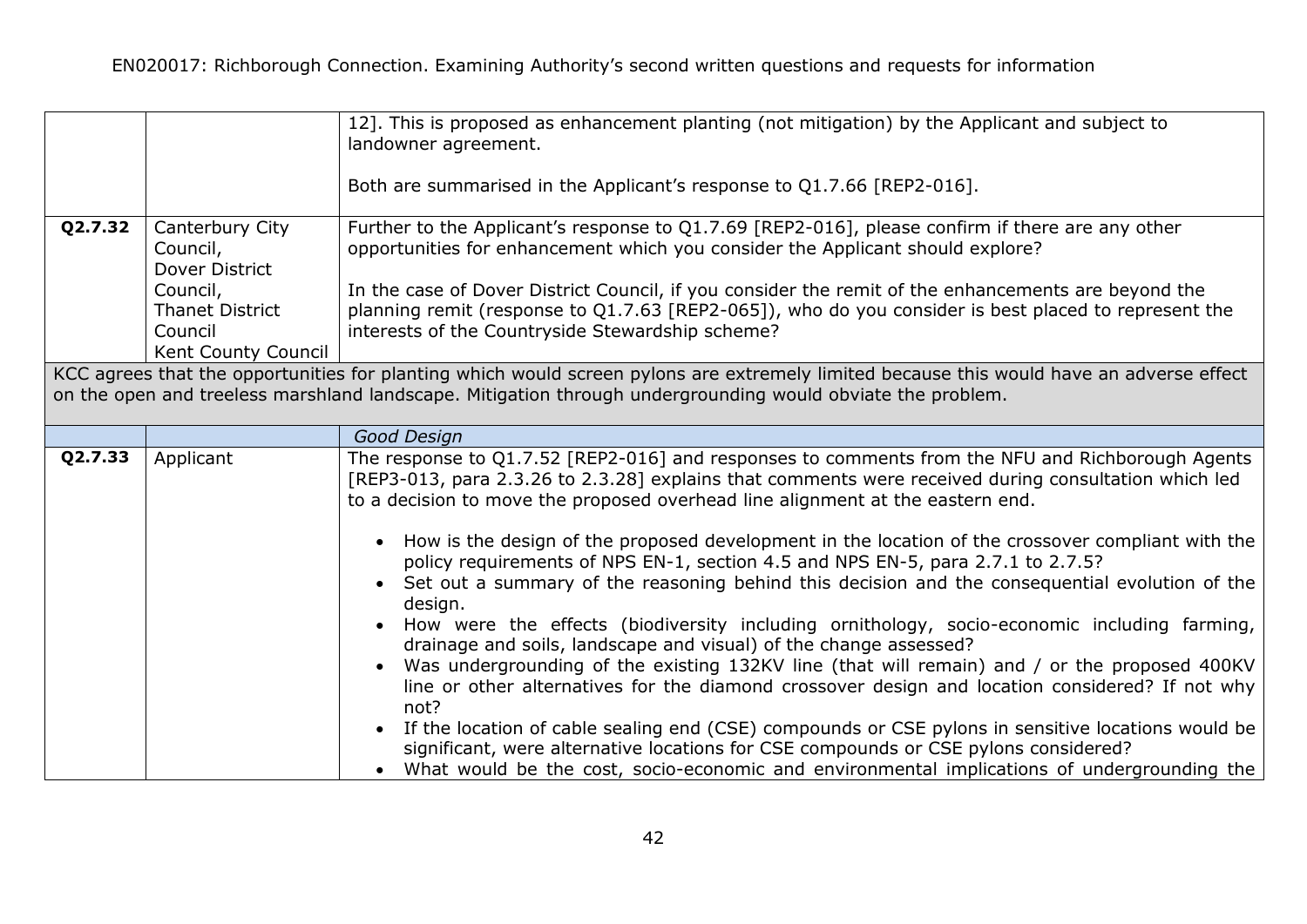|        |                             | overhead line at the crossover?                                                                                                                                                                                                                                                                                                                                                    |
|--------|-----------------------------|------------------------------------------------------------------------------------------------------------------------------------------------------------------------------------------------------------------------------------------------------------------------------------------------------------------------------------------------------------------------------------|
|        |                             |                                                                                                                                                                                                                                                                                                                                                                                    |
| 8      |                             | Noise and vibration, electro-magnetic fields                                                                                                                                                                                                                                                                                                                                       |
| Q2.8.1 | Applicant<br>Joint Councils | A draft Noise and Vibration Management Plan was subject to discussion with the Joint Councils prior to<br>the submission of an NVMP [REP2-044] to the Examination. Does the submitted document adequately<br>address the concerns raised by the Joint Councils about noise and vibration? What, if any, are the<br>outstanding issues?                                             |
|        |                             | The County Council defers this question to the Local Planning Authorities.                                                                                                                                                                                                                                                                                                         |
| Q2.8.2 | Joint Councils              | Are the Joint Councils content with the noise and vibration monitoring proposals contained in Section<br>1.10 of the NVMP?<br>Do random monthly noise surveys adequately deal with short term activities such as bellmouth and<br>access track construction? What alternative measures, if any, would they propose?                                                                |
|        |                             | The County Council defers this question to the Local Planning Authorities.                                                                                                                                                                                                                                                                                                         |
| Q2.8.3 | Applicant<br>Joint Councils | The Joint Councils in their LIR [REP2-061 Para 7.7.4] suggest that the inclusion in the DCO of more<br>specific restrictions on hours of work at the defined locations set out in the NVMP [REP2-044 Para1.5.6<br>Table 1.3] would go some way to address their concerns over the impacts of construction noise and<br>vibration. What are the Applicant's views on such a change? |
|        |                             | The County Council defers this question to the Local Planning Authorities.                                                                                                                                                                                                                                                                                                         |
| Q2.8.4 | Applicant                   | In Table 7 of the draft NVMP [REP2-044], why have no mitigation options been provided in respect of 1<br>Shalloak Road where a 60dB noise threshold is exceeded?                                                                                                                                                                                                                   |
| Q2.8.5 | Applicant                   | In assessing the effects of overhead line noise at the Nethergong Camp Site, what account has been<br>taken of the fact that human receptors in this area will typically be under canvas at night?                                                                                                                                                                                 |
| Q2.8.6 | Applicant                   | What steps have been taken to ensure that the appropriate sized conductor arrangement would be<br>selected in order to minimise potential noise from overhead lines?                                                                                                                                                                                                               |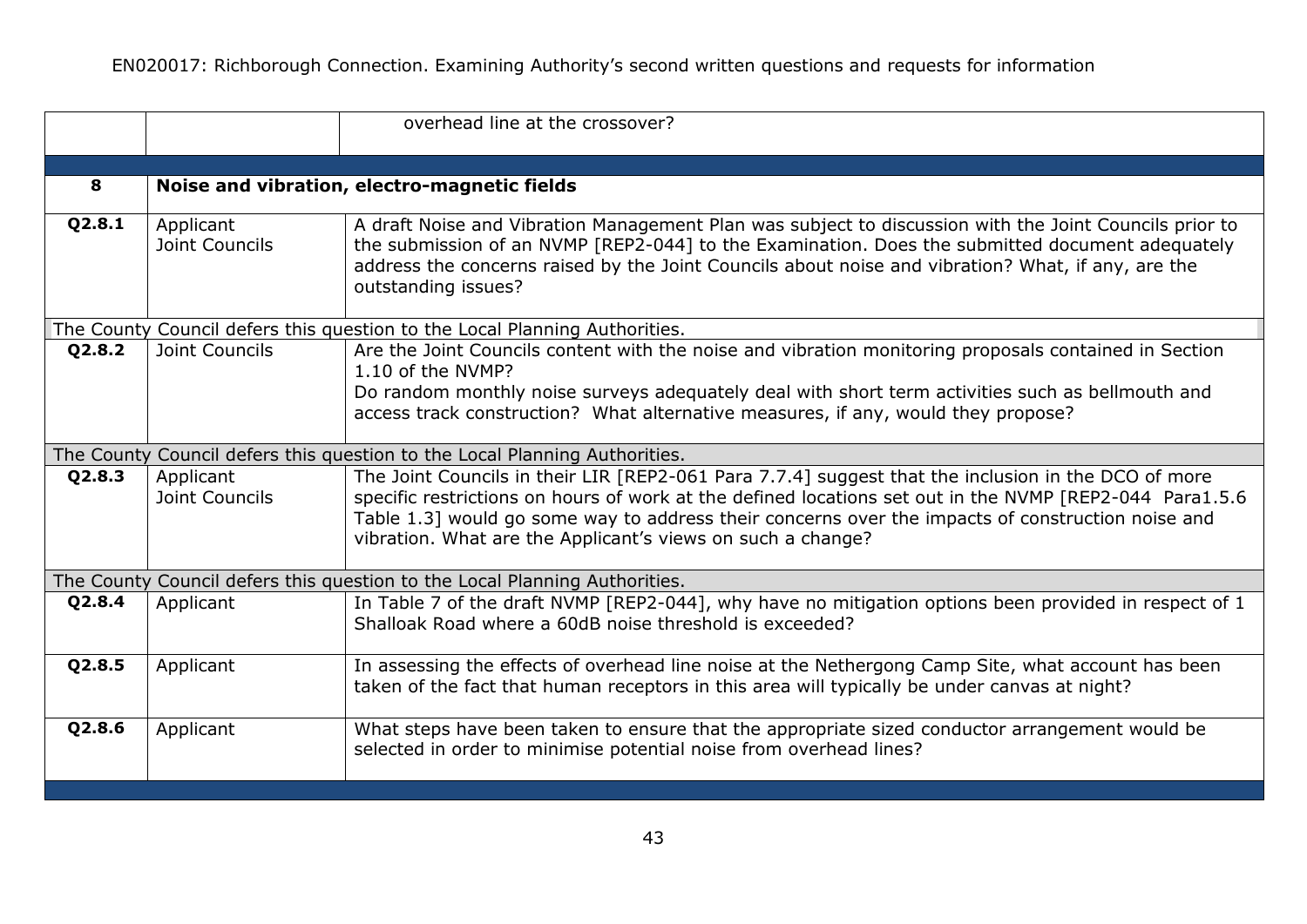| $\mathbf{9}$ | Socio-economic |                                                                                                                                                                                                                                                                                                                                                                                                                                                                                                                                                                                                                                                                                                                                                                                                                                                                                                                                                                                                                                                                                                                          |
|--------------|----------------|--------------------------------------------------------------------------------------------------------------------------------------------------------------------------------------------------------------------------------------------------------------------------------------------------------------------------------------------------------------------------------------------------------------------------------------------------------------------------------------------------------------------------------------------------------------------------------------------------------------------------------------------------------------------------------------------------------------------------------------------------------------------------------------------------------------------------------------------------------------------------------------------------------------------------------------------------------------------------------------------------------------------------------------------------------------------------------------------------------------------------|
| Q2.9.1       | Applicant      | In a first written question [PD-006 Q1.7.33] the Applicant was asked how farming was taken into<br>account in the local economic impact of the socio-economic appraisal at SOR stage and whether<br>consideration was given to specialist cropping and irrigation needs.<br>In response [REP2-016 Q1.7.33] the Applicant states that ', the SOR is a high level appraisal of the<br>options and does not consider at that stage the localised impacts such as those mentioned in the<br>question and referenced in relevant representations. The appraisal at strategic options stage focusses<br>on the identification of potential effects to major areas of economic activity, or tourism assets of<br>regional or national importance which may differentiate one strategic option from another. Farming<br>impact is not something that is considered to be significant enough to differentiate between options at<br>that stage. Specialist cropping and irrigation needs were therefore not considered at SOR stage'<br>Is this approach consistent with the requirements of NPS EN-1, in particular Para 5.10.8? |
| Q2.9.2       | Applicant      | In a first written question [PD-006 Q1.7.37] the Applicant was asked to provide a response to the point<br>made which argued that the additional cost of undergrounding would add little to the annual bill of an<br>average electricity consumer.<br>It is unclear from the Applicant's response, what the economic cost of undergrounding would be and the<br>likely impact on an average domestic consumer's bill of an underground option compared with an<br>overhead. Can the Applicant explain matters further?                                                                                                                                                                                                                                                                                                                                                                                                                                                                                                                                                                                                   |
| Q2.9.3       | Applicant      | In first written question [PD-006 Q1.7.52] the Applicant was asked to set out the reasons for the<br>change in the alignment of the 400kV line across Ash Level in Section D from south of the remaining<br>132kV line to the north. The Applicant replied [REP2-016 Q1.7.52] that the decision was made following<br>the statutory consultation and a review of all feedback as detailed in the Consultation Report [APP-124].<br>What were the factors taken into account and the reasoning that led to this decision?<br>What account was taken of the impact on farming operations during construction and<br>subsequently?<br>• What account was taken of the need for additional pylons on Monkton marshes to facilitate the                                                                                                                                                                                                                                                                                                                                                                                       |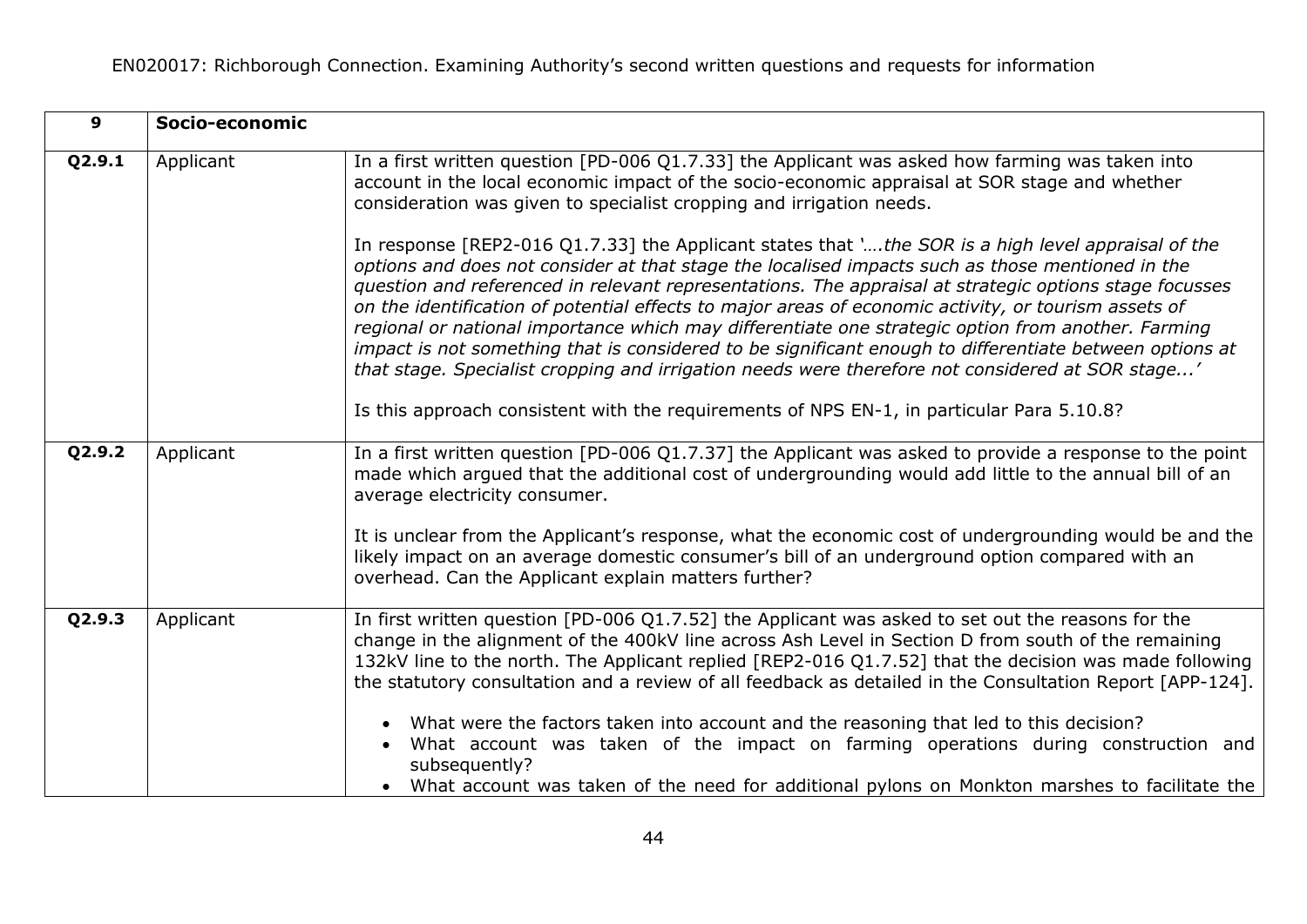|                                                                                                                                                                                                                                                                                                                |                                  | passage of the 400kV line over the remaining 132kV PY line necessitated by the change of<br>alignment?                                                                                                                                                                                                                                                                                                                                                                                                                                                                                                                                                                                                                                                                                                                                         |
|----------------------------------------------------------------------------------------------------------------------------------------------------------------------------------------------------------------------------------------------------------------------------------------------------------------|----------------------------------|------------------------------------------------------------------------------------------------------------------------------------------------------------------------------------------------------------------------------------------------------------------------------------------------------------------------------------------------------------------------------------------------------------------------------------------------------------------------------------------------------------------------------------------------------------------------------------------------------------------------------------------------------------------------------------------------------------------------------------------------------------------------------------------------------------------------------------------------|
| Q2.9.4                                                                                                                                                                                                                                                                                                         | Applicant                        | What steps has the Applicant taken in the design of the proposed development to ensure that existing<br>agricultural operations are able to continue in areas through which the 400 kV overhead line passes?<br>What account has been taken of the potential loss of production area where agricultural machinery and<br>spray irrigation equipment can no longer operate owing to field width or height restrictions?<br>How does the approach adopted comply with the approach detailed in to the Route Corridor Study [APP-<br>131 Appendix 2 Para 1.14] which notes that "National Grid would work closely with any landowners on<br>whose land its equipment is sited to negotiate the terms to install and maintain its equipment including<br>compensation if this is appropriatethe residual economic impact is expected to be small"? |
| 10                                                                                                                                                                                                                                                                                                             | <b>Traffic and Transport</b>     |                                                                                                                                                                                                                                                                                                                                                                                                                                                                                                                                                                                                                                                                                                                                                                                                                                                |
|                                                                                                                                                                                                                                                                                                                |                                  |                                                                                                                                                                                                                                                                                                                                                                                                                                                                                                                                                                                                                                                                                                                                                                                                                                                |
| Q2.10.1                                                                                                                                                                                                                                                                                                        | Applicant<br>Kent County Council | The SoCG between the Applicant and KCC [REP3-011 SoCG 3.4.3] notes that<br>'construction traffic would avoid travelling past local schools where possible. Construction<br>traffic will not travel past schools during the morning and afternoon periods when pupils<br>arrive and leave school.' The sections of the CTMP [APP-068] referred to in the SoCG in this<br>connection (3.4 and 5.3) make no mention of local schools or preventing construction traffic<br>passing them at specified times.<br>What schools would be affected and how would construction traffic be controlled so as to<br>deliver this agreement? How would this be secured in the DCO?                                                                                                                                                                          |
|                                                                                                                                                                                                                                                                                                                |                                  |                                                                                                                                                                                                                                                                                                                                                                                                                                                                                                                                                                                                                                                                                                                                                                                                                                                |
| The County Council refers to the Applicant's response to this question that identifies that construction vehicle routes pass directly in front<br>of the entrances to the following schools: Chislet Church of England Primary School, Church Lane, Chislet and Spires Academy, Bredlands<br>Lane, Sturry.     |                                  |                                                                                                                                                                                                                                                                                                                                                                                                                                                                                                                                                                                                                                                                                                                                                                                                                                                |
| KCC agrees that the route past Chislet Church of England Primary School will be used by light vehicles for access to a track off Chitty Lane<br>in order to install environmental mitigation measures in this location and that this work could be undertaken outside of the morning and<br>afternoon periods. |                                  |                                                                                                                                                                                                                                                                                                                                                                                                                                                                                                                                                                                                                                                                                                                                                                                                                                                |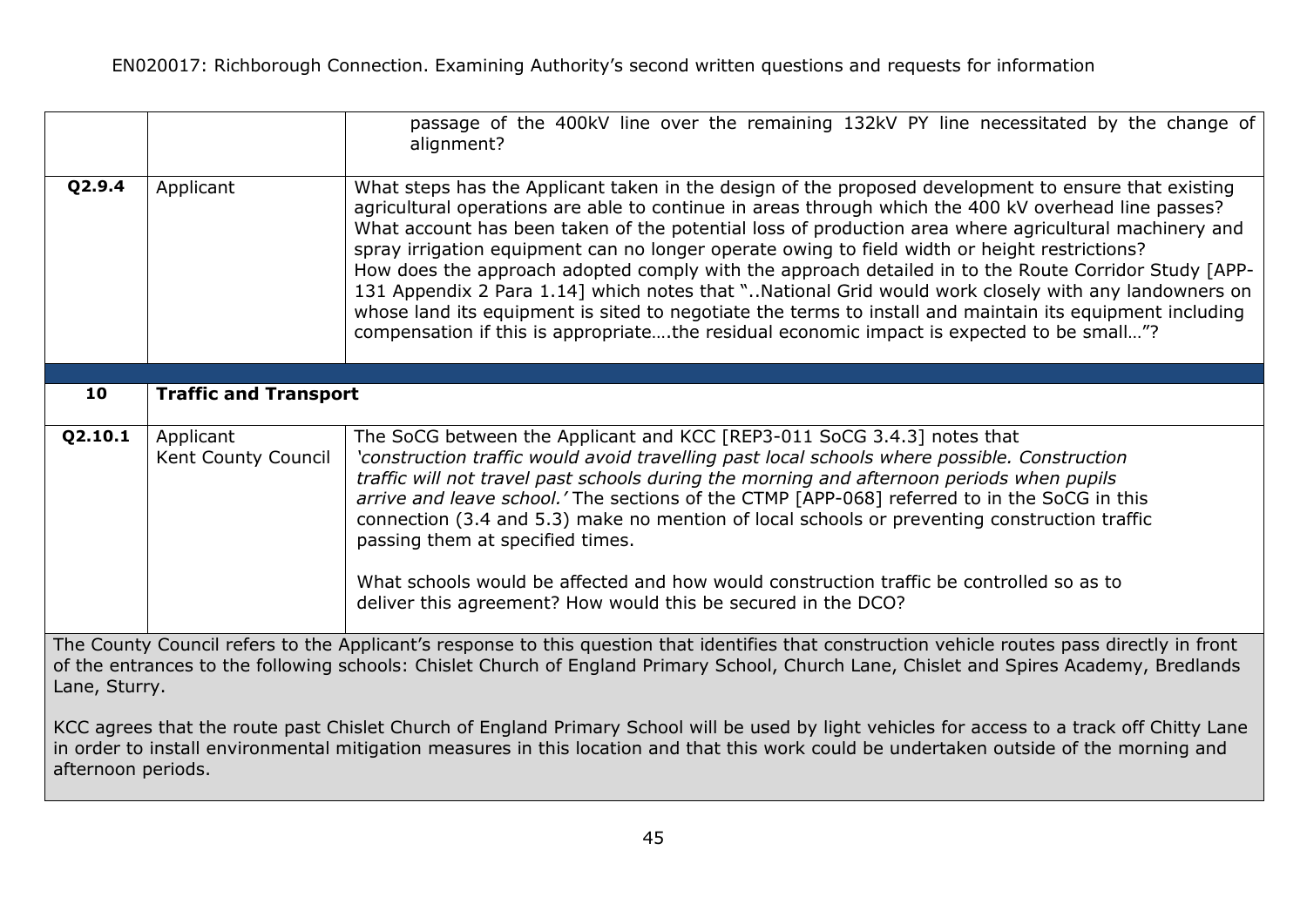In addition, the County Council agrees that Bredlands Lane is used by construction traffic exiting from bellmouths BM22, BM23 and BM24 which give access for the construction of pylons PC12 to PC15 and PC17 to PC20, as well as the removal of pylons PX15 to PX19 and PX21 to PX22, and scaffolding.

Furthermore, the exact times at the start and end of the school day that construction traffic will avoid passing both the above schools will be determined through further discussion with officers of Kent County Council (KCC) and if required representatives of the schools themselves.

| Q2.10.2                                                                                                                                                                                                                                                                                                                                                                                   | Applicant<br>Kent County Council | The SoCG between the Applicant and KCC [REP3-011 SoCG ID3.3.2] notes that there is agreement on<br>'the scope of traffic surveys undertaken to inform the TA'<br>What analysis has been carried out to ensure that the capacity of road junctions is not adversely<br>affected by construction traffic from the proposed development?<br>How have impacts on junction capacities been assessed?<br>How have likely queue lengths and delays been calculated or otherwise assessed at, for instance,<br>the roundabout at the junction of the A28 and Vauxhall Road and the junction of the A28 and the<br>A291 at Sturry Station?                                                              |  |
|-------------------------------------------------------------------------------------------------------------------------------------------------------------------------------------------------------------------------------------------------------------------------------------------------------------------------------------------------------------------------------------------|----------------------------------|------------------------------------------------------------------------------------------------------------------------------------------------------------------------------------------------------------------------------------------------------------------------------------------------------------------------------------------------------------------------------------------------------------------------------------------------------------------------------------------------------------------------------------------------------------------------------------------------------------------------------------------------------------------------------------------------|--|
| KCC refers to and agrees the Applicant's response to this question which sets out the following: the analysis that has been undertaken to<br>ensure that the capacity of road junctions is not adversely affected by construction traffic from the proposed development; the assessment<br>of impacts on junction capacities and likely queue lengths and delays at associated junctions. |                                  |                                                                                                                                                                                                                                                                                                                                                                                                                                                                                                                                                                                                                                                                                                |  |
| Q2.10.3                                                                                                                                                                                                                                                                                                                                                                                   | Applicant<br>Joint Councils      | The SoCG between the Applicant and KCC [REP3-011 SoCG ID3.2.1] notes that 'Advance warning signs<br>will be provided where a PRoW is subject to closure or diversion. Where applicable maps showing<br>temporary diversions and alternative rights of way will be provided at sites affected by the works as<br>detailed in Section 3.2 of the PRoW Management Plan (Document 5.4.3H APP-069). National Grid will<br>also work with KCC to include information on proposed mitigation on the 'Explore Kent' website.'<br>• How would this be secured in the DCO?<br>Are the Joint Councils content with this approach, particularly in respect of proposed closures of<br>the Saxon Shore Way? |  |
|                                                                                                                                                                                                                                                                                                                                                                                           |                                  | Should a specific mechanism be identified which ensures timely communications to PRoW users                                                                                                                                                                                                                                                                                                                                                                                                                                                                                                                                                                                                    |  |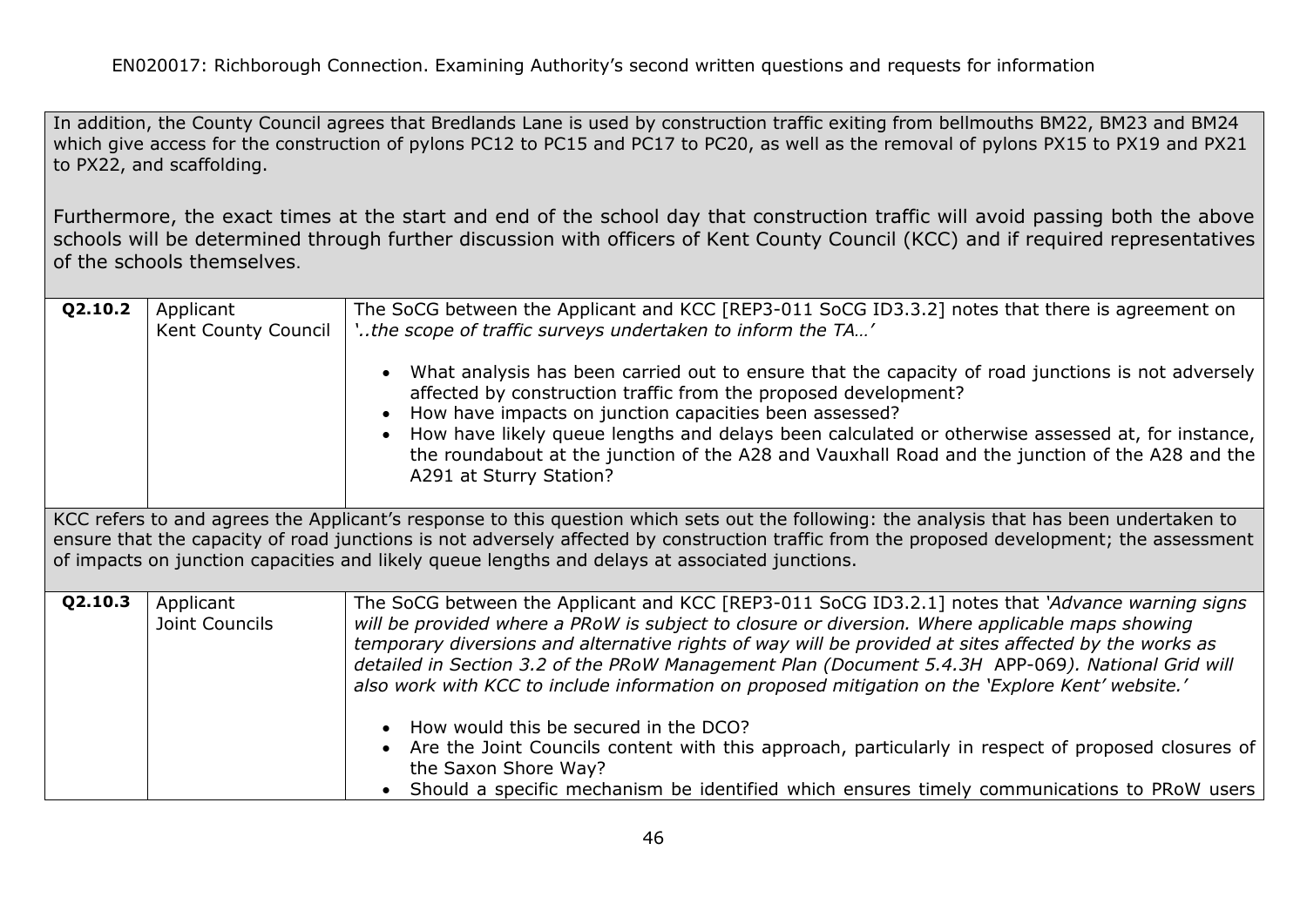|         |                                                                                                                                                                                                                                                                                                                                                                                                                                                                                                                                                                                                                                        | to mitigate adverse impacts on PRoW users and address the concerns expressed in the DCC<br>Written Representation [REP2-064 Para 1.8]?                                                                                                                                                                                                                                                                                                                                                                                                                                                                                                                                                                                                                                                                                                                    |  |  |  |
|---------|----------------------------------------------------------------------------------------------------------------------------------------------------------------------------------------------------------------------------------------------------------------------------------------------------------------------------------------------------------------------------------------------------------------------------------------------------------------------------------------------------------------------------------------------------------------------------------------------------------------------------------------|-----------------------------------------------------------------------------------------------------------------------------------------------------------------------------------------------------------------------------------------------------------------------------------------------------------------------------------------------------------------------------------------------------------------------------------------------------------------------------------------------------------------------------------------------------------------------------------------------------------------------------------------------------------------------------------------------------------------------------------------------------------------------------------------------------------------------------------------------------------|--|--|--|
|         |                                                                                                                                                                                                                                                                                                                                                                                                                                                                                                                                                                                                                                        | The County Council concurs with the Applicant's response to this question.                                                                                                                                                                                                                                                                                                                                                                                                                                                                                                                                                                                                                                                                                                                                                                                |  |  |  |
|         | KCC notes that the measures identified in the Public Rights of Way (PRoW) Management Plan (Sections 3.2.1, 3.2.3 and 3.5 of Document<br>5.4.3H (A)) and the Construction Environmental Management Plan (Section 2.10 of Document 5.4.3C (B)) are all secured through<br>Requirement 5 of the DCO. The CEMP and PRoW Management Plan documents will be certified by the Secretary of State under Article 44 of<br>the draft DCO.                                                                                                                                                                                                        |                                                                                                                                                                                                                                                                                                                                                                                                                                                                                                                                                                                                                                                                                                                                                                                                                                                           |  |  |  |
|         | Additionally, the Joint Council and National Grid are discussing including an obligation in the s.106 Agreement relating to provision of<br>details of the proposed mitigation, to be published on the Kent County Council (KCC) / Explore Kent Websites. This is likely to include a<br>contribution to enable the KCC / Explore Kent websites to be updated regularly, keeping users informed and up to date in relation to works,<br>planned and operational closures and management. A position statement on the draft s.106 Agreement between National Grid and the<br>Councils has been submitted at Deadline 4 (Document 8.27). |                                                                                                                                                                                                                                                                                                                                                                                                                                                                                                                                                                                                                                                                                                                                                                                                                                                           |  |  |  |
| Q2.10.4 | Applicant                                                                                                                                                                                                                                                                                                                                                                                                                                                                                                                                                                                                                              | How do the topics to be included in the travel plan, set out in REP3-023 Appendix C Section 2.7, meet<br>the requirement set out in EN-1 Para 5.13.4 that the Applicant should prepare a travel plan?<br>How does the Embedded Environmental Measures Schedule [REP2-006)] define the measures which<br>would be secured by the travel plan?                                                                                                                                                                                                                                                                                                                                                                                                                                                                                                              |  |  |  |
| Q2.10.5 | Applicant                                                                                                                                                                                                                                                                                                                                                                                                                                                                                                                                                                                                                              | A revision to the Transport Assessment [REP3-007] was submitted for Deadline 3. The Summary of<br>Changes sheet referred to in the document control sheet is not included in the published document and<br>should be submitted.                                                                                                                                                                                                                                                                                                                                                                                                                                                                                                                                                                                                                           |  |  |  |
| Q2.10.6 | Applicant                                                                                                                                                                                                                                                                                                                                                                                                                                                                                                                                                                                                                              | The degree of protection afforded to trees and hedges in visibility splays is uncertain and the rationale<br>for the extent of some of the land required for visibility splays is unclear. For example, plot 394 is<br>shown on the Land Plans [APP-015 Sheet 3B] as adjacent to the A291 Herne Bay Road. In an answer to<br>a question [REP2-016 Q1.4.12] the Applicant produced a document [REP2-017] detailing the use to<br>which each plot would be put, this indicates that Plot 394 would be used as a visibility splay. The Trees<br>and Hedgerows to be Removed or Managed Plans [APP-025 Sheet 3] do not indicate that trees or<br>hedges that are to be removed or managed in this area, but the tree constraints drawing in the AIA<br>[APP-070, Figure 31.1d] shows a hedge H81 along the line of the Order Limits. What steps will be taken |  |  |  |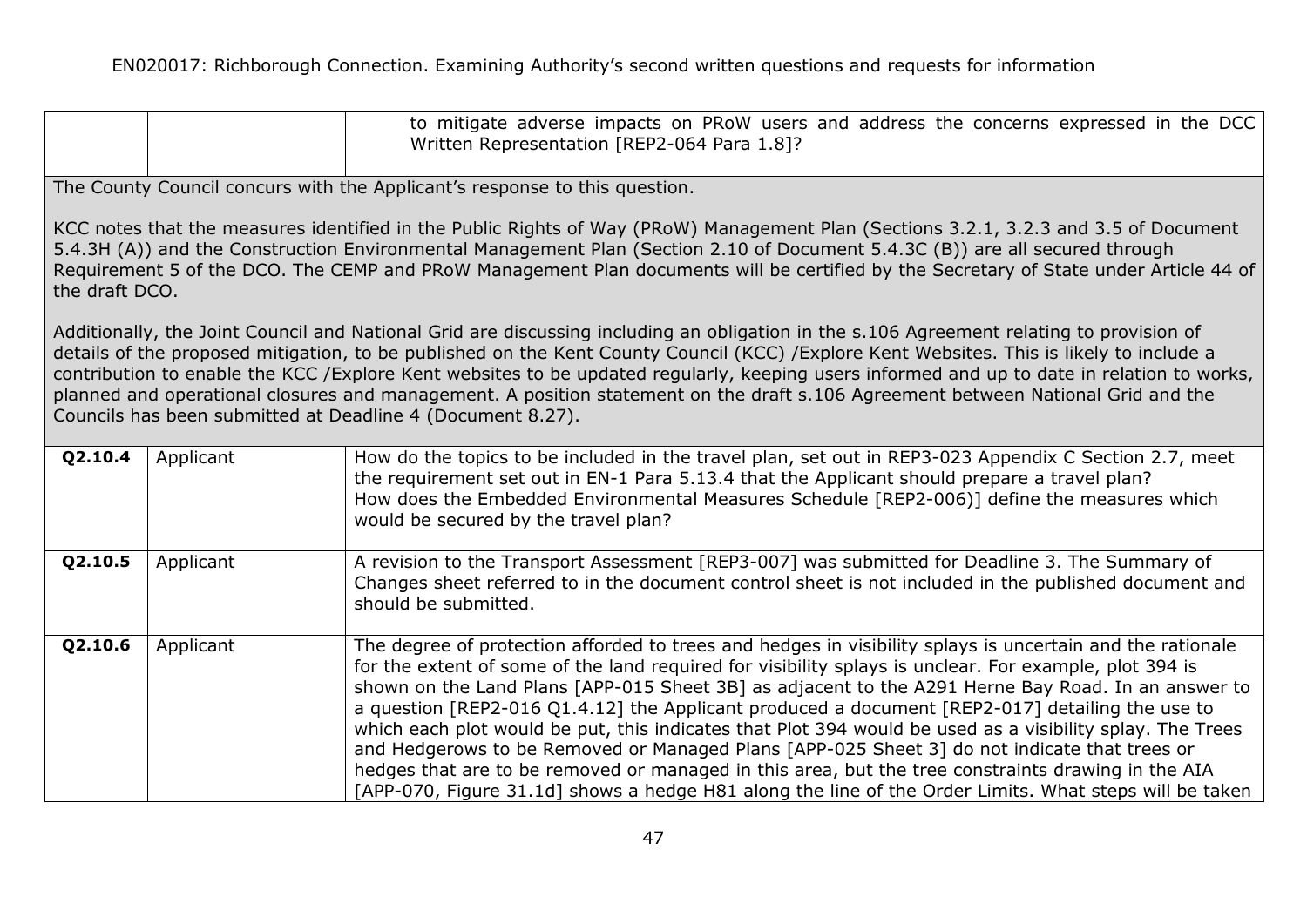|         |                                                                                                                                                                                                                                                                                      | to ensure that hedges and trees will not be unnecessarily removed or damaged in providing suitable<br>visibility for traffic using BM19?<br>There is no hedge shown on the opposite side (west) of Herne Bay Road, (plot 396) so it is unclear why<br>the Order Limit is required for the visibility splay for BM20. What works will be undertaken in such plots<br>identified for visibility splays if there is no vegetation to be managed or removed? Likewise in plots 405<br>and 406 [APP-015 Sheet 3B], what work is to be undertaken other than the management of Tree T216<br>at the tip of the Order Limits?<br>How can the ExA be satisfied that:<br>• The effects on trees and hedges in visibility splays not shown for management or removal, has<br>been adequately covered in the ES? and<br>• The land shown in the Order Limits for visibility splays is required for class 5 access? |  |  |
|---------|--------------------------------------------------------------------------------------------------------------------------------------------------------------------------------------------------------------------------------------------------------------------------------------|--------------------------------------------------------------------------------------------------------------------------------------------------------------------------------------------------------------------------------------------------------------------------------------------------------------------------------------------------------------------------------------------------------------------------------------------------------------------------------------------------------------------------------------------------------------------------------------------------------------------------------------------------------------------------------------------------------------------------------------------------------------------------------------------------------------------------------------------------------------------------------------------------------|--|--|
|         |                                                                                                                                                                                                                                                                                      |                                                                                                                                                                                                                                                                                                                                                                                                                                                                                                                                                                                                                                                                                                                                                                                                                                                                                                        |  |  |
| 11      | <b>Water Issues</b>                                                                                                                                                                                                                                                                  |                                                                                                                                                                                                                                                                                                                                                                                                                                                                                                                                                                                                                                                                                                                                                                                                                                                                                                        |  |  |
|         |                                                                                                                                                                                                                                                                                      | Environmental Statement - Chapter 13 (Water environment) [APP-030]                                                                                                                                                                                                                                                                                                                                                                                                                                                                                                                                                                                                                                                                                                                                                                                                                                     |  |  |
| Q2.11.1 | The Environment<br>Agency                                                                                                                                                                                                                                                            | When is new data published for Cycle 2 of the WFD assessments of the SE River Basin District likely to<br>be available [APP-030, para 13.5.52]?                                                                                                                                                                                                                                                                                                                                                                                                                                                                                                                                                                                                                                                                                                                                                        |  |  |
| Q2.11.2 | Applicant                                                                                                                                                                                                                                                                            | Is it possible to incorporate new data published for Cycle 2 of the WFD assessments of the SE River<br>Basin District in the ES baseline water quality data during the course of the examination or is it<br>necessary for there to be a commitment in the DCO for the Applicant to undertake this assessment<br>before finalising its mitigation strategy [APP-030, para 13.5.52]?                                                                                                                                                                                                                                                                                                                                                                                                                                                                                                                    |  |  |
|         |                                                                                                                                                                                                                                                                                      | Environmental Statement - Chapter 13A (Flood risk assessment) [APP-111]                                                                                                                                                                                                                                                                                                                                                                                                                                                                                                                                                                                                                                                                                                                                                                                                                                |  |  |
| Q2.11.3 | Kent County Council                                                                                                                                                                                                                                                                  | Is KCC satisfied that Requirement 5 in the draft DCO [REP2-003] and the CEMP [APP-064] adequately<br>secure all measures required to mitigate flood risk in terms of its statutory responsibilities as Lead Local<br>Flood Authority [APP-111, para 7.1.2]? If not, why not?                                                                                                                                                                                                                                                                                                                                                                                                                                                                                                                                                                                                                           |  |  |
|         | National Grid has previously consulted KCC as a consenting authority. It has been agreed that provided construction is outside of the<br>stream channel that consent will not be required. Notwithstanding this approach, it is important that the role of KCC - as Lead Local Flood |                                                                                                                                                                                                                                                                                                                                                                                                                                                                                                                                                                                                                                                                                                                                                                                                                                                                                                        |  |  |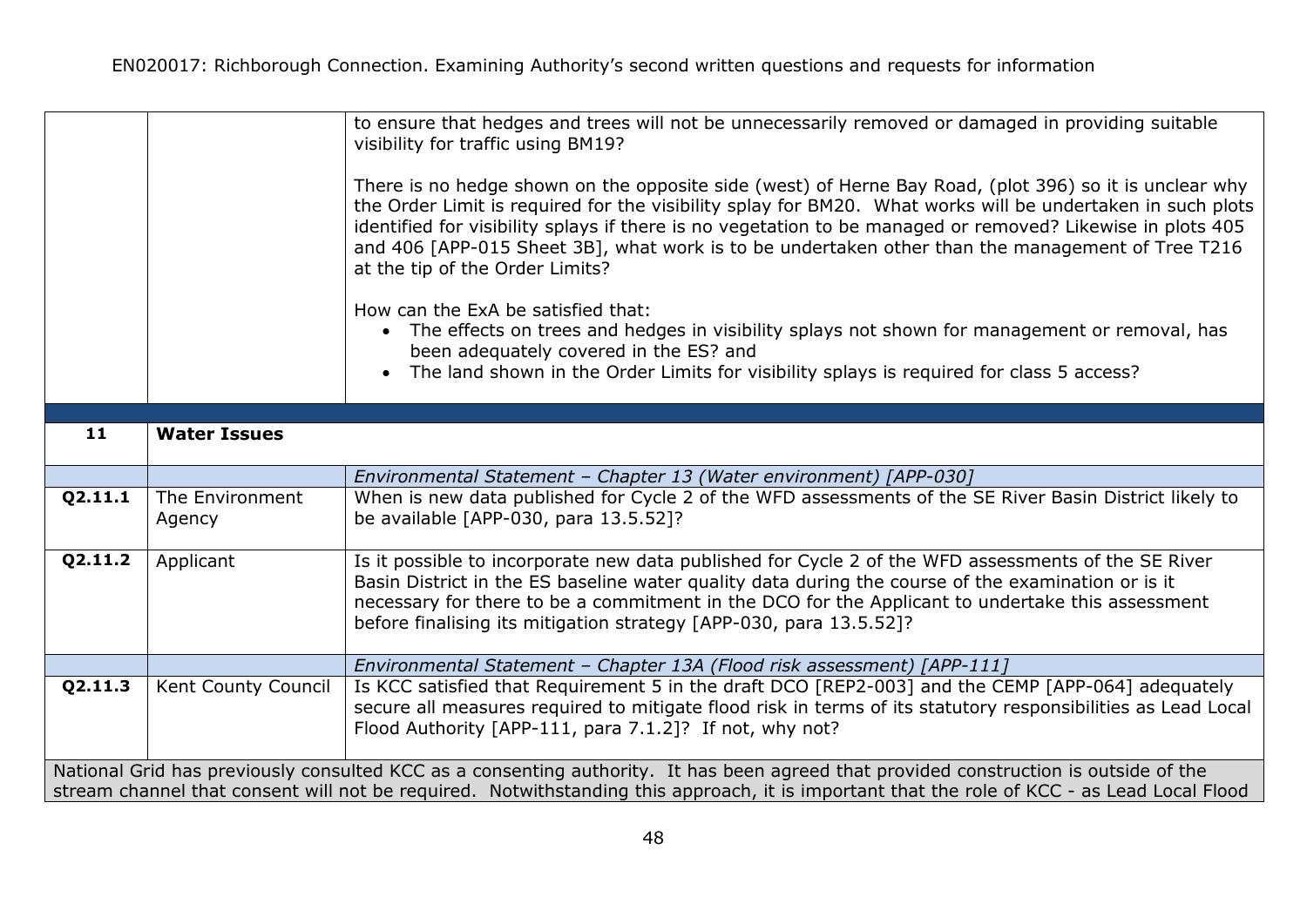Authority (LLFA) and consenting authority for ordinary watercourses - is included and correctly referenced.

The County Council sets our further comments for the Examining Authority to consider:

- a) Part 4 Supplemental Powers Discharge of water provides for the use of any watercourse or any public sewer or drain. Reference is made to sewers or drains which belongs to a number of authorities however does not recognise highway drains which are adopted and managed by KCC as Local Highway Authority. It is recommended that connection or discharge to Highway sewers and drains is appropriately referenced.
- b) Requirement 14 "Inspection of temporary watercourses" makes reference to "relevant planning authority… and the relevant drainage authority." There may be instances where KCC as LLFA may be required to be consulted. It is recommended that this list includes consultation with KCC.
- c) Consents are provided for under Schedule 4. KCC as LLFA will grant land drainage consents in relation to works within ordinary watercourses within the County Council's jurisdiction. Schedule 4 does not fully reflect this requirement. Notably 5(1) of this Schedule must include reference to the LLFA. Reference is made to "planning authority" on a number of occasions (notably 5(2) of Schedule 4). IDBs and KCC are not acting as planning authorities in relation to drainage consents but should be recognised as a "relevant authority".
- d) Requirement 6 should acknowledge KCC as LLFA e.g. "*after consultation with the relevant sewerage authority, drainage authority and/or Lead Local Flood Authority and the Environment Agency .*."

Requirement 5 requires the compliance with the CEMP which is accompanied by a number of plans. It includes general principles and mitigations for consideration of the protection of the water environment. It is intended that the Drainage Management Plan (DMP), required within Requirement 6, will be developed by the appointed contractor following the identification of location of specific risks and which will secure the measures to mitigate flood risk.

Compliance with Requirement 5 and 6 will deliver the necessary mitigations for flood risk, provided that Requirement 6 acknowledges KCC as LLFA and other comments above are addressed.

|         |           | Deadline 3 Submissions                                                                                                                                                                                                                              |
|---------|-----------|-----------------------------------------------------------------------------------------------------------------------------------------------------------------------------------------------------------------------------------------------------|
| Q2.11.4 | Applicant | Is agreement anticipated on these points during the course of the Examination [REP3-010, table 4.1]<br>item 4.1.1]? If agreement is not achieved, how does the Applicant intend that the draft DCO will<br>comply with s150 PA 2008 in this regard? |
|         |           |                                                                                                                                                                                                                                                     |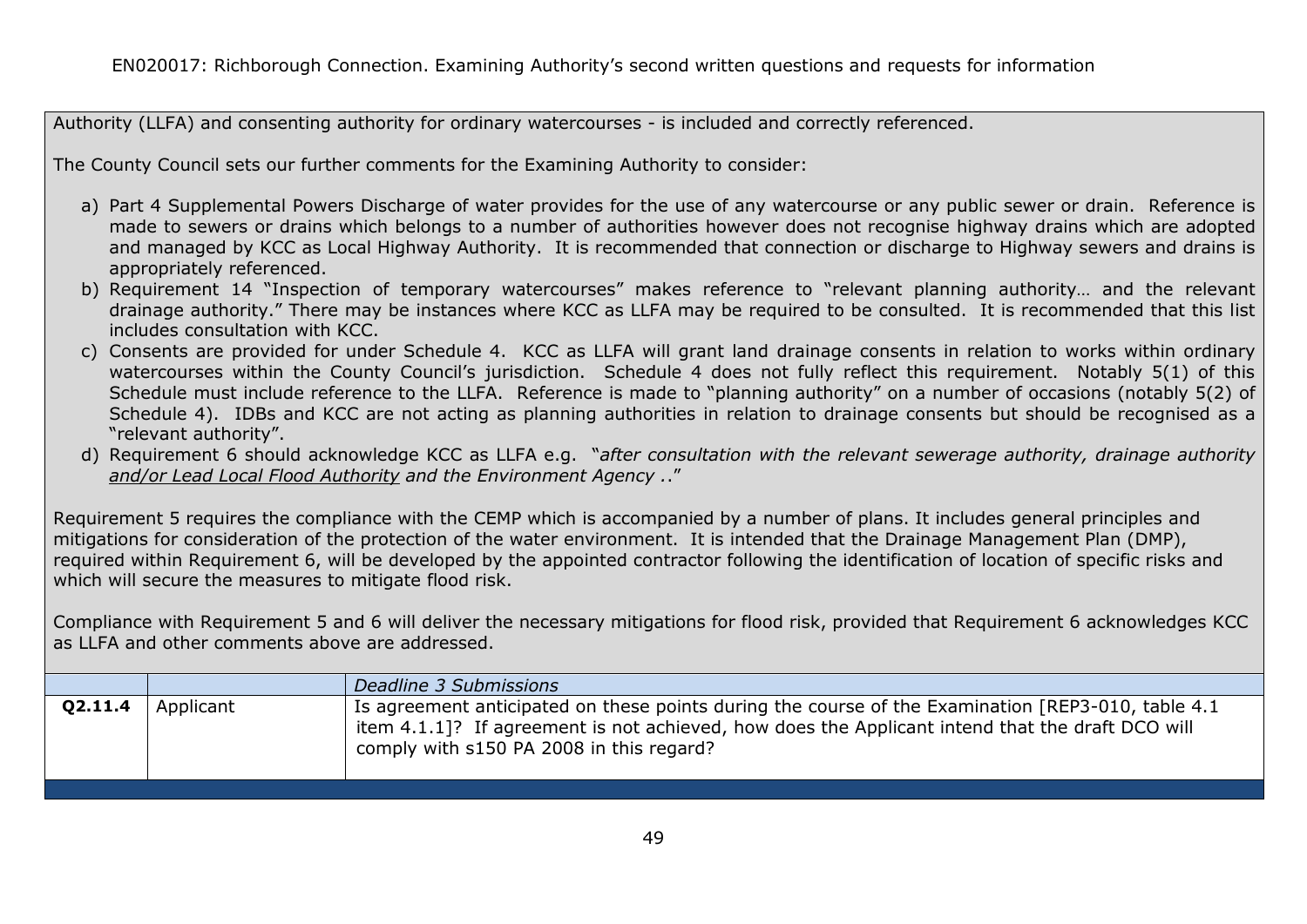| $\overline{12}$ | <b>Other matters</b> |                                                                                                                                                                                                                                                                                                                                                                                                                                                                                                                                                                                 |
|-----------------|----------------------|---------------------------------------------------------------------------------------------------------------------------------------------------------------------------------------------------------------------------------------------------------------------------------------------------------------------------------------------------------------------------------------------------------------------------------------------------------------------------------------------------------------------------------------------------------------------------------|
|                 |                      | <b>Construction effects</b>                                                                                                                                                                                                                                                                                                                                                                                                                                                                                                                                                     |
| Q2.12.1         | Applicant            | Although the ES Figures [APP-034 Figs 3a-h] indicate the areas required for the removal of 11kV and<br>33kV overhead line (conductors and poles) and the installation of underground cable and associated<br>works, it is not clear in all cases why such extensive areas are required. For example on Fig 3.1a<br>between pylons PC2 and PC3; south of PC6; north of PC7, and on Fig 3.1e at PC33.<br>Please explain by means of more detailed drawings or otherwise the purposes for which these areas of<br>land are required.                                               |
| Q2.12.2         | Applicant            | In designing the layout of construction routes over agricultural land what consideration has been given<br>to the detailed views of land owners and tenants?<br>How and in what instances have these been taken into account in producing the submitted scheme?<br>What consideration has been given to the maintenance of existing drainage?<br>In what way will the construction details for temporary accesses been amended to suit the varying<br>ground conditions likely to be encountered in order to reduce long term impacts and minimise the need<br>for remediation? |
| Q2.12.3         | Applicant            | In its answer to written question [PD-006 Q1.7.52] the Applicant listed topics included in discussions<br>with PILs. A more detailed explanation of the topics discussed with precise references to how<br>agreements are to be secured, together with evidence that agreement has been reached with the<br>relevant landowners in respect to the matters listed, or an indication of the stage which discussions have<br>reached, should be provided.                                                                                                                          |
| Q2.12.4         | Applicant            | The Proposed Construction, Dismantling and Maintenance Access Plans [REP2-015] show a number of<br>routes that appear to be required for access to sites of environmental mitigation measures. It would be<br>helpful if routes intended entirely for this purpose could be indicated on updated drawings.                                                                                                                                                                                                                                                                      |
| Q2.12.5         | Applicant            | Why is the clearance of vegetation required on land accessed from Vauxhall Road via Bellmouth 40?                                                                                                                                                                                                                                                                                                                                                                                                                                                                               |
| Q2.12.6         | Applicant            | What is the purpose of the scaffold access running north from the location of pylon PC5 as shown on the<br>Construction, Dismantling and Maintenance Access Plans [REP2-015 Sheet 2]?                                                                                                                                                                                                                                                                                                                                                                                           |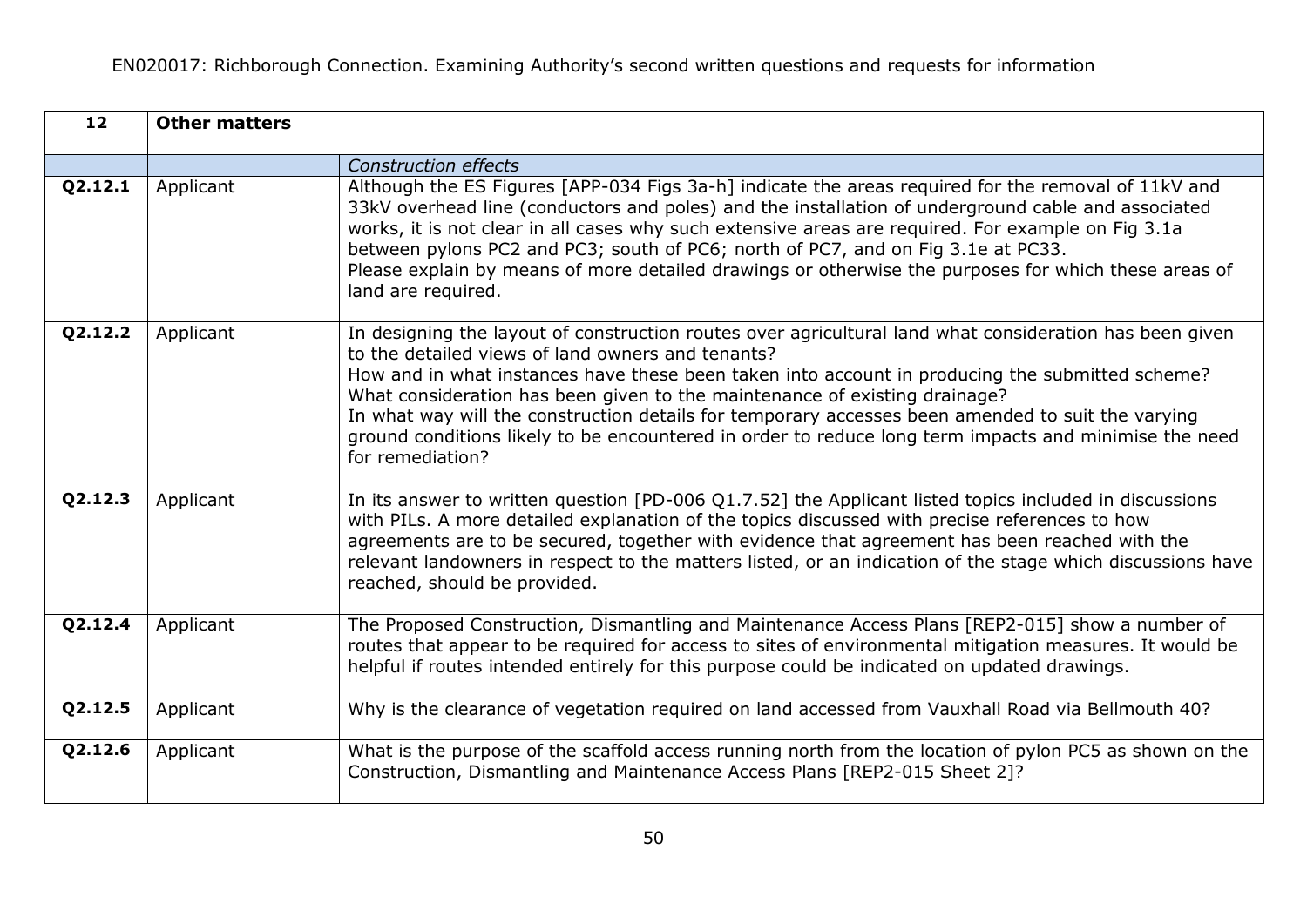| Q2.12.7  | Applicant                 | What is the purpose of the two scaffold accesses immediately west of the location of pylon PC13, and<br>that running east of pylon PX21, as shown on the Construction, Dismantling and Maintenance Access<br>Plans [REP2-015 Sheet 4]?                                                        |
|----------|---------------------------|-----------------------------------------------------------------------------------------------------------------------------------------------------------------------------------------------------------------------------------------------------------------------------------------------|
| Q2.12.8  | Applicant                 | What is the purpose of the scaffold access running east of pylon PX25, as shown on the Construction,<br>Dismantling and Maintenance Access Plans [REP2-015 Sheet 5]?                                                                                                                          |
| Q2.12.9  | Applicant                 | What is the purpose of the scaffold access running north from BM25 then east towards pylon PX28 as<br>shown on the Construction, Dismantling and Maintenance Access Plans [REP2-015 Sheet 7]?                                                                                                 |
| Q2.12.10 | Applicant                 | What is the purpose of the duplicated construction accesses running between the locations of pylons<br>PC26 and PC27 as shown on the Construction, Dismantling and Maintenance Access Plans [REP2-015<br>Sheet 81?                                                                            |
| Q2.12.11 | Applicant                 | What is the purpose of the scaffold access between pylons PX42 and 43 lead south from the indicated<br>dismantling access as shown on the Construction, Dismantling and Maintenance Access Plans [REP2-015<br>Sheet 10]?                                                                      |
| Q2.12.12 | Applicant                 | What is the purpose of the construction access running from BM33 to BM37 as shown on the<br>Construction, Dismantling and Maintenance Access Plans [REP2-015 Sheet 11]?                                                                                                                       |
| Q.12.    | <b>Interested Parties</b> | Do any interested parties have comments on any of the accesses shown on the Construction,<br>Dismantling and Maintenance Acces Plans [REP2-015]?                                                                                                                                              |
| Q2.12.13 | Applicant                 | Can you provide a detailed account of the steps taken to minimise the impact on agricultural operations<br>of the 400kV route by locating pylons either on field edges or sufficiently far from margins to allow<br>unhindered access for irrigation and other agricultural machinery?        |
| Q2.12.14 | Applicant                 | In response to written question [REP2-016 Q1.12.8] the Applicant notes that in constructing access<br>roads a contractor may choose to use trackway instead of stone construction depending on ground<br>conditions. How would the views of PILs be sought in the design of the access roads? |
| Q2.12.15 | Applicant                 | The outline of a Soil and Aftercare Management Plan (SAMP) [REP3-023 Appendix C Sec. 2.2] makes no                                                                                                                                                                                            |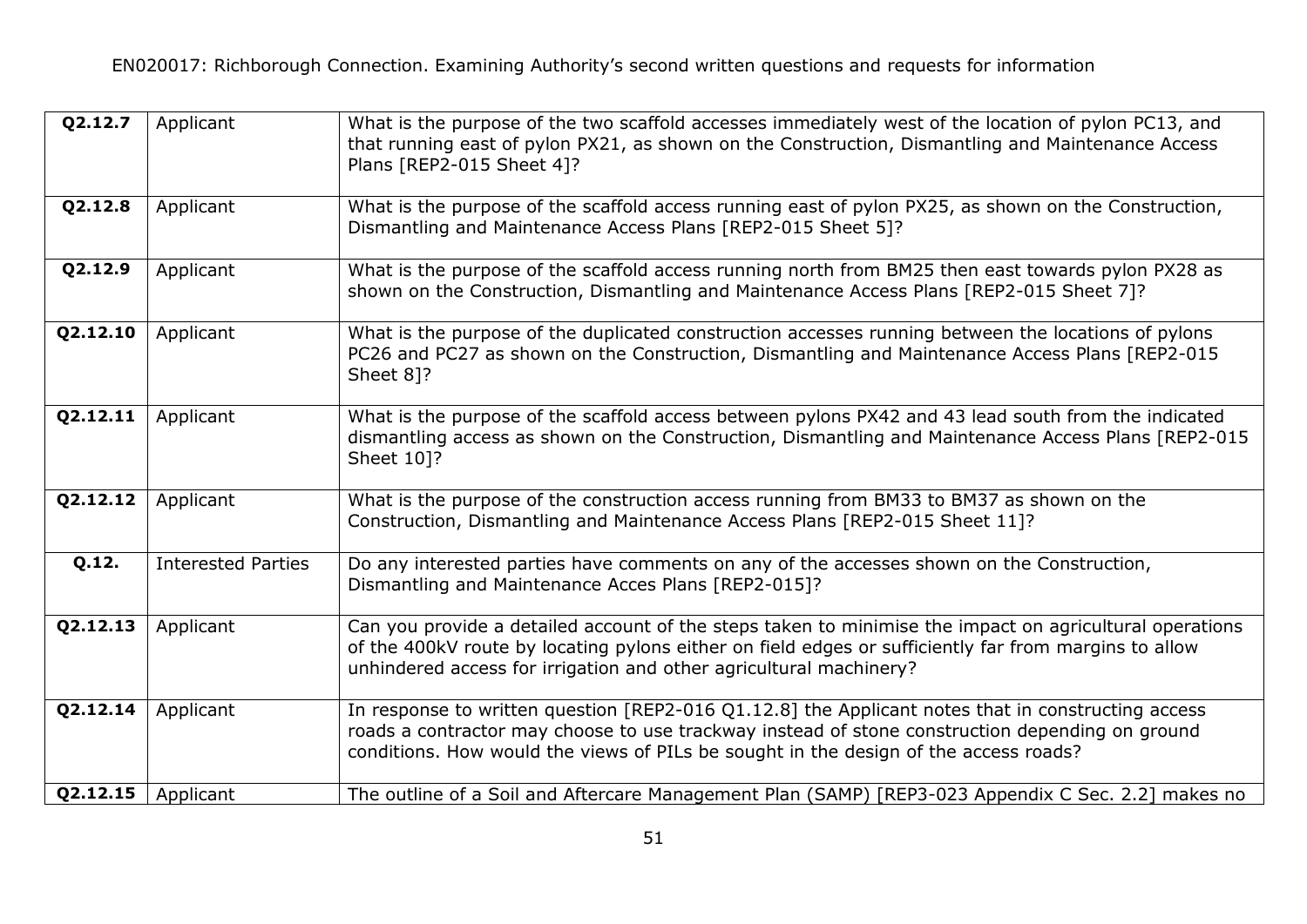|          |                                                                                             | mention of inputs from PILs. What is the mechanism for including the views of PILs in the SAMP and in<br>the day to day operation of the plan?<br>In response to points raised in the ISH on the DCO held on 28 July [REP3-023 Action No. 48] the<br>Applicant proposed the appointment of an agricultural liaison officer. This role is not yet described in the<br>SAMP, should it be?<br>What assurance will there be that the person appointed to this role has sufficient seniority within the<br>Applicant's organisation and the appropriate level of knowledge and understanding of the agricultural |
|----------|---------------------------------------------------------------------------------------------|--------------------------------------------------------------------------------------------------------------------------------------------------------------------------------------------------------------------------------------------------------------------------------------------------------------------------------------------------------------------------------------------------------------------------------------------------------------------------------------------------------------------------------------------------------------------------------------------------------------|
|          |                                                                                             | issues involved, both to gain the confidence of PILS involved and to represent them effectively to the<br>Applicant and its contractor?                                                                                                                                                                                                                                                                                                                                                                                                                                                                      |
| Q2.12.16 | Applicant                                                                                   | What are the terms of reference of the land drainage consultant (REP3-013 para 2.3.33)?                                                                                                                                                                                                                                                                                                                                                                                                                                                                                                                      |
| Q2.12.17 | The Environment<br>Agency, Internal<br>Drainage Board,<br>Kent County Council<br><b>NFU</b> | You are requested to provide any comments on the plans and strategies referred to in Appendix C Plan<br>[REP3-23] including:<br>Soil and Aftercare Plan<br>$\bullet$<br>Drainage Management Plan<br>$\bullet$<br><b>Pollution Incident Control Plan</b><br>$\bullet$<br>Lighting Scheme<br>Site Waste Management Plan<br><b>Travel Plan</b>                                                                                                                                                                                                                                                                  |

# **Soil and Aftercare Plan**

The County Council has no further comments on the Soil and Aftercare Plan.

## **Drainage Management Plan (DMP)**

KCC agrees that the preparation of the DMP by the main works contractor is appropriate and will provide the level of detail necessary to identify flood risks and propose appropriate mitigation. The mitigation measures as proposed appear appropriate at a strategic level but will need refinement with specific site information.

The County Council does not have any further comment on the DMP.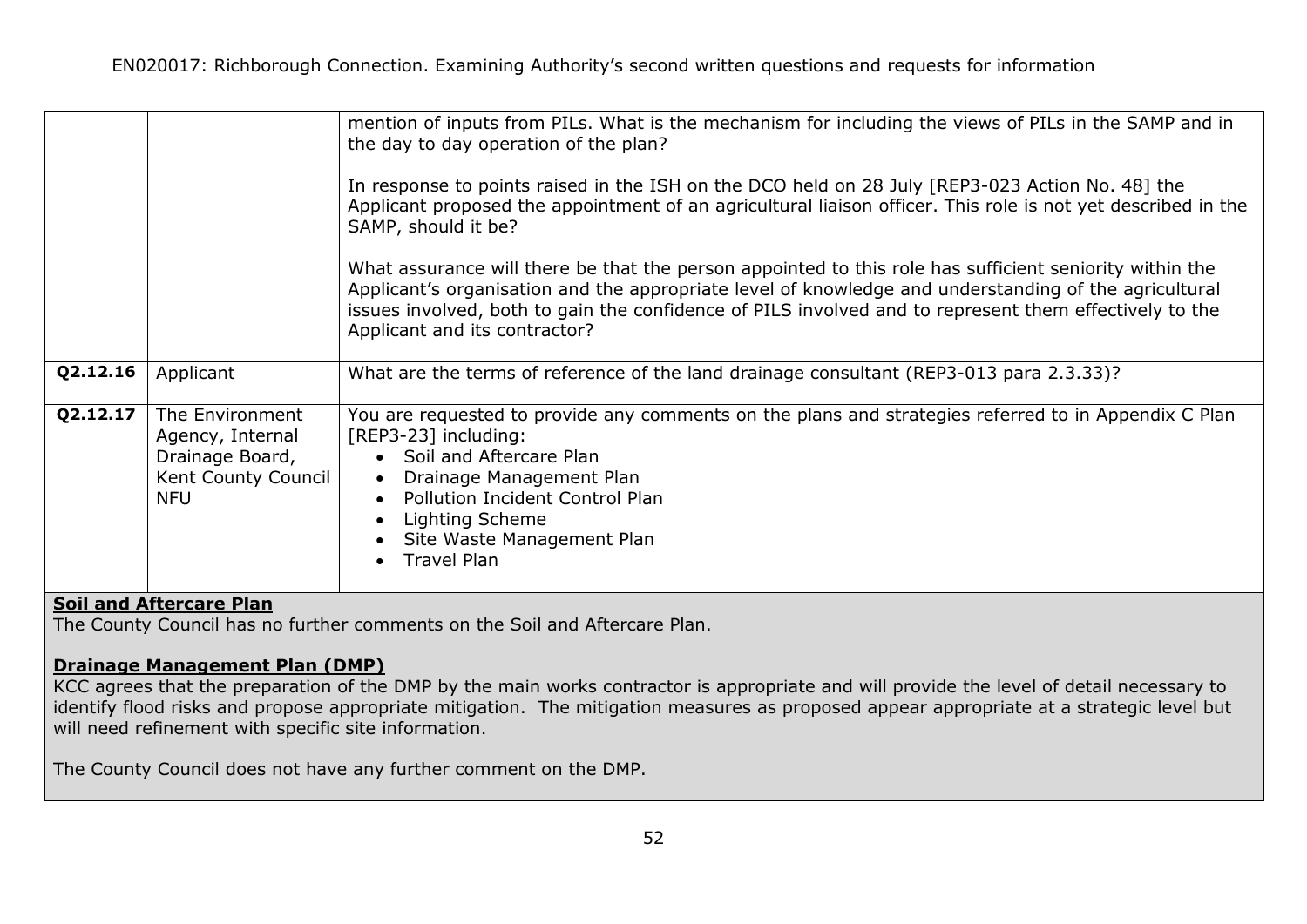# **Pollution Incident Control Plan**

The County Council has no further comments on the Pollution Incident Control Plan.

#### **Site Waste Management Plan**

The County Council welcomes the intention to prepare a Site Waste Management Plan and recognises that the outline measures that the Site Waste Management Plan is anticipated to contain conform with both national and local planning policy.

| Q2.12.18 | Applicant       | The degree of protection afforded to trees and hedges in visibility splays is unclear. For example, plot<br>394 is shown the land plans [APP-015 Sheet 3] as adjacent to the A291 Herne Bay Road. In an answer<br>to a question [REP2-016 Q1.4.12] the Applicant produced a document [REP2-017] detailing the use to<br>which each plot would be put: this indicates that Plot 394 would be used as a visibility splay. Site<br>inspections show the plot area to be wooded but the Trees and Hedgerows to be Removed or Managed<br>plans [APP-025 Sheet 3] do not indicate that trees or hedges are to be removed or managed in this<br>area. What steps will be taken to ensure that hedges and trees will not be unnecessarily removed or<br>damaged in providing suitable visibility for traffic using BM19? What other visibility splay areas are<br>similarly affected? |
|----------|-----------------|-------------------------------------------------------------------------------------------------------------------------------------------------------------------------------------------------------------------------------------------------------------------------------------------------------------------------------------------------------------------------------------------------------------------------------------------------------------------------------------------------------------------------------------------------------------------------------------------------------------------------------------------------------------------------------------------------------------------------------------------------------------------------------------------------------------------------------------------------------------------------------|
| Q2.12.29 | Applicant       | Can you explain REP3-013, para 2.3.53, further?                                                                                                                                                                                                                                                                                                                                                                                                                                                                                                                                                                                                                                                                                                                                                                                                                               |
|          |                 | Contaminated land                                                                                                                                                                                                                                                                                                                                                                                                                                                                                                                                                                                                                                                                                                                                                                                                                                                             |
| Q2.12.20 | Applicant       | In answer to a written question [REP2-016 Q1.12.14] the Applicant states that the proposed Westbere<br>compound would be used, among other things, for a site office and welfare cabins for staff use. How<br>would services and sewage connections be made to these facilities and fuel storage facilities be installed<br>given the Applicant's answer to written question Q1.12.23 [REP2-016] about the possible harmful effects<br>of the former use of this site?                                                                                                                                                                                                                                                                                                                                                                                                        |
|          |                 | <b>Environmental Statement</b>                                                                                                                                                                                                                                                                                                                                                                                                                                                                                                                                                                                                                                                                                                                                                                                                                                                |
| Q2.12.21 | Applicant       | Your response to Q1.12.26 considers resilience of the proposed development to flooding. How have the<br>impacts of climate change, and in particular resilience of the proposals to effects of wind and storms on<br>overhead lines; higher average temperatures leading to increased transmission losses and the effects of<br>flooding or drought, on those locations where the proposals include undergrounding?                                                                                                                                                                                                                                                                                                                                                                                                                                                           |
| Q2.12.22 | The Environment | Are parties content that the Applicant has provided appropriate evidence to demonstrate where intra-                                                                                                                                                                                                                                                                                                                                                                                                                                                                                                                                                                                                                                                                                                                                                                          |